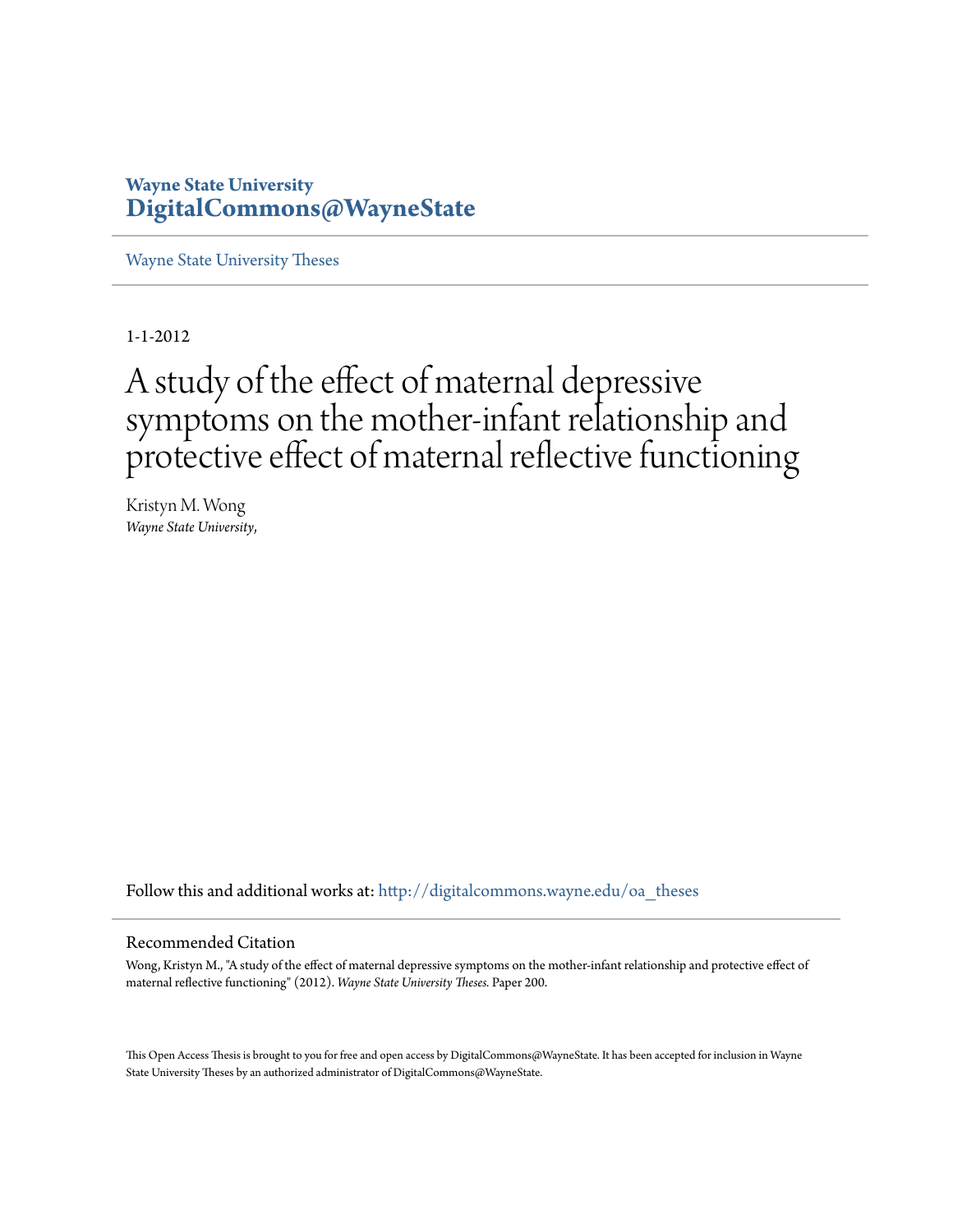# **A STUDY OF THE EFFECT OF MATERNAL DEPRESSIVE SYMPTOMS ON THE MOTHER-INFANT RELATIONSHIP AND PROTECTIVE EFFECT OF MATERNAL REFLECTIVE FUNCTIONING**

by

# **KRISTYN WONG**

# **THESIS**

Submitted to the Graduate School

of Wayne State University,

Detroit, Michigan

in partial fulfillment of the requirements

for the degree of

# **MASTER OF ARTS**

2012

MAJOR: PSYCHOLOGY (Cognitive, Developmental, Social)

 $\mathcal{L}_\text{max}$  , and the set of the set of the set of the set of the set of the set of the set of the set of the set of the set of the set of the set of the set of the set of the set of the set of the set of the set of the

Approved By:

Advisor Date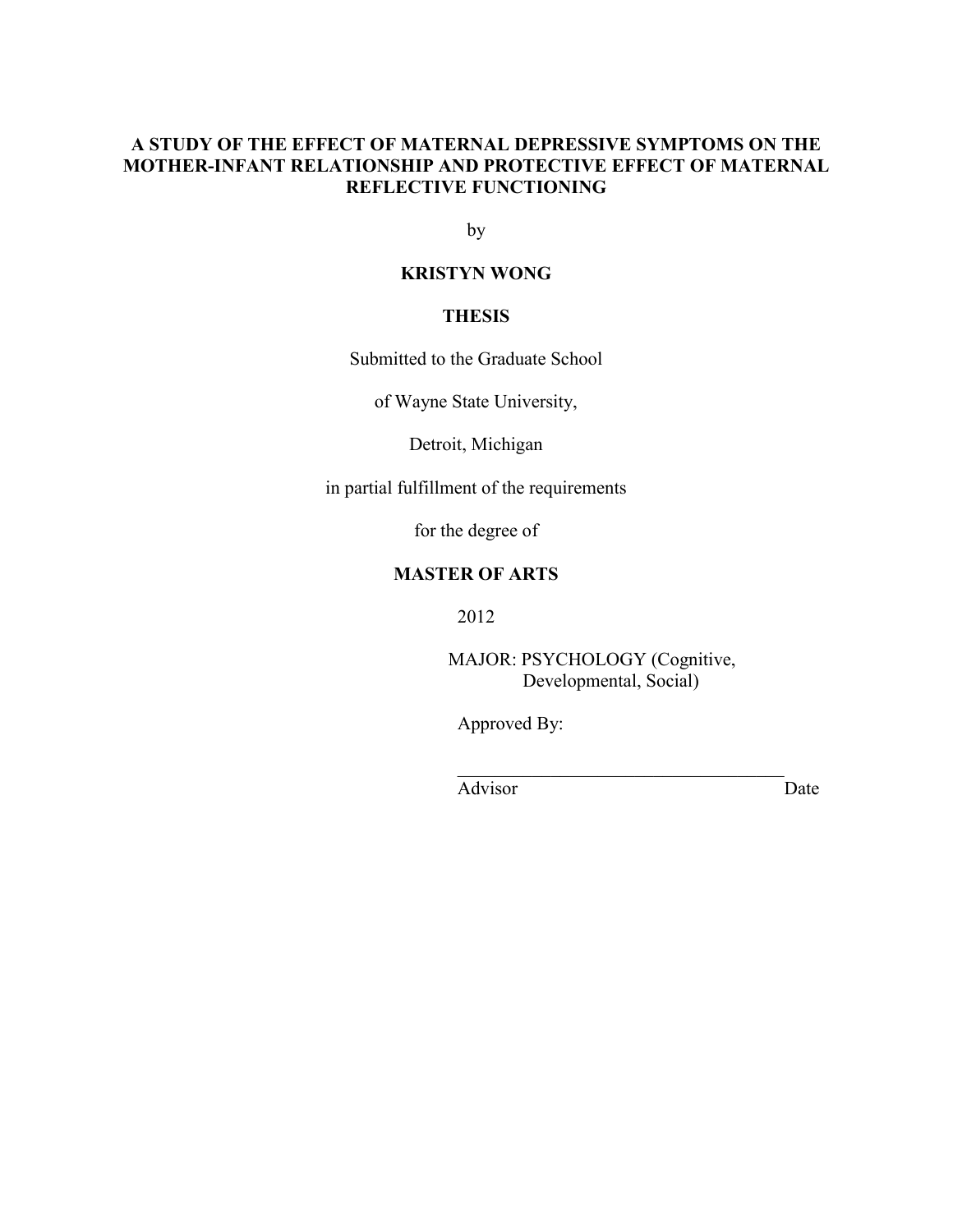# **DEDICATION**

This work is dedicated to infants and families everywhere, may the future be filled with opportunity to better the lives of many generations to come. I would also like to dedicate this work to my family and to Jack, without you I would not be where I am today. To my committee, who have guided me and shown me the importance of our work. Finally, I would like to dedicate this work to Dr. Ann Stacks. Thank you for mentoring me, teaching me, and showing me how to bring our research to life.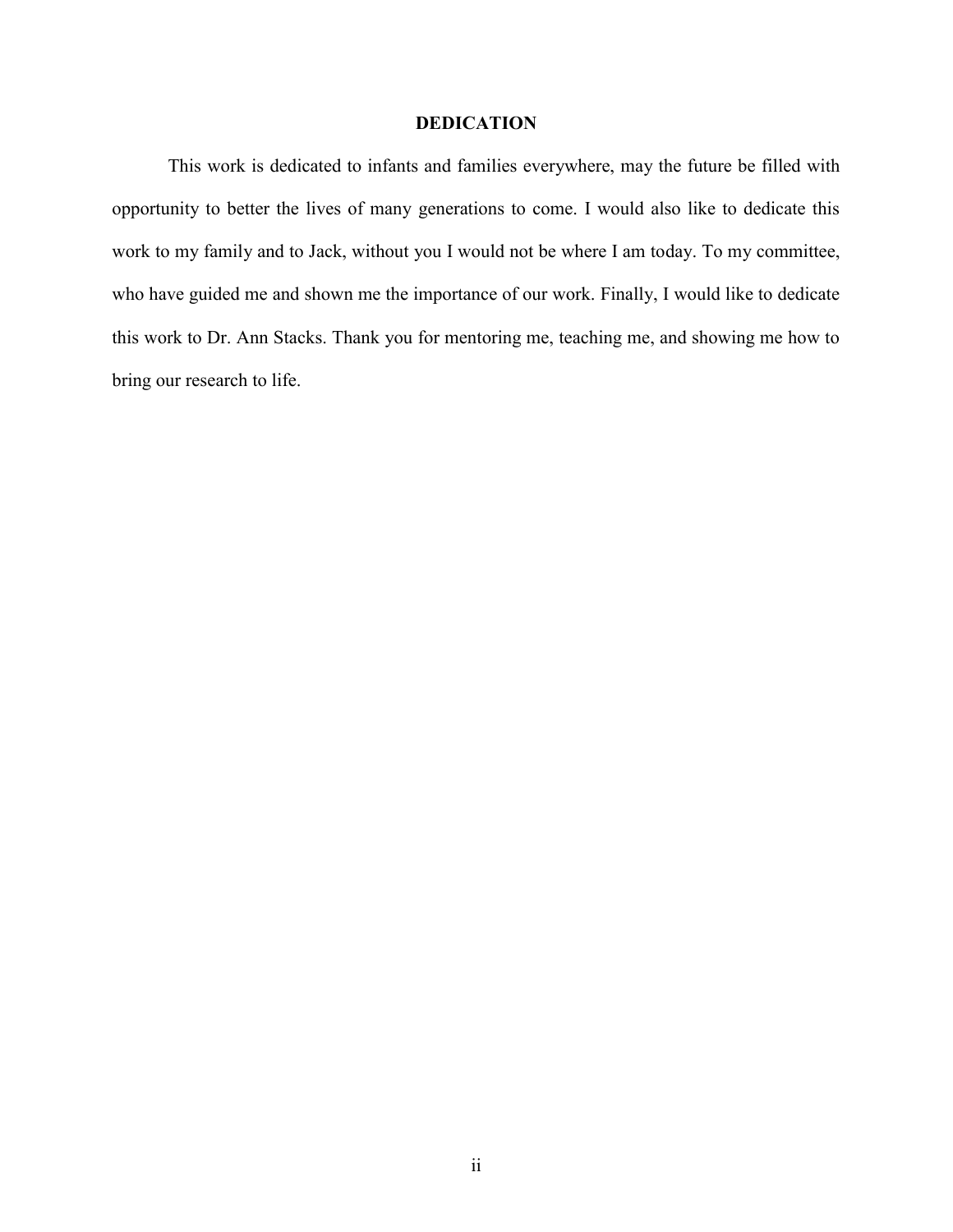| Parenting Interventions: Depression and Attachment15           |     |
|----------------------------------------------------------------|-----|
| Parental Reflective Functioning, Sensitivity, and Attachment17 |     |
|                                                                |     |
|                                                                |     |
| Chapter 2 Method                                               |     |
|                                                                | .23 |
|                                                                | .24 |
|                                                                |     |
|                                                                |     |
| Chapter 3 Results                                              |     |

# **TABLE OF CONTENTS**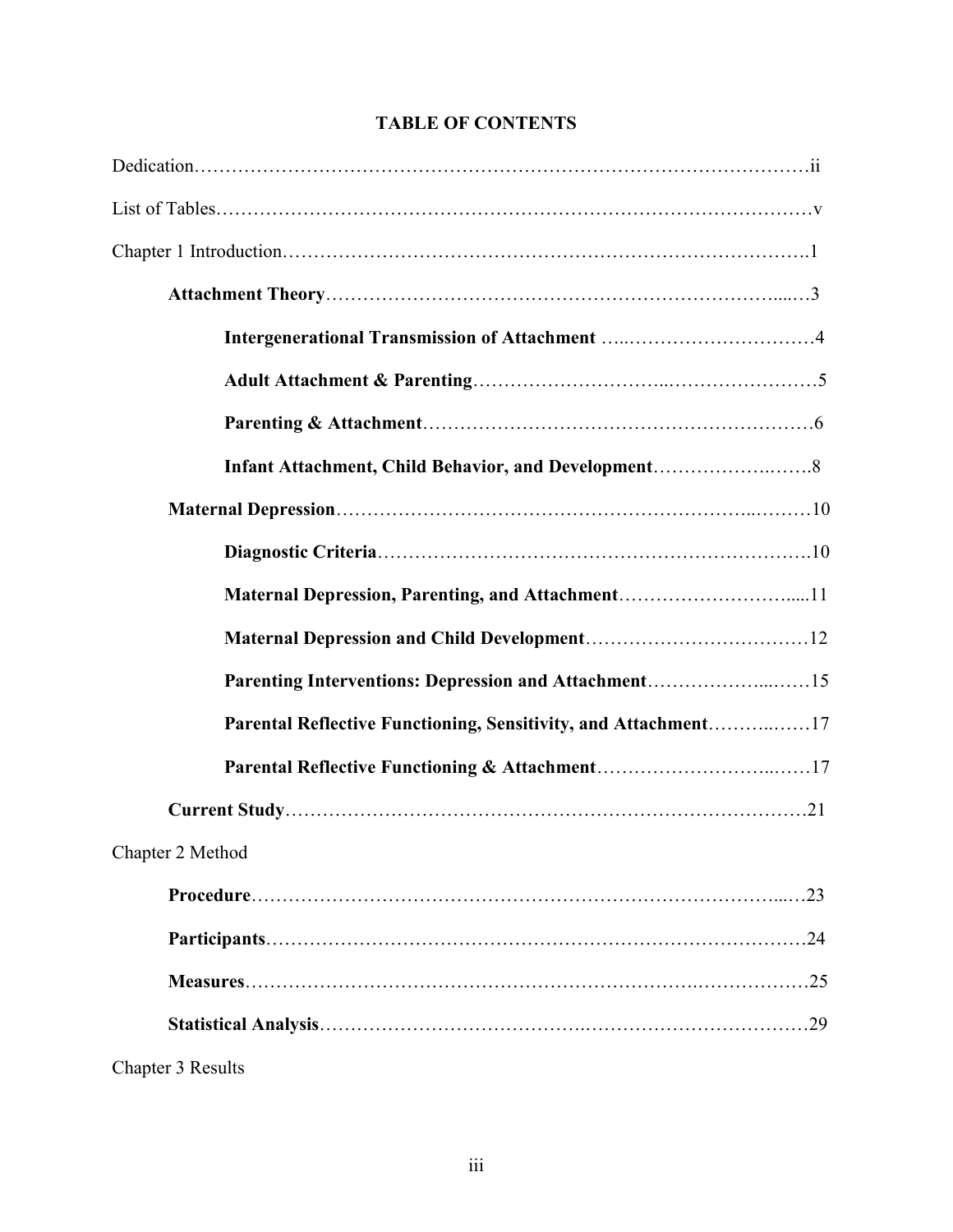| Aim One: Reflective Functioning, Parenting, and Attachment33             |  |
|--------------------------------------------------------------------------|--|
| Aim 2: Depression, Reflective Functioning, Parenting, and Attachment36   |  |
| Aim 3: Reflective Functioning as a Moderator of the Relationship between |  |
|                                                                          |  |
|                                                                          |  |
|                                                                          |  |
|                                                                          |  |
|                                                                          |  |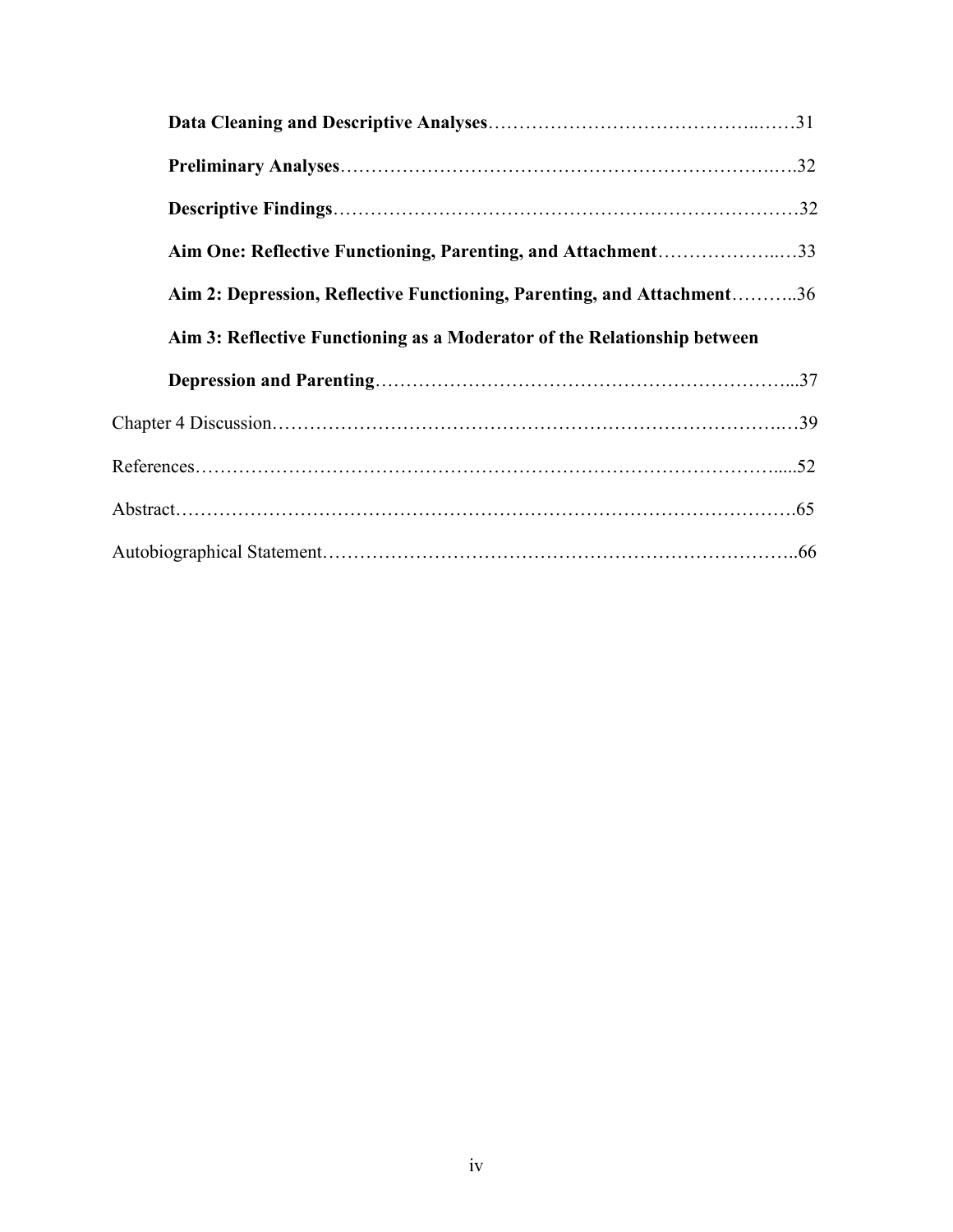# **LIST OF TABLES**

| Table 4: Correlation Matrix of Study Variables: Depression Symptoms, Attachment |  |
|---------------------------------------------------------------------------------|--|
|                                                                                 |  |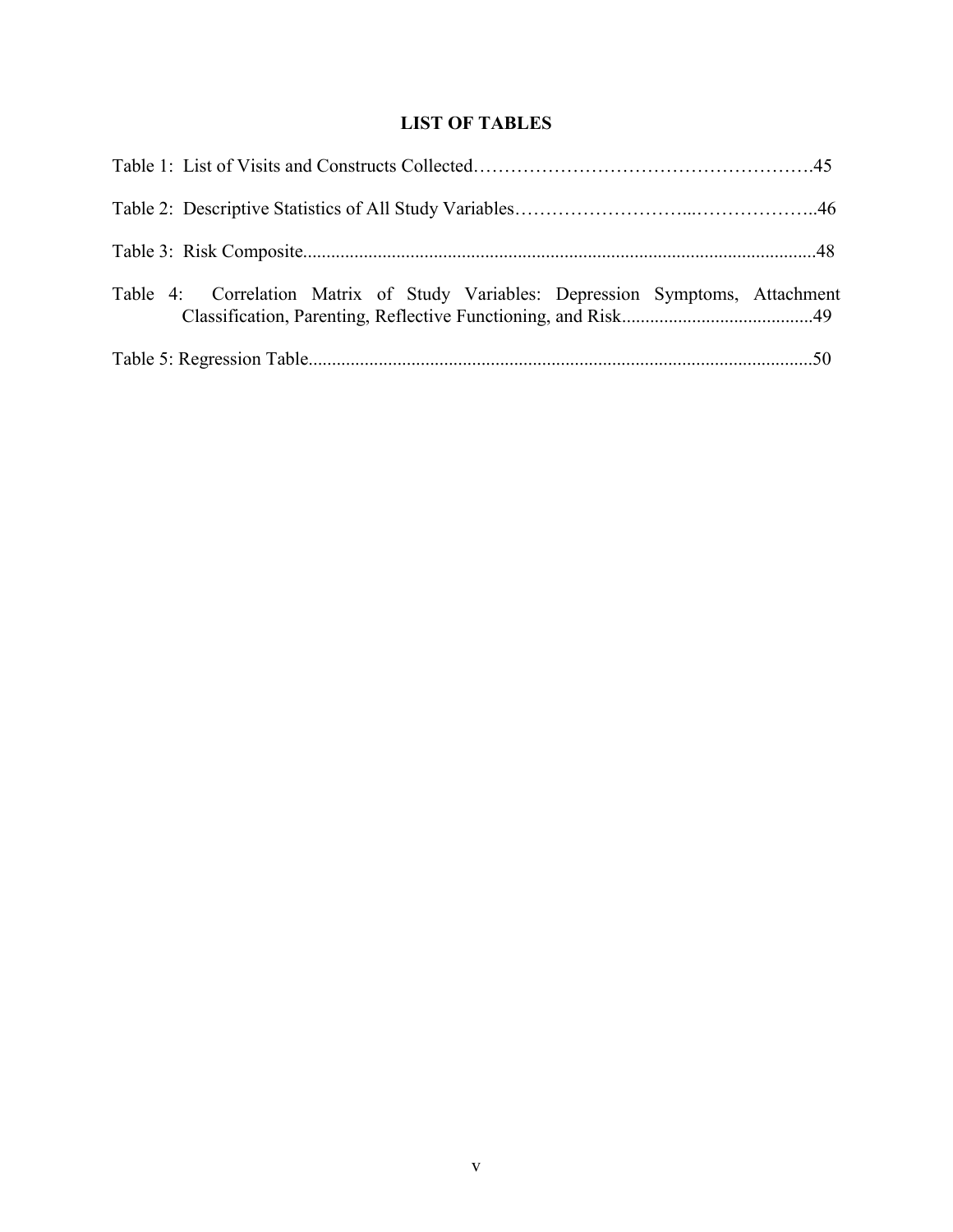# **LIST OF FIGURES**

| Figure 1: Conceptual Model of Maternal Depression, Reflective Functioning, Parenting and |  |
|------------------------------------------------------------------------------------------|--|
|                                                                                          |  |
| Figure 2: Interaction between Reflective Functioning and Depressive Symptoms51           |  |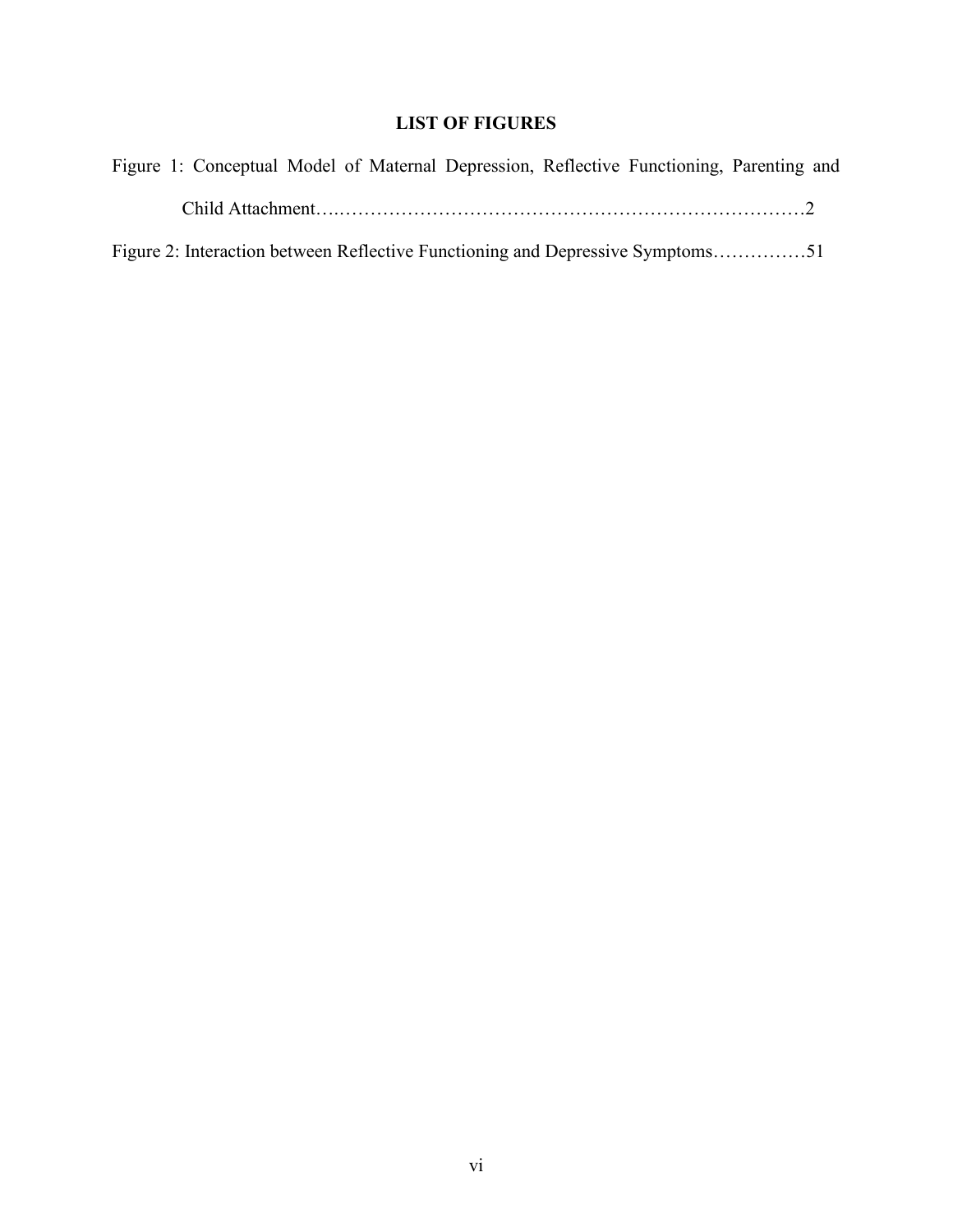#### **CHAPTER 1**

## **Introduction**

The relationship between mother and child has been shown to be an extremely important foundation for optimal child development (Bowlby, 1969; Main, 1996; Ainsworth, 1978; Cassidy, 2008). Caregivers provide a wide array of resources to help their immature infants learn about the world around them. Not only do caregivers provide for physical and environmental needs, they also provide for their infant's social emotional needs by being sensitive and responsive to their cues. These early interactions are related to the development of an attachment relationship that is associated with later social emotional skills and long term mental health (Ainsworth, 1979; Bowlby, 1969; van IJzendoorn, 1995). Several risk factors are associated with the development of insensitive or frightening parenting that may result in insecure or disorganized infant attachment, as well as socio-emotional difficulties that may be precursors to later psychopathology (Deklyen & Greenberg, 2008 for review). Maternal psychopathology is one specific risk factor that has been found to be associated with insensitive parenting, the development of an insecure or disorganized attachment, and poor infant social-emotional outcomes (Schecter et al. 2008; Goodman, Rouse, Connell, Broth, Hall, & Heyward, 2011). Much research has been done on the effect of maternal depression on parenting, infant attachment and infant outcomes. This research suggests that depression is a risk factor for less positive parenting and insecure attachment, however not all depressed women demonstrate insensitive parenting and not all infants of depressed mothers develop an insecure attachment or social emotional problems. It is important to ask, among depressed women, what factors support sensitive parenting and infant attachment security? An emerging field of research suggests that a parent's ability to understand and acknowledge their infant's physical and emotional needs is a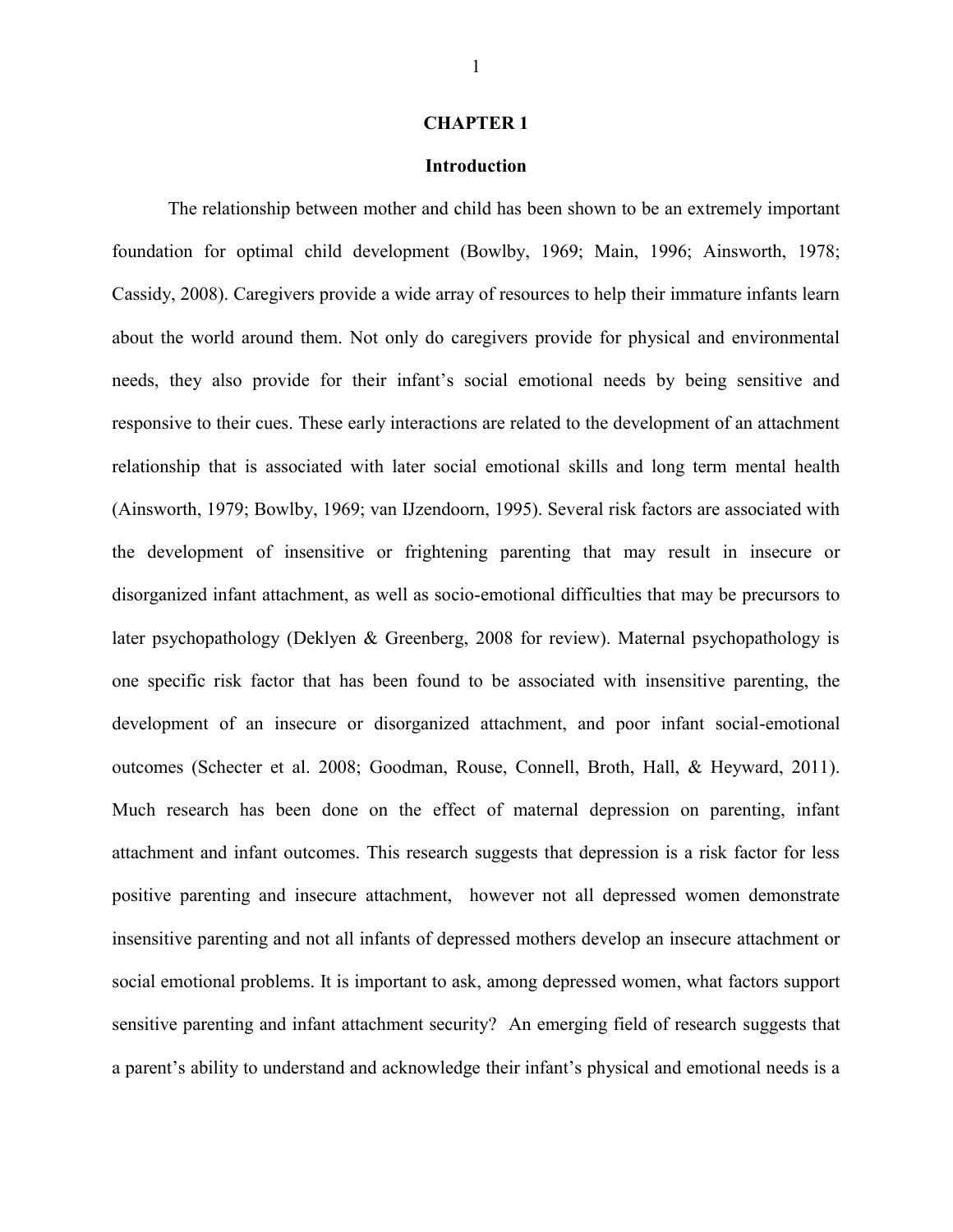precursor to sensitive parenting and secure infant attachment. This ability, also known as reflective functioning, may be hindered or diminished as a result of maternal psychopathology. Despite the important clinical implications of this relationship, to date only one study has assessed the relationship between depression and reflective functioning (Vrieze, 2011).

This thesis examines the literature on maternal depressive symptoms and the impact that they have on parenting and infant attachment classification; it seeks to further extend the knowledge on the concept of reflective functioning and the possibility of its role as a protective factor in healthy infant socio-emotional outcomes. In the remaining sections attachment theory will be reviewed and explored as a developmental outcome that is influenced by maternal depression. Parental reflective functioning is proposed as the protective factor that can support positive parenting, even in the face of depressive symptomatology. Figure 1 is a conceptual model of this study. Solid lines represent relationships that are known to exist within the literature and dashed lines represent unknown relationships that this study seeks to uncover.



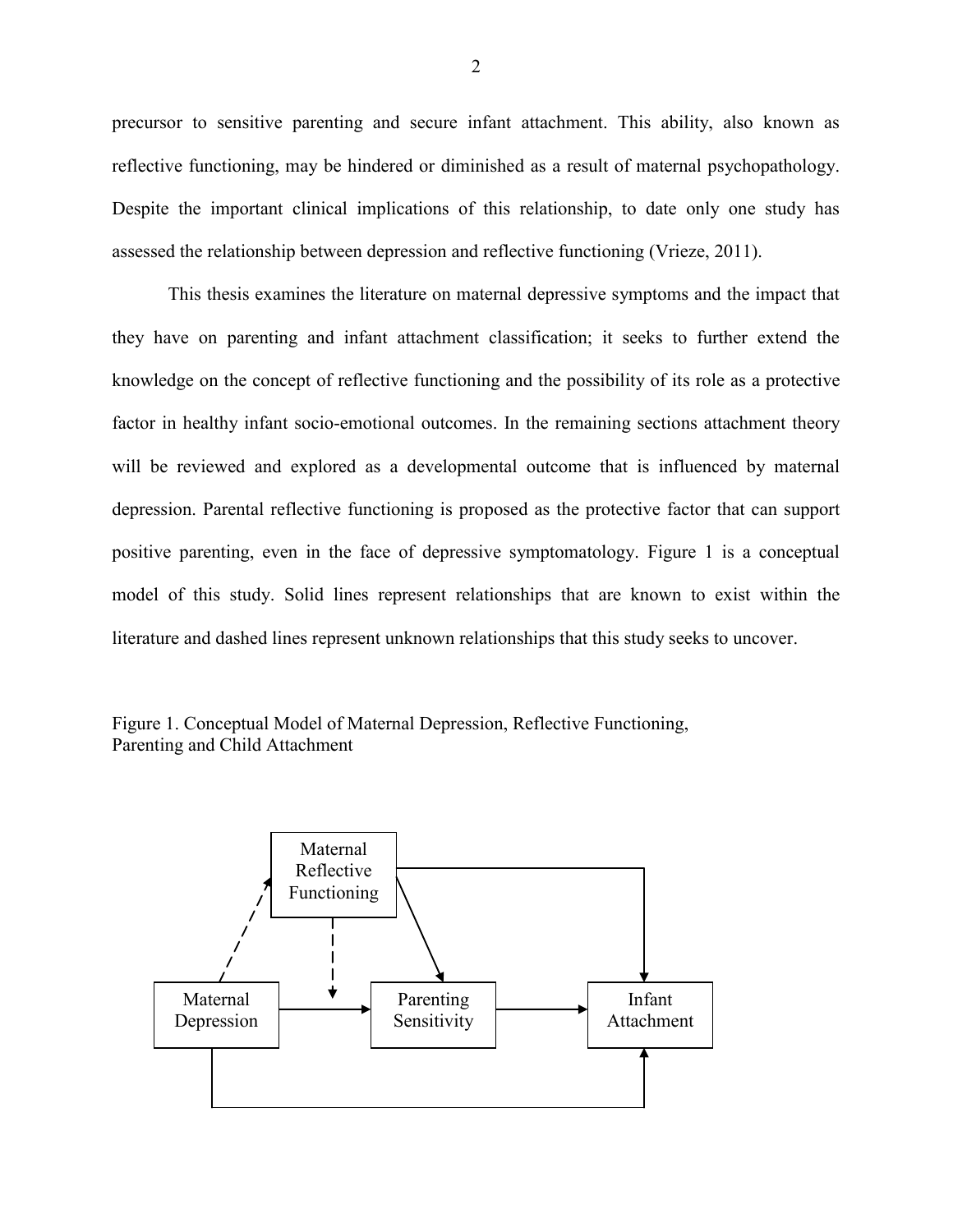#### **Attachment Theory**

Attachment theory was introduced by John Bowlby (1969) and the theory emphasized that infants seek protection from a primary caregiver in times of distress. Attachment is rooted in evolutionary and psychoanalytic psychology and according to theory, an infant relies on his/her primary caregiver for protection, love, and nurturance. Bowlby (1969) believed that the mechanism by which this attachment was formed was via the relationship shared between caregiver and child. All children were said to form attachments if they had a primary caregiver, regardless if their needs were met or not.

The quality of infant attachment is related to parental responsiveness when an infant's attachment system is activated; Mary Ainsworth (1978) described three major attachment classifications tied to parental responsiveness. Ainsworth coded children as either secure, insecure-avoidant or insecure-ambivalent based on behaviors displayed in a laboratory procedure called the Strange Situation Paradigm (Ainsworth, 1978). This measure is widely used in the assessment of infant attachment (van IZjendoorn, 1995; Waters, Merrick, Treboux, Crowell, & Albersheim, 2000) and slowly activates the infant's attachment system with the introduction of a stranger and a series of separations and reunions. In this procedure, infants classified as secure demonstrate the ability to explore their environment, using their caregiver as a secure base during times of safety as well as seeking comfort from their caregiver during times of distress. Research suggests that infants classified as secure have parents who consistently respond to their needs in a sensitive and timely manner (Ainsworth, 1978; van IJzendoorn, 1995; Neviar & Becker, 2008).

Ainsworth (1978) described two types of insecure attachments; insecure avoidant and insecure ambivalent. Infants with avoidant attachment actively avoid and sometimes resist their

3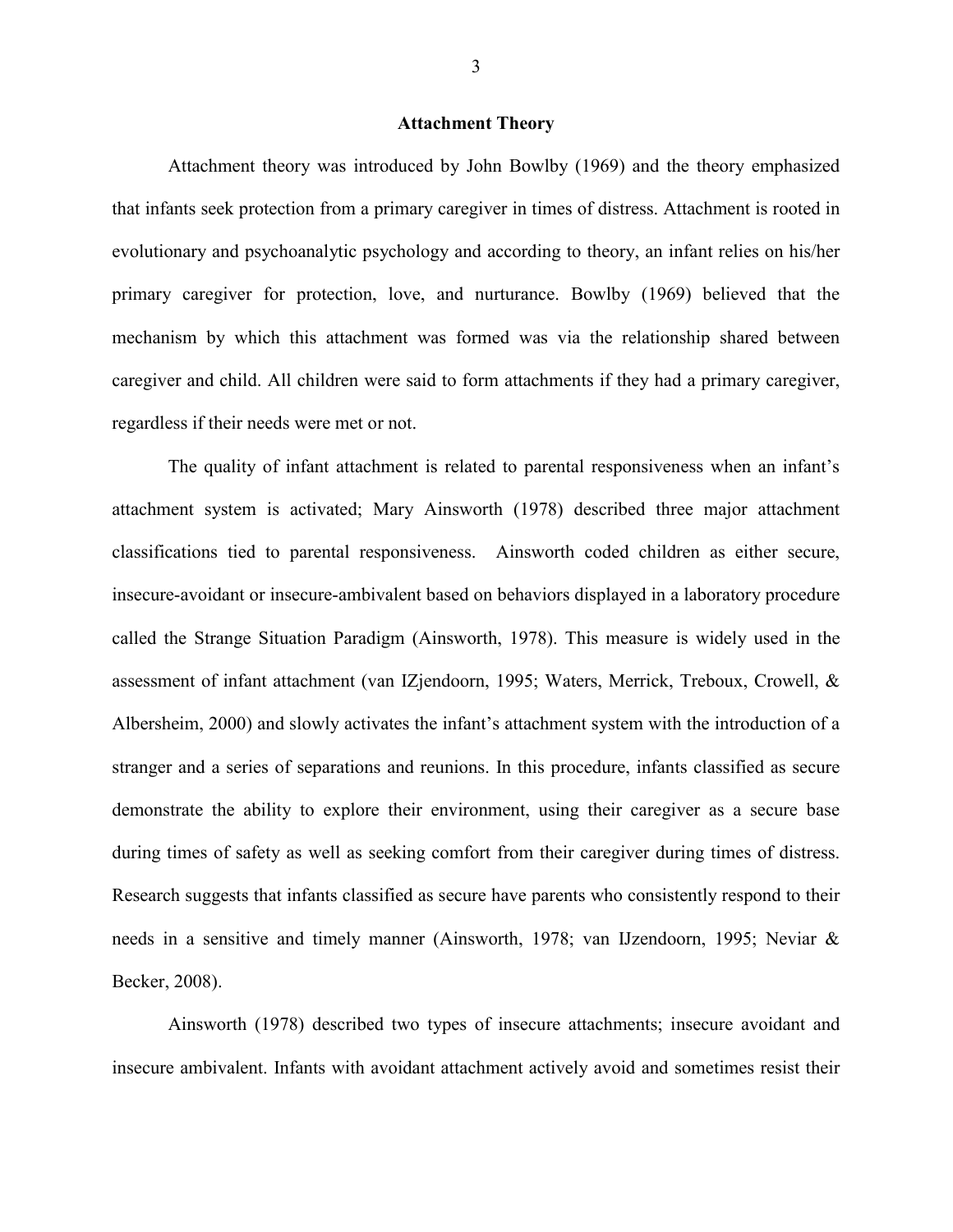primary caregiver when their attachment system is activated. Parents of these infants do not respond to their infant's cues sensitively, instead they display behaviors that are overly intrusive and over-stimulating. As a result, these behaviors interfere with the infant's desire and ability to seek the caregiver in times of need. Infants with insecure-ambivalent attachment approach their parents for comfort when their attachment system is activated, but are difficult to console (Belsky & Fearon, 2002). Parents of these infants respond to their needs inconsistently therefore leaving them to interpret and anticipate their parent's availability but not ever truly forming a mental representation of how to have their needs met.

A fourth classification, disorganized attachment was identified by Main and Solomon (1986). The disorganized classification is denoted by infants who upon reunion with the caregiver display contradictory behavior when their attachment system is activated. For example they may freeze when they approach the parent or reach their arms to be lifted while turning away. This classification is said to be a result of the infant's fear of not being able to predict how their parents will react to their needs. Parents of disorganized infants are said to have their own unresolved histories that impact their ability to consciously be aware of their infant's needs (Lyons-Ruth & Jacobvitz, 2008).

#### **Intergenerational Transmission of Attachment**

Attachment remains important throughout the lifespan. As a result of interactions with attachment figures in childhood, internal working models of relationships are established and carried forward into adulthood. Studies suggest that attachment from infancy to adulthood remains stable (Thompson, Lamb, & Estes, 1982;Waters, Hamilton, & Weinfield, 2000) and is associated with attachment that is passed down from one generation to the next. This passing down is referred to in the literature as the Intergenerational Transmission of Attachment. Van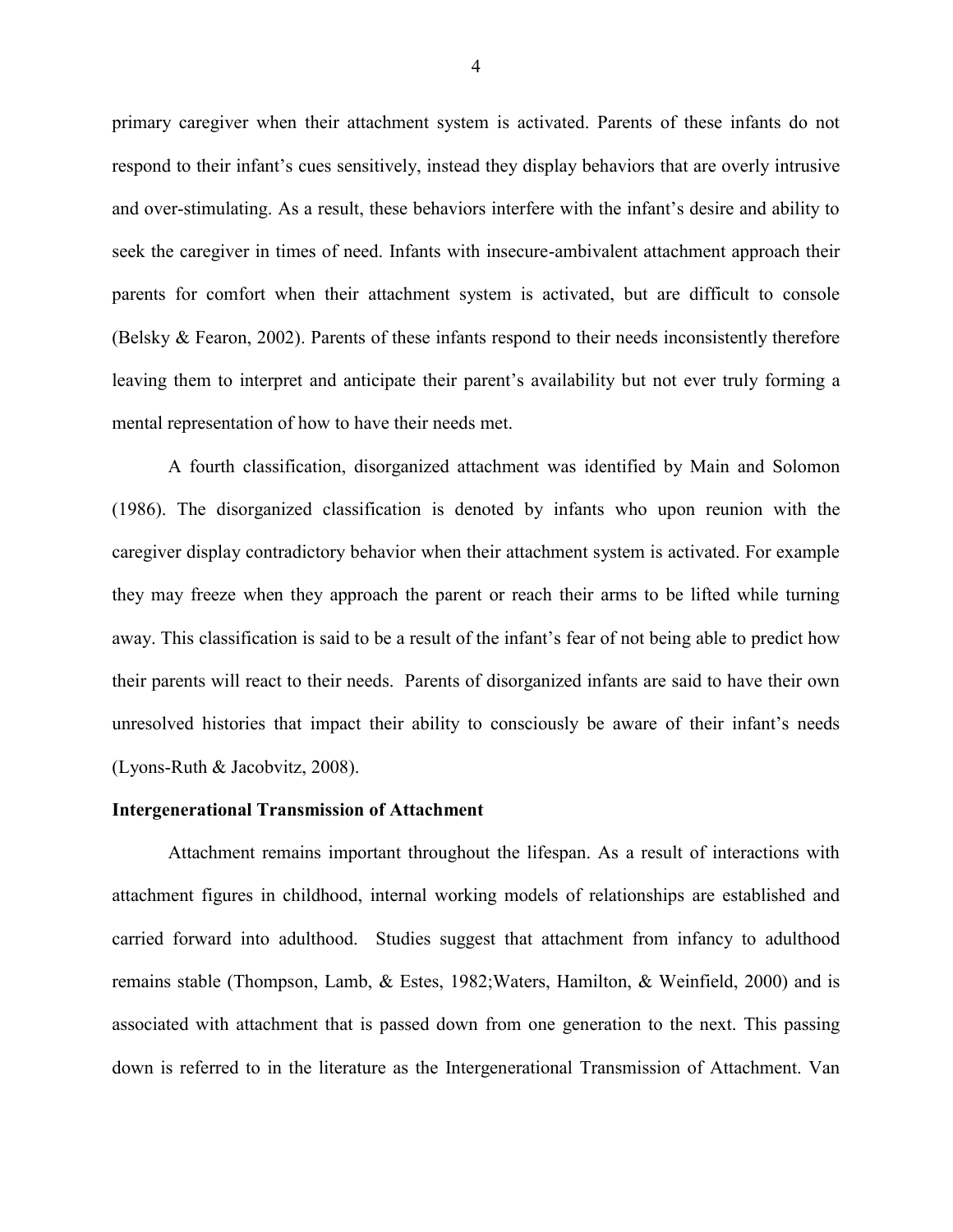IJzendoorn (1995) conducted a meta-analysis examining the concordance between maternal and infant attachment classifications. Results suggest that 75% of infant attachment classifications could be accounted for by the mother's attachment classification. The author proposed the parents own internal working model of relationships influenced their ability to be responsive to their infants' attachment needs. Intergenerational transmission of attachment has become a very crucial topic in attempting to understand how and why these influences are carried forward to future generations. Many have examined the reasons for the transmission of attachment, and have found that parenting behaviors promote the transmission from generation to generation. More specifically, parents who respond sensitively to their child's needs are able to promote secure attachments that allow their child to gain a secure understanding of relationships, therefore promoting the same behaviors when parenting their own children. Contradictory to this, parents that respond insensitively therefore promote the same insensitive behaviors in their children. Children of insensitive parents go on to engage in these behaviors limiting their own child's opportunity to develop a secure attachment style.

#### **Adult Attachment and Parenting**

Several studies have examined the link between adult attachment representations and parenting sensitivity. In a small sample of 60, Pederson, Gleason, Moran, & Bento (1998) found that parental sensitivity mediated the relationship between mothers' attachment classifications and their infant's attachment security. Others have also found Adult Attachment Interviews (AAI) to be associated with parent's emotional availability (Biringen, Brown, Donaldson, Green, Krcmarik, & Lovas, 2000). Parent's own attachment style impacts their ability to support their child by fostering attachment styles similar to their own. However, as stated previously the concordance between parent and infant attachment is not perfect. Adam et al. (2004) examined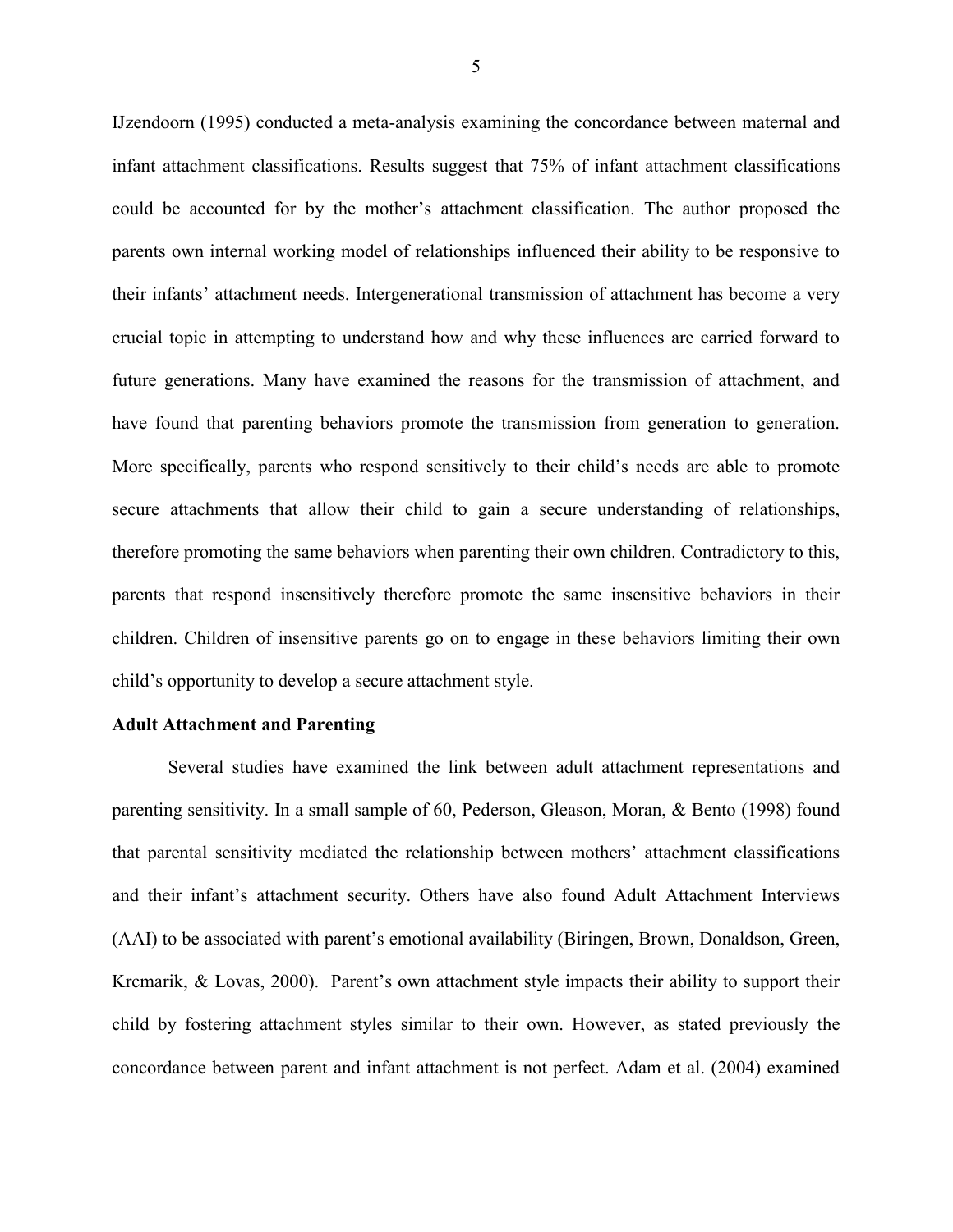adult attachment classifications and their relation to maternal behavior and infant well-being. Adults with preoccupied attachment displayed higher instances of intrusiveness during interactions with toddlers supporting the idea that parents who have unresolved issues from their own past can impact their infant's attachment negatively. Parents with a traumatic history may develop defensive strategies to cope with their feelings; these strategies may include displaying frightening caregiving behaviors. For over a decade, Erik Hesse and Mary Main (2006), have hypothesized and examined the relationship between parental unresolved attachments, parent frightening behaviors, and disorganized infant attachment. The relationship between these variables has been identified as impacting the parent's ability to provide a positive context for development. Examples of frightening behaviors are freezing during interaction, threatening or frightening facial expressions, and sudden frightened movements that distance them from the infant. These behaviors are said to be differentiated from non-disorganizing freezing, threatening, and frightened behaviors in that they are rooted in the internal parental experience. It is important to recognize that while there is a high level of concordance between a mother's attachment representations and her child's pattern of attachment, there are instances where a lack of concordance exists. In fact, about 25% of the time mothers and their infants do not have the same attachment classification, this is known as the transmission gap of attachment. Researchers are currently attempting to identify why this gap exists and how parents are able to promote different attachment styles than those of their own.

#### **Parenting and Attachment**

Parenting sensitivity has been studied widely among attachment and child development researchers. It has been suggested that parent sensitivity mediates the relationship between mother and infant attachment (Pederson, Gleason, Moran, & Bento, 1998). Mary Ainsworth was

6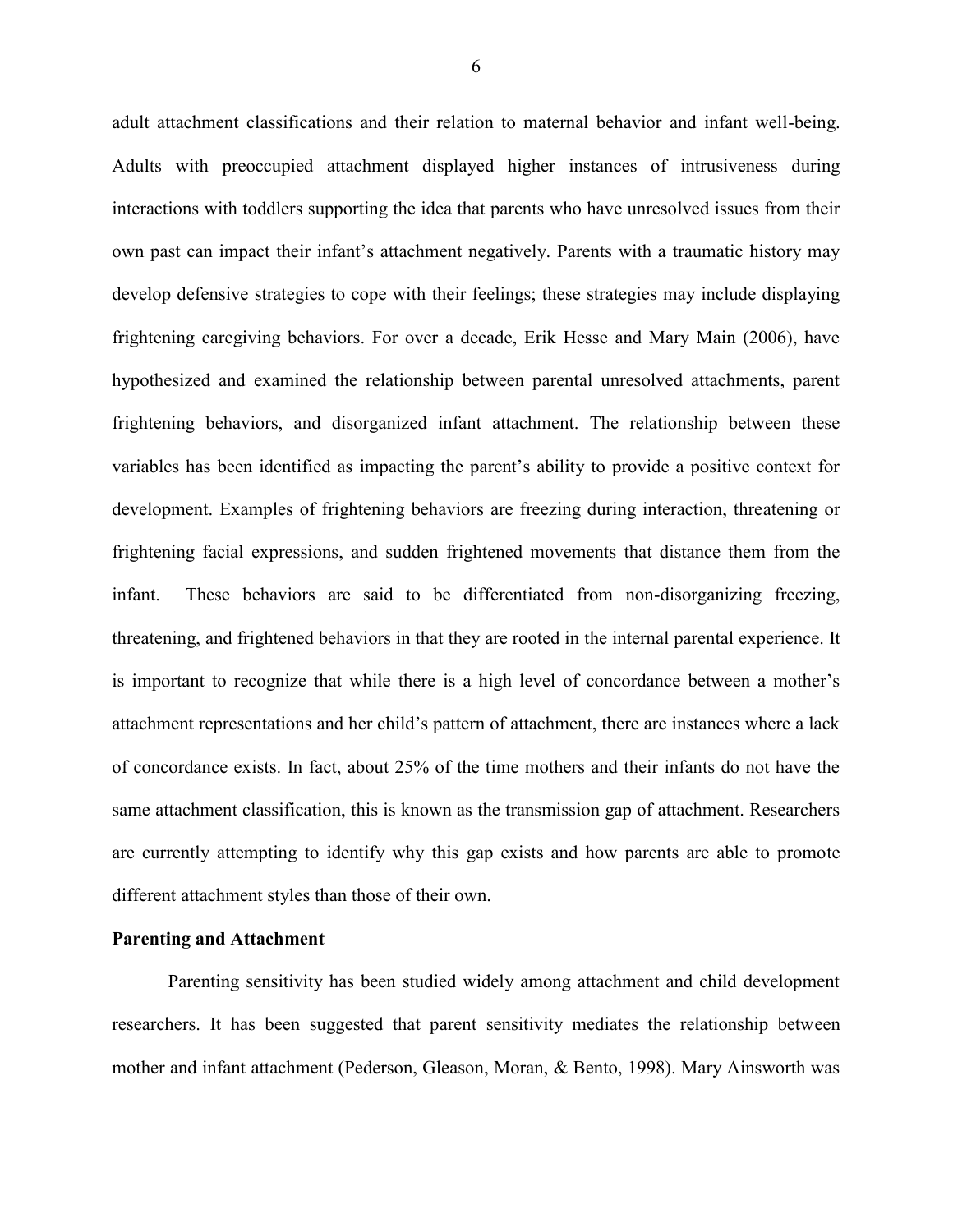the first to show that sensitive parenting provided the context for the development of a secure attachment. Since that time, a large body of research has attempted to replicate this finding, but has yielded mixed results. Some studies find large and significant associations between sensitivity and attachment (Ainsworth, Blehar, Waters, & Wall, 1978; Belsky, Rovine, & Taylor, 1984; Isabella, 1993; McElwain & Booth La-Force, 2006), while others find a small (Goldsmith & Alansky, 1987) or no association between sensitivity and attachment (Ward & Carlson, 1995). A meta-analysis of 66 studies found that maternal sensitivity was moderately associated with infant attachment security (de Wolff & van IJzendoorn, 1997). The authors concluded that although sensitivity was associated with attachment security, it was not the only maternal behavior that associated with attachment.

While the meta-analytic finding is most robust, there is still a question about discrepant findings across studies. Perhaps these differences are the result of the ways in which researchers are operationalizing and measuring sensitivity. Evidence from a meta-analytic study suggests that measurement and timing of sensitivity and attachment measures negatively impact the effect size of maternal sensitivity and attachment (Atkinson et al., 2000). That is, as the time between assessments increases, the relation between maternal sensitivity and attachment decreases. This evidence has important implications for assessments of maternal sensitivity and infant attachment and also suggests that parental sensitivity changes over time. Using de Wolff & van IJzendoorn's (1997) data, Nievar & Becker (2008) attempted to address the issue of the way in which sensitivity is operationalized. These researchers regrouped multiple maternal behaviors into what they considered maternal sensitivity. Instead of using a strict definition of sensitivity, they included three maternal behaviors: synchrony, mutuality, and sensitivity. Their findings indicate that this broader definition of maternal sensitivity was a stronger predictor of infant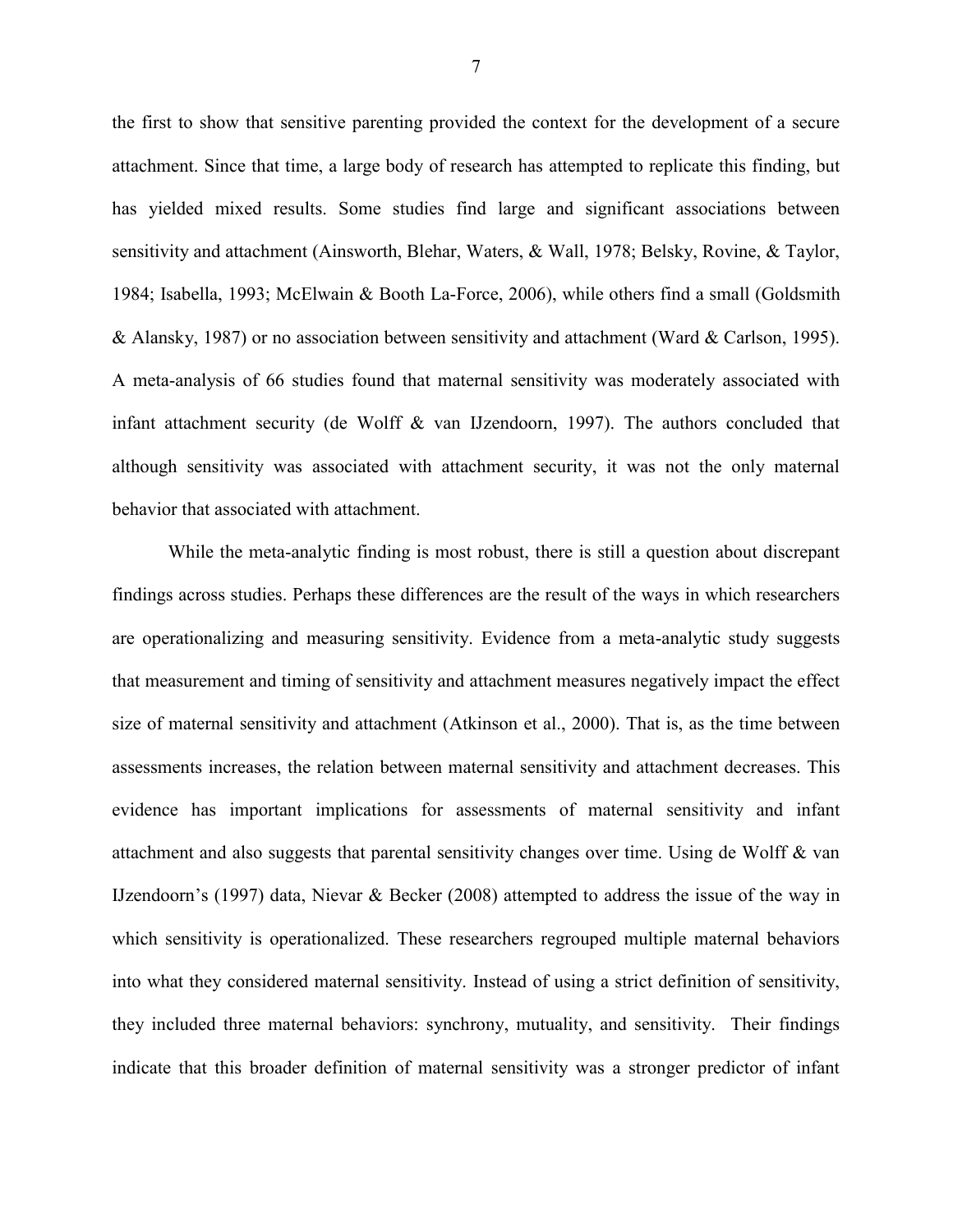attachment security. Although the relationship between parental sensitivity and child behavior has been established there is still much research that is needed in order to further understand how parent attachment and parenting behaviors directly impact infant behavior and development.

#### **Infant Attachment, Child Behavior, and Development**

A large amount of cross sectional and longitudinal studies demonstrate that infant attachment is associated with a variety of developmental outcomes that have long term consequences for brain development, emotion regulation and behavior, later psychological adjustment and representations of relationships (Thompson, 2008). Findings from the Minnesota Study of Risk and Adaptation from Birth to Adulthood (Sroufe, Egeland, Carlson, & Collins, 2005) suggest that that being exposed to sensitive parenting behaviors promotes secure infant attachment and that lack of sensitive caregiving behaviors can lead to development of insecure infant attachment. Disorganized attachment was also examined and it was found that parent intrusiveness, maltreatment, and unavailability were found to be predictive of infant disorganization (Sroufe, 2005). These results are similar to those found in the National Institute of Child Health and Human Development (NICHD) Study of Early Child Care. In this study, researchers sought to find out if attachment classifications using the Strange Situation were still applicable to infants who were in early child care compared to those who were not. This study included 1,153 dyads, it examined the duration, quality, and effects of extensive periods in early child care. Infant attachment was compared to relevant variables such as psychopathology and sensitivity. These variables were assessed at one, six, and fifteen months of age. It was found that infants in prolonged periods of early child care did not show lower amounts of distress compared to their counterparts; showing evidence that the Strange Situation can be used as a valid measurement of attachment for those who attend early child care. The results also found that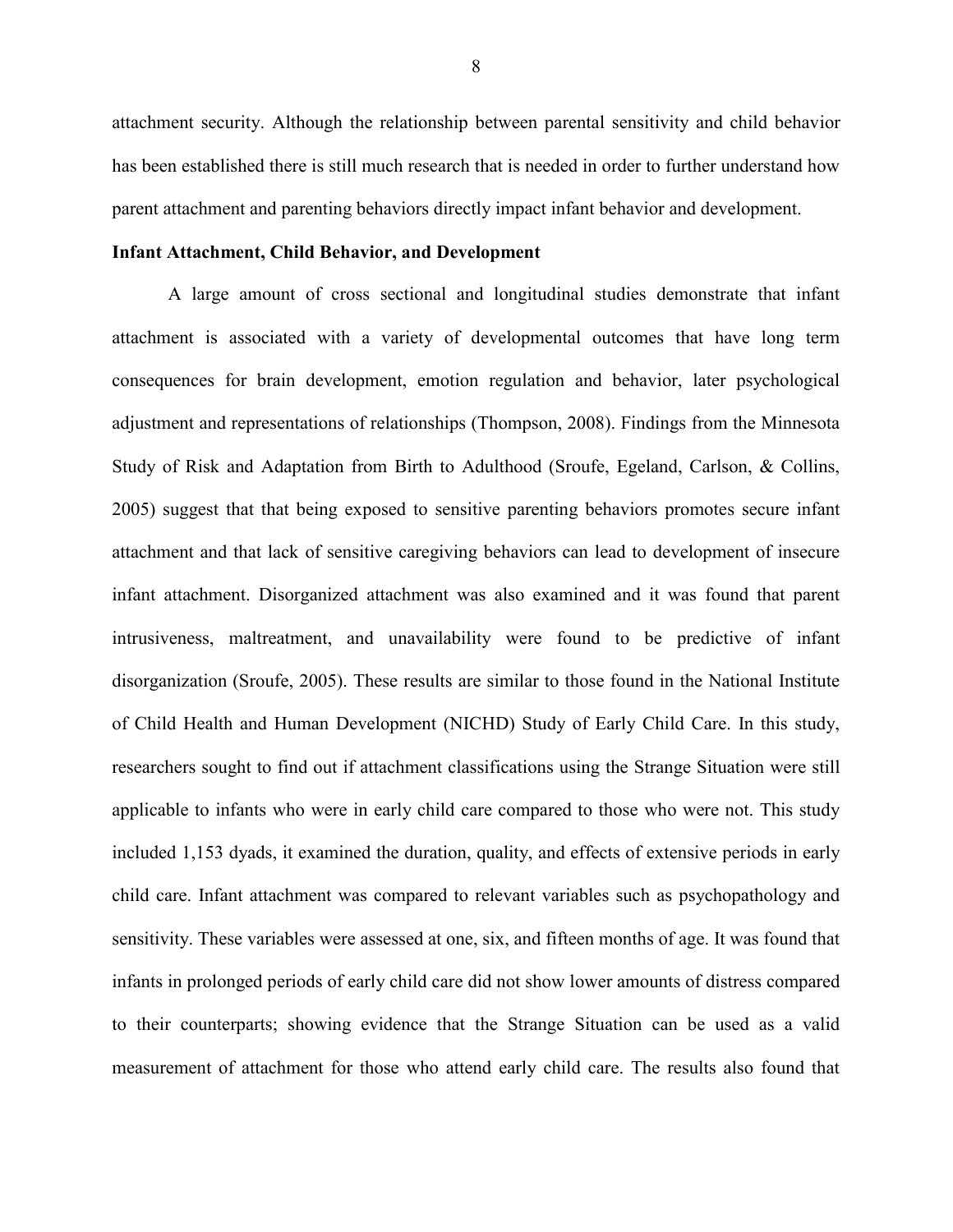mothers who had higher levels of sensitivity, responsive behaviors, and better maternal mental health were more likely to have securely attached infants. No significant relationship between attachment security was found for child gender, maternal sensitivity in play, and child temperament characteristics.

Belsky (2002) examined the predictive power of attachment and the possibility of attachment status acting as either a protective or risk factor; results indicated that the predictive power of attachment varied as function of the level of social contextual risk. This finding has many implications to understanding the development of infants; it is not only the attachment insecurity that acts as the hindrance to optimal development, but the combination of attachment and contextual factors that interact to yield either a positive or negative outcome.

Cicchetti, Rogosch, & Toth (1998) investigated how maternal depression and contextual risk factors impacted the development of problem behaviors and attachment insecurity in toddlers. It was hypothesized that children of depressed mothers would have higher levels of insecure attachment, and would be in families with higher levels of contextual risk. The authors also examined the concordance between child behavioral issues and maternal depression. Participants were part of a longitudinal study interested in the effects of maternal depression on infant and child development. The authors found that contextual risk significantly impacted the development of behavior problems above and beyond maternal depression.

Past research studies on parental behaviors have been prevalent in the literature because caregivers have been noted to provide strong influences on infant development. Young infants are completely reliant on their primary caregivers and without the proper support their development is at risk. Maternal mental health has been shown to have a great impact on infant development (NICHD-ECCRN, 1997; Goodman & Tully, 2006; Spieker & Booth,1988; Slade,

9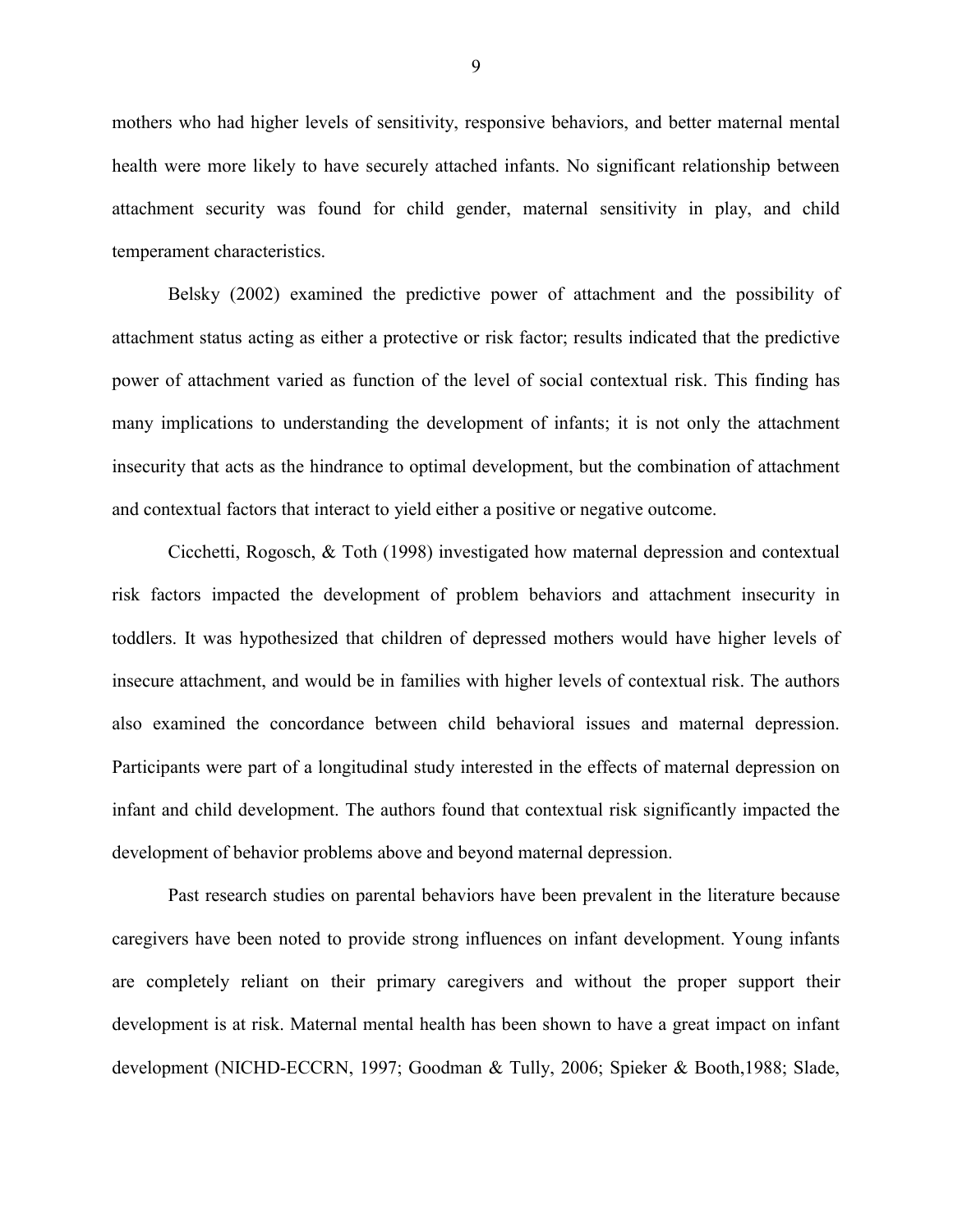Cohen, Sadler, & Miller, 2008) and one of the most prevalent disorders that impacts women and mothers is depression (Bennett, Einarson, Taddio, Koren, & Einarson, 2004). Understanding all aspects of how and why depression impacts this relationship is crucial in identifying ways to aid in supporting infants and mothers.

#### **Maternal Depression**

#### **Diagnostic Criteria**

Depression as defined by the *Diagnostic and Statistical Manual of Psychological Disorders, 4th edition, Text Revision,* is an episode that lasts at least two weeks, where an individual experiences a loss of interest or pleasure or a depressed mood not accounted for by a medical condition, delusions or hallucinations. In addition, individuals may experience sleep problems, lack of energy, feelings of worthlessness, diminished ability to concentrate, weight changes, and suicidal thoughts which effect daily psychological functioning (American Psychiatric Association [DSM-IV-TR], 2000). A significant amount of literature exists documenting the prevalence of depression in women. It has been found that depression in women is twice as prevalent as depression in men (as referenced in Keyes & Goodman, 2006). Women of childbearing age have been identified as having the highest rates of depression; across studies documented rates from have ranged 8-51% during pregnancy (Bennett, Einarson, Taddio, Koren, & Einarson, 2004).

The onset of depression within four weeks after the birth of an infant is known as post partum depression (PPD). PPD has been acknowledged as a documented risk factor for negative parenting outcomes (Boyd & Worley, 2007,Chiccheti & Toth, 1998 ;Downey & Coyne, 1990; Nylen et al.,2006;). Although the DSM-IV TR defines PPD as, a depressive episode that appears four weeks after delivery, there have been many researchers that have documented the effects of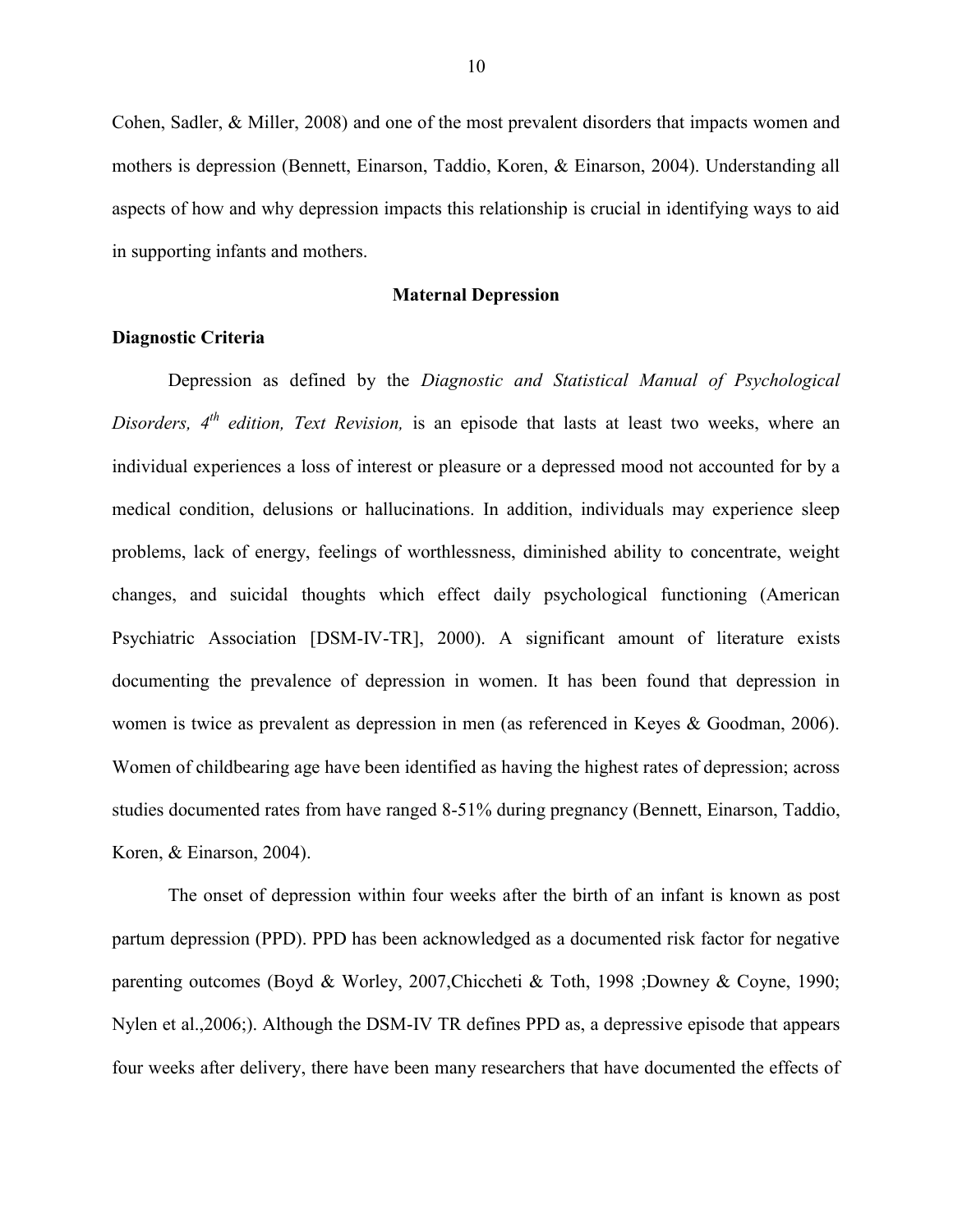PPD in mothers up to one year after birth (Gavin, Gaynes, Lohr, Meltzer-Brody, Gartlehner, & Swinson, 2005). Documented rates of PPD have ranged from 5-15% of women (Goodman & Tully, 2006) with rates being higher for women with financial adversity (Segre, O'Hara, Arndt, & Stuart, 2007).

#### **Maternal Depression, Parenting, and Attachment**

Research suggests that maternal depression is both directly and indirectly associated with infant attachment. Precursors to these developmental issues can be seen in interactions between mothers and their infants. Studies also have found evidence that children of depressed mothers are at greater risk for behavioral problems, emotion regulation problems, and cognitive difficulties (Cicchetti, Rogosch, & Toth, 1998; Field, 1995).

Cohn et al. (1990) found that in three short minutes of interactions with their two month old infants, depressed mothers showed more instances of negative affect than mothers who were not depressed. Furthermore, toddlers of depressed mothers were found to be more likely to have insecure attachments than those of their peers (Cicchetti & Toth,1999). Mothers with higher levels of depressive symptoms were found to be less attuned, engaged, and emotionally aware of the impact their emotions had on their toddlers (Coyne et al, 2007). The ability to be available and properly attuned to a child may be hindered by the effects of stressful life situations and experiences (Field, 1995; Grieg, 2001). Interactions that parents have with their children can either promote secure or insecure attachment styles. Many studies have evidence that suggests depression is associated with insecure attachment (Cicchetti & Toth, 1998; Downey & Coyne, 1990; Radke-Yarrow, 1985; Teti, Gelfand, Messinger, & Isabella, 1995; Carter et al. 2001).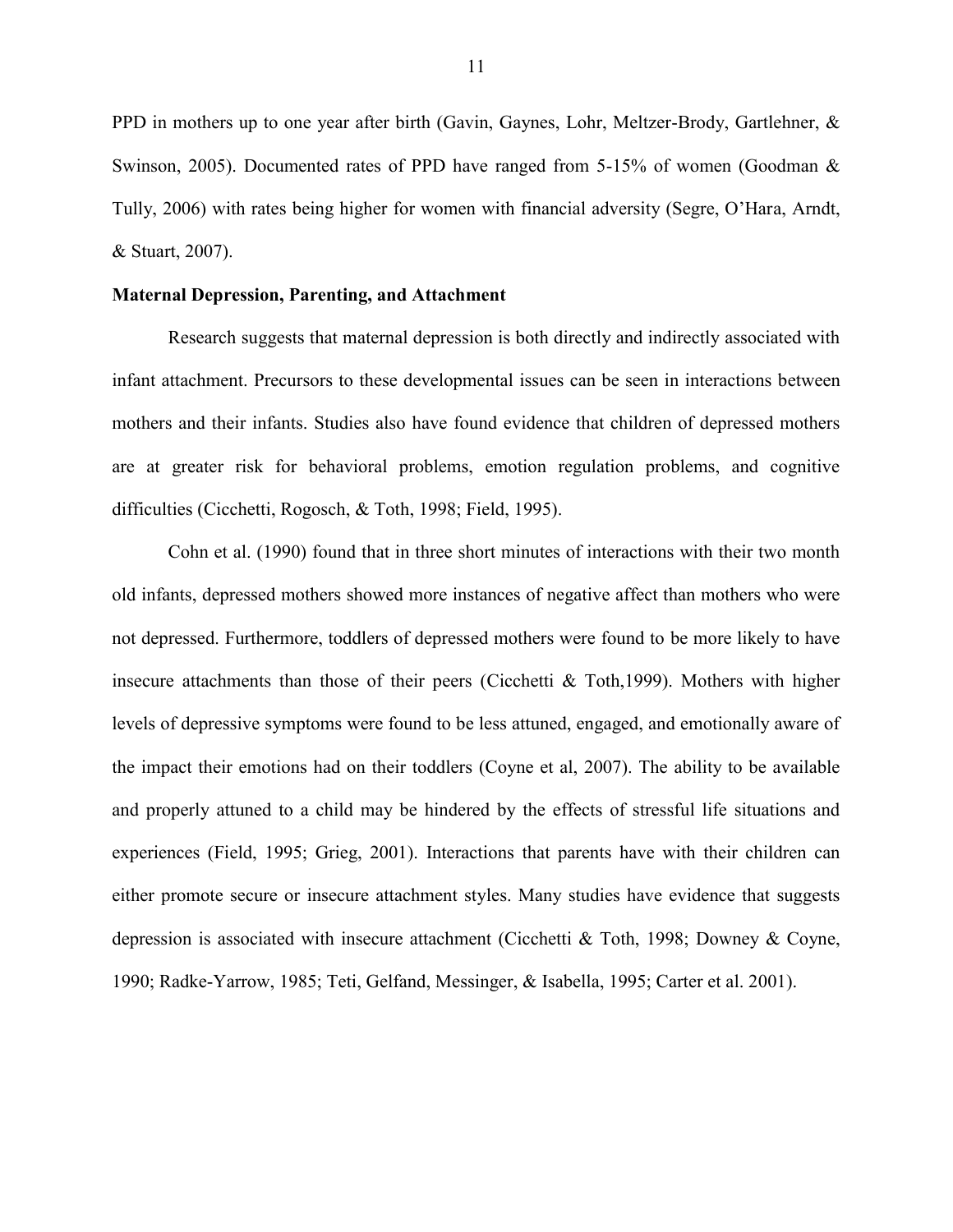Martins & Gaffin (2000) conducted a meta-analysis of six studies examining the effects of maternal depression on infant attachment security. It was found that infants of depressed mothers were more likely to have insecure and disorganized attachment than their controls.

One reason that maternal depression may be associated with attachment is that depression can impact parenting. The effects of depression have been found to impact multiple domains of the mother-infant relationship. Three specific types of parenting have been identified in depressed mothers' interactions with their infants; mothers may be withdrawn or unavailable, hostile or intrusive (for review see Field, 2010), or they may express positive parenting behaviors in spite of experiencing depressive symptoms (Cicchetti & Toth, 1998; Cohn, Matias, Tronick, Lyons-Ruth, & Connell, 1986). As described earlier, parent-infant interactions contribute to the growth and development of the infant's capacity to respond optimally in both the social and cognitive domains. Positive parenting behaviors include responding in a warm, sensitive, and available way; these behaviors have been shown to significantly predict attachment security, sensitivity, emotion regulation, and social skills. Negative parenting behaviors such as lack of affect matching, frightening behavior, and intrusiveness are associated with insecure and disorganized attachment.

#### **Maternal Depression and Child Development**

The effects of maternal depression on child development have been widely documented in the literature (Field, 1995; Toth, Rogosch, Sturge-Apple, & Cicchetti, 2009). Goodman, Rouse, Connell, Broth, Hall, & Heyward (2011) conducted a meta-analytic review on 193 studies, seeking to further understand and extend the literature on explaining risk for maternal depression as well as its effect on children's development of psychopathology. The authors also further explored possible moderators found in the current literature between maternal depression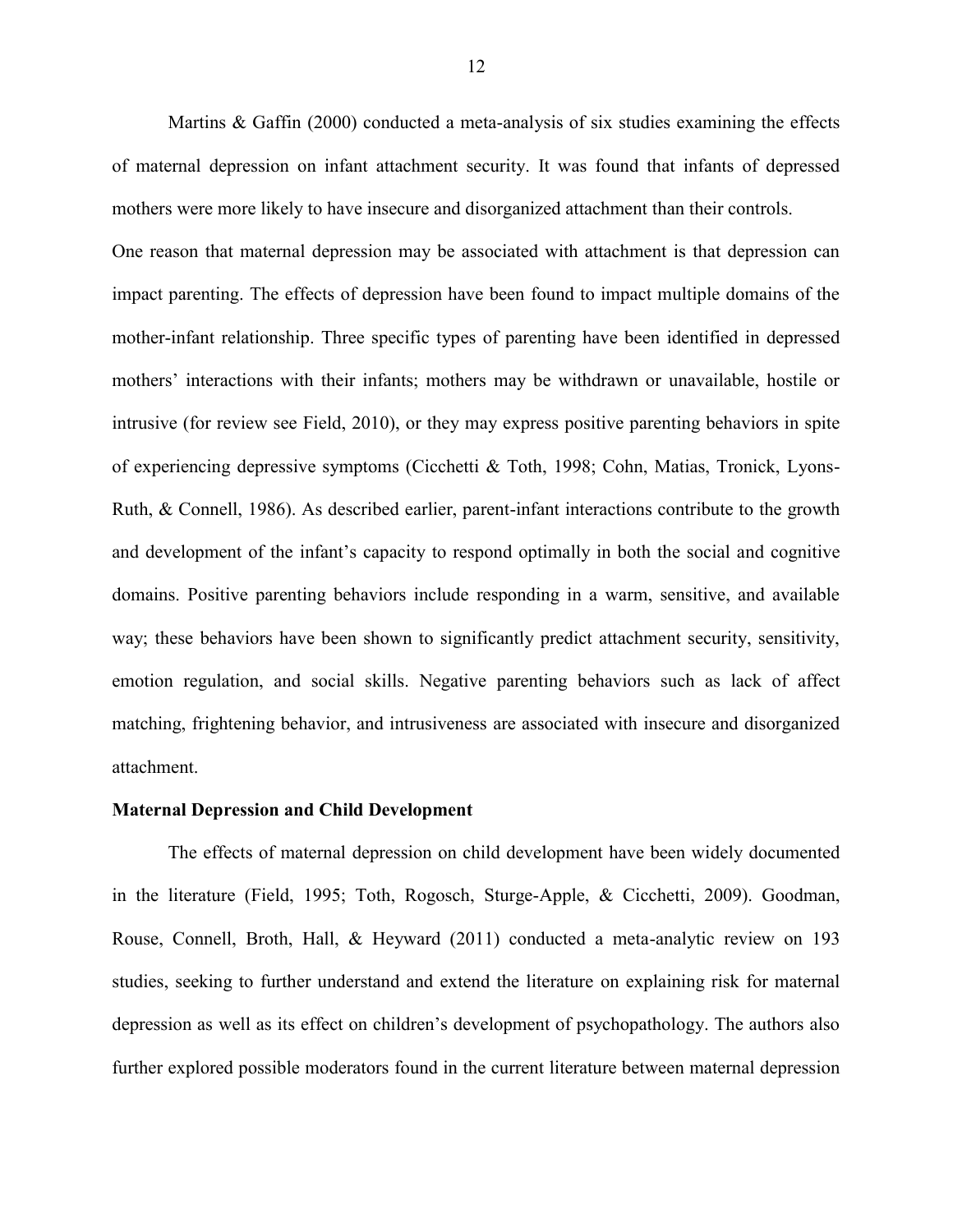and child outcomes. Across studies, maternal depression was associated with children's later internalizing and externalizing behaviors, as well as development of psychopathology in later childhood and adolescence. This meta-analysis was consistent with the literature highlighting that (a) the younger the child during onset of maternal depression the more likely to be affected by the negative impact of the depression, and (b) older children may be buffered from the negative effects of maternal depression because of their ability to cognitively understand their mother's mental health.

Cicchetti, Rogosch, & Toth (1998) also found that depressed mothers reported higher levels of negative life events, parenting hassles, lower levels of social support, and decreased marital satisfaction compared to their non-depressed counterparts. Children of depressed mothers were more likely to have insecure attachment classifications in comparison to children of nondepressed mothers. It was also found that contextual risk did not mediate the relationship between depression and insecure attachment classification.

Beck (1998) conducted a meta-analysis examining the effects of PPD on cognitive and emotional development of children between ages 1-14. The results found that PPD had a significant effect on children's development. It was found that depressed mothers had children with higher levels of behavior problems and lower levels of cognitive functioning than their nondepressed counter parts; this effect was small but significant across all ages.

School aged children of depressed mothers have been found to have increased rates of behavioral issues (both externalizing and internalizing) compared to their peers (Downey & Coyne, 1990). Kersten-Alvarez et al. (2011) examined early schooling outcomes that have been cited in the literature to be predictive of school adjustment and psychological functioning in later years. Compared to children whose mothers did not suffer from PPD, children whose mothers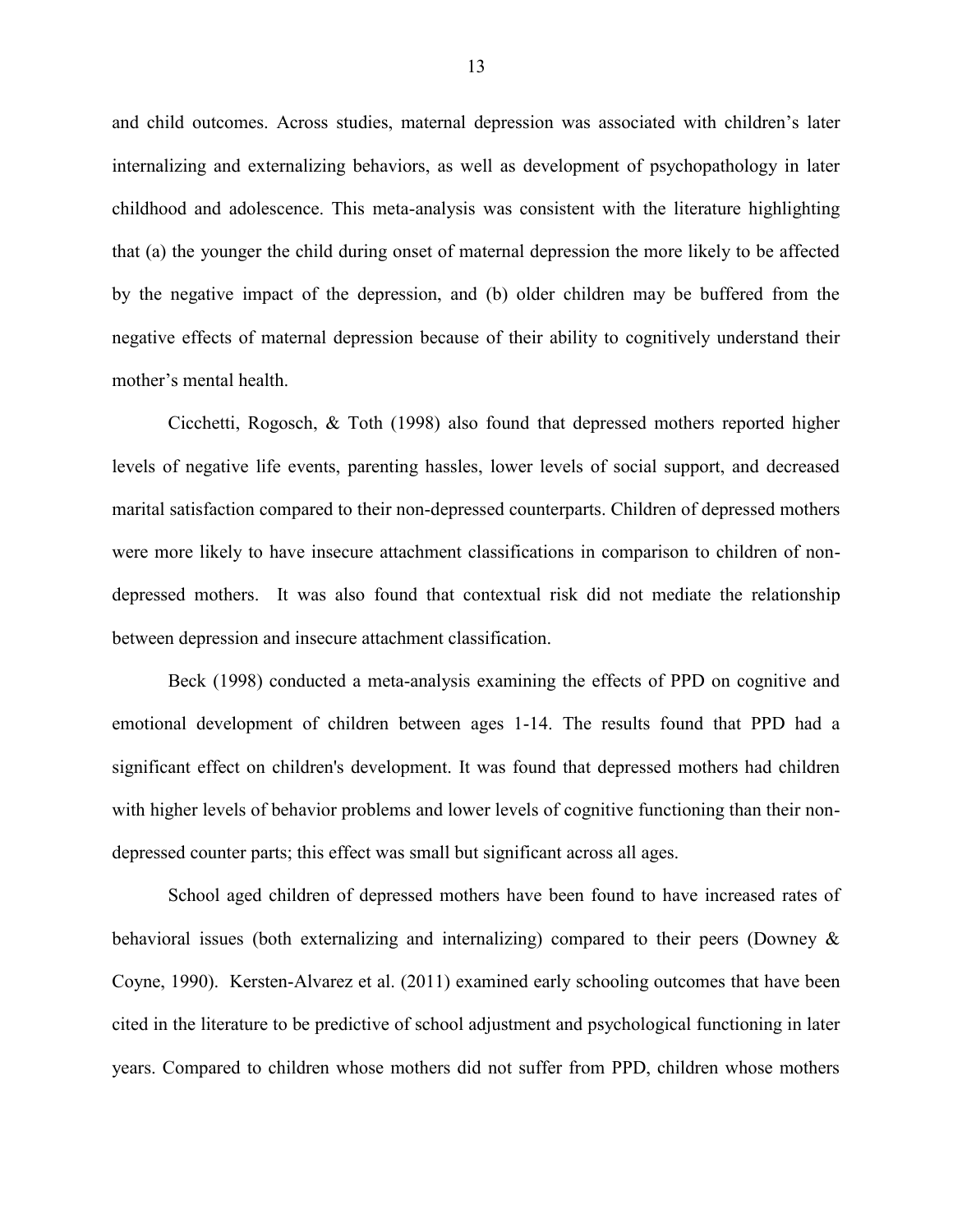were affected by PPD showed decreased levels of the ability to regulate and cope with stress, social competence with peers, and adjustment to school routines. This study supports the literature showing lasting negative effects of PPD's impact on later school functioning and social competence.

Other differences in children of depressed parents have been identified in the literature. Carter et al. (2001) found gender differences in interactions between mother and infant. Maternal depressive symptoms were found to be related to problem behaviors for boys, rather than girls. Also, it was found that the quality of early interactions was most important for girls over boys. Weinberg, Olson, Beeghly, & Tronick (2006) investigated interactions between mothers with a range of depressive symptoms and their 3-month old infants. This investigation included 133 mothers and infants, who were taking part in a longitudinal study. Using the Face-to-Face Still Face Procedure (Tronick, Als, Adamson, Wise, & Brazelton, 1978), among mother- son dyads with higher depressive symptomatology, more negative interactions in the reunion episode of the procedure were found. Also, in these dyads, a significant increase was found in negative shared affect between mothers and sons. These findings support the possibility of gender differences in interactions with mothers and their infant children; more specifically male infants may have more difficulty recovering from negative interactions with depressed mothers than female infants.

Edhborg, Lundh, Seimyr, & Widstrom (2001) conducted a study on postnatally depressed mothers and interactions with their infants. As a part of a larger study on maternal depression and child development, the authors aimed to examine the long term effects of postnatal depressive symptoms. At two months post partum, mother's depression was assessed. Then mother-infant interactions were assessed at approximately 15-18 months of age. The interaction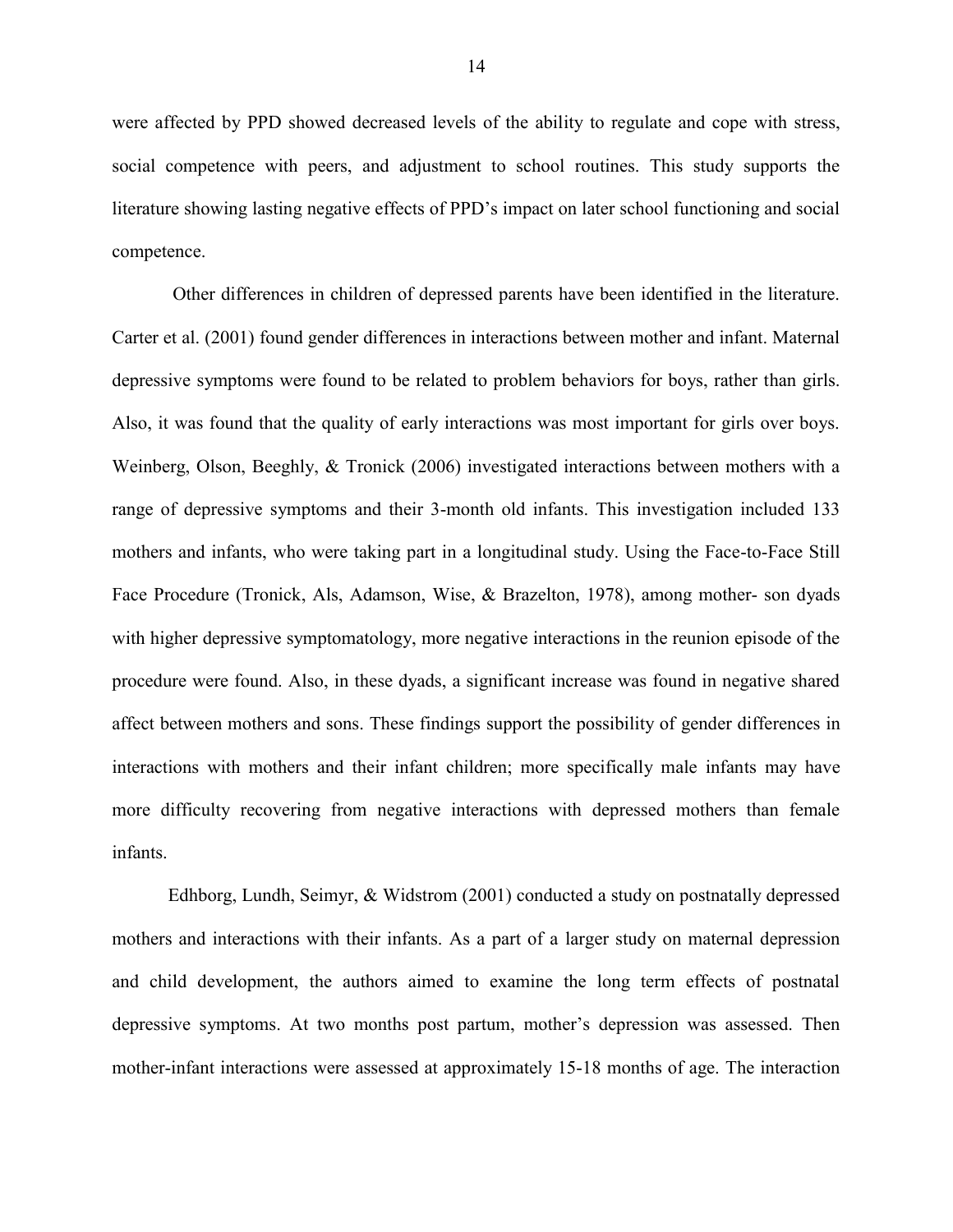consisted of a structured task, free play task, and separation/reunion task. Both the structured task and free play task were coded using the Parent-Child Early Relational Assessment Scale (PCERA) (Clark, 1985). This scale includes 29 parent variables, 28 child variables, and 8 dyadic variables. It was found that in the free play task infants of mothers with higher depressive symptoms displayed lower levels of interest in their mother's actions. During the structured task, mothers with higher levels of depressive symptoms were found to have lower levels of emotional availability.

#### **Parenting Interventions: Depression and Attachment**

A large body of evidence suggests that maternal depression is a risk factor for poor parenting, insecure attachment, and poor child outcomes. As a result, many interventions have been developed for mothers suffering from depression. Therapists working with parents and infants together have many ports of entry – they can choose to support the parent-infant relationship by directly targeting depression, with the assumption that reductions in depressive symptoms will result in more sensitive parenting or they can target parenting more directly, as in Infant Parent Psychotherapy.

Cicchetti, Toth, & Rogosch (1999) evaluated a child parent psychotherapy program attempting to promote secure attachment in young toddlers of depressed mothers. This psychotherapy program targeted issues that affected the mother-child relationship as a result of being clinically depressed. During baseline assessments of the 108 toddler participants it was found that levels of insecure attachment between the intervention and control groups were similar. Throughout the intervention mothers and infants participated in guided therapy sessions that focused on the mother's mental representations of relationships that were rooted in her past experiences. Post-intervention it was found that the percentage of children exhibiting secure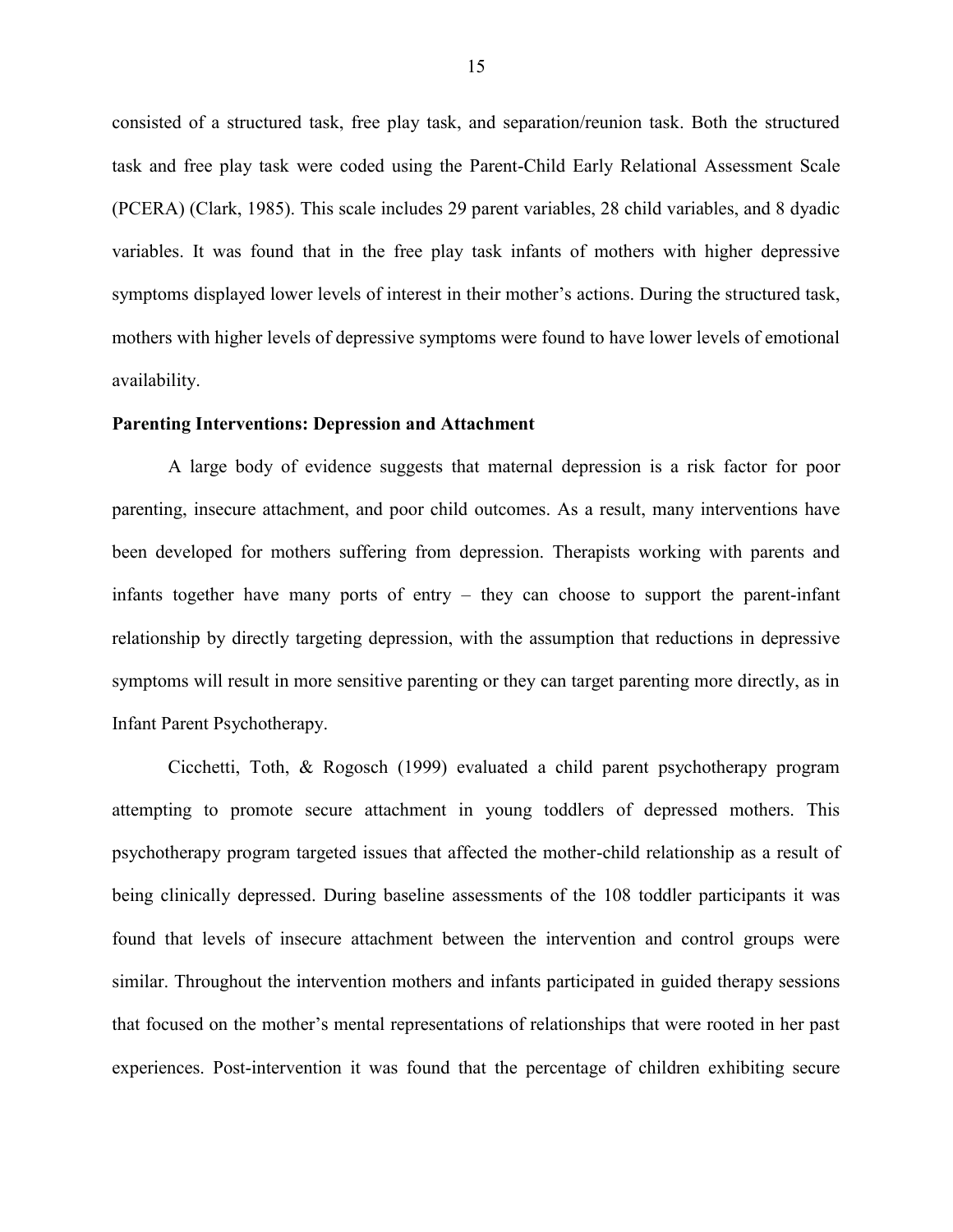attachments in the intervention group increased, while the level of maternal depressive symptoms did not change. Based on this study, one may conclude that sensitive parenting results in secure infant attachment and that it can occur even in the context of maternal depression. It is not clear from this study the mechanism by which parent sensitivity was impacted. In Child Parent Psychotherapy (CPP), clinicians offer reflective developmental guidance, model appropriate behavior, interpret parent and infant feelings and actions, provide emotional support, and offer concrete assistance (Lieberman & VanHorn, 2005; 2009). Is any one of these components of CPP responsible for promoting sensitivity and secure attachment? Is it possible that this intervention increases sensitivity by impacting a mother's 1) own attachment representations, 2) ability to think about how her own feelings drive her behavior, 3) ability to think about the feelings or emotions underlying her child's behavior, which in turn impacts her behavior toward her child, or is it that the therapist is simply teaching the mother sensitive behaviors? There is reason to believe that the therapist, by interpreting parent and infant feelings, is indirectly influencing sensitivity and attachment.

Within the current literature, researchers have identified multiple factors that support a parent's ability to be sensitive. These factors include: theory of mind (Meins, 2002), mind mindedness (Rosenblum et al., 2008), empathy (Kiang et. al, 2004), emotion regulation (Cassidy, 1994), and reflective functioning (Fonagy & Target, 2005; Slade, 2005; Steele & Steele, 2008). All of these concepts are related in that they recognize the importance of a parent's ability to identify emotions in themselves and others. Parental reflective functioning is also is a mechanism that has been proposed to explain the transmission gap of attachment (Slade et. al, 2005).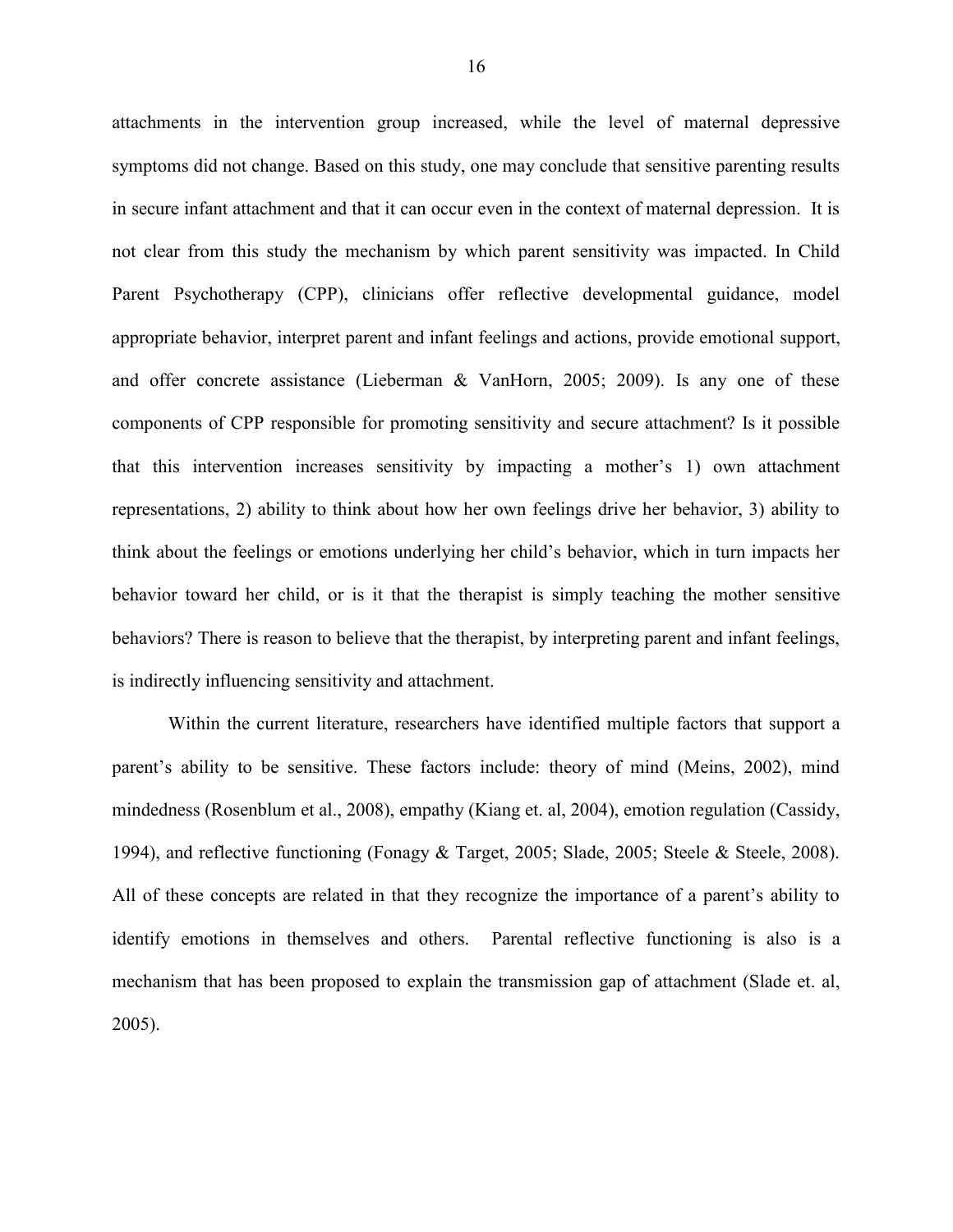Understanding the way in which CPP influences sensitivity and practice has implications for interventions. For example, along with fidelity measures it could help clinicians understand which components of CPP are most important in promoting sensitive parenting and a secure child attachment within the context of maternal depression.

#### **Parental Reflective Functioning, Sensitivity, and Attachment**

Parental Reflective Functioning (RF) is defined as a parent's capacity to reflect upon her child's internal experience understanding that mental states underlie behavior and by using this knowledge the parent is able to anticipate and respond in a sensitive and appropriate manner to her child's cues (Fonagy, Steele, Steele, & Higgit, 1991; Fonagy & Target, 2005, Slade, 2005). Mental states are defined as thoughts, feelings, beliefs, intentions, and desires (Fonagy et al., 1998). This capacity drives the parent's behavior in attempting to read and understand their infant's cues, which is necessary for sensitive behaviors. In order to understand and communicate with others, it is necessary that individuals know how to interpret and respond to others' internal feelings (Steele & Steele, 2008). Parents aid in their children's early development of understanding their own and others' minds. Evidence suggests that parental reflective functioning is a relatively stable construct, meaning that without intensive therapy, levels of reflective functioning remain the same across time (Steele & Steele, 2008). In 2008, Ensor & Hughes examined verbal and social interactions between mothers and their children at multiple time points during early childhood. They found that mothers who held engaging conversations with their children and discussed mental states, had children with a greater understanding of internal mental states and cognitive concepts at age four. Suggesting that by keeping in mind their own and their child's mental states, mothers were able to promote higher levels of emotional understanding and cognitive capacity in their young children. This capacity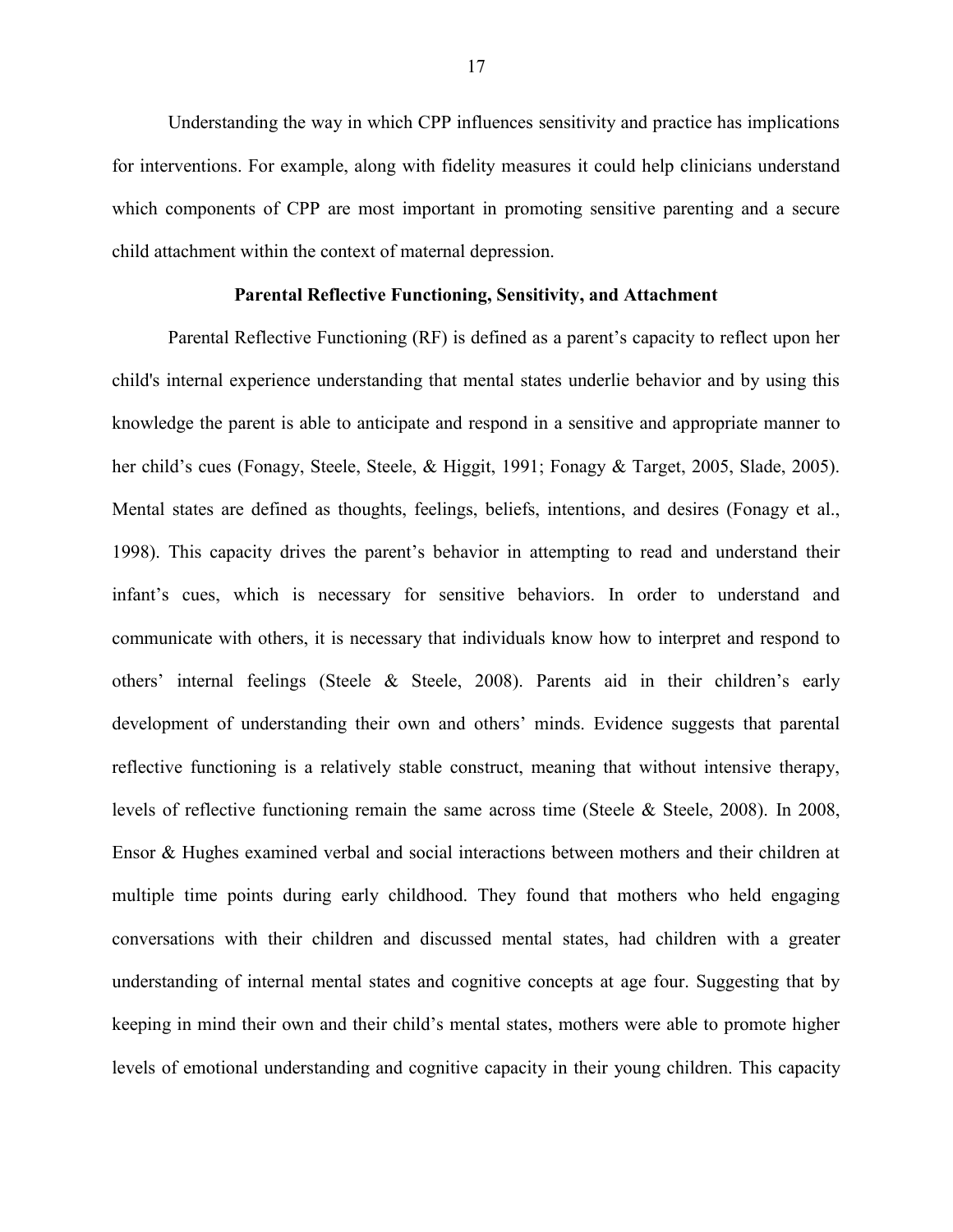exhibits the landmark abilities of being reflective, and supports the idea that by modeling understanding of mental states, mothers promote children's later ability to understand and interpret others mental states. In addition to supporting children's emotional competence, parental RF has been found to be associated with parental sensitivity and infant attachment. Slade and colleagues (2005) found that maternal reflective functioning assessed using the Parent Development Interview at 10 months of child age was predictive of infant's attachment status assessed using the Strange Situation (Ainsworth et al., 1978) at 14 months. Mothers of securely attached infants had higher reflective ability compared to their insecure and disorganized counterparts. The results of this study again provide evidence supporting the idea that the ability for a parent to be reflective about their child's thoughts, feelings, beliefs, desires, and intentions, plays a crucial role in the development of her child's attachment style. The link between parental RF, parenting, child attachment and social emotional competence has prompted interventions focused on increasing parents RF.

Within the literature on RF, most studies have focused on mental health issues related to borderline personality (Fonagy, Target, & Gergely, 2000; Fonagy, Gergely, Jurist, & Target, 2005), with only a few interventions focusing on trauma (Schecter et al., 2006; Schecter et al., 2008), substance abuse (Suchman, DeCoste, Castiglioni, McMahon, Rounsaville, & Mayes, 2010) and depression (Vrieze, 2011). The question remains, are those with low parental RF in these samples more prone to developing parental psychopathologies?

#### **Parental Reflective Functioning & Attachment**

One important intervention that has attempted to address parental reflective functioning and attachment is the Minding the Baby Program (MTB) that was developed at the Yale Child Study Center. It has been identified as one of the primary intervention programs that aim at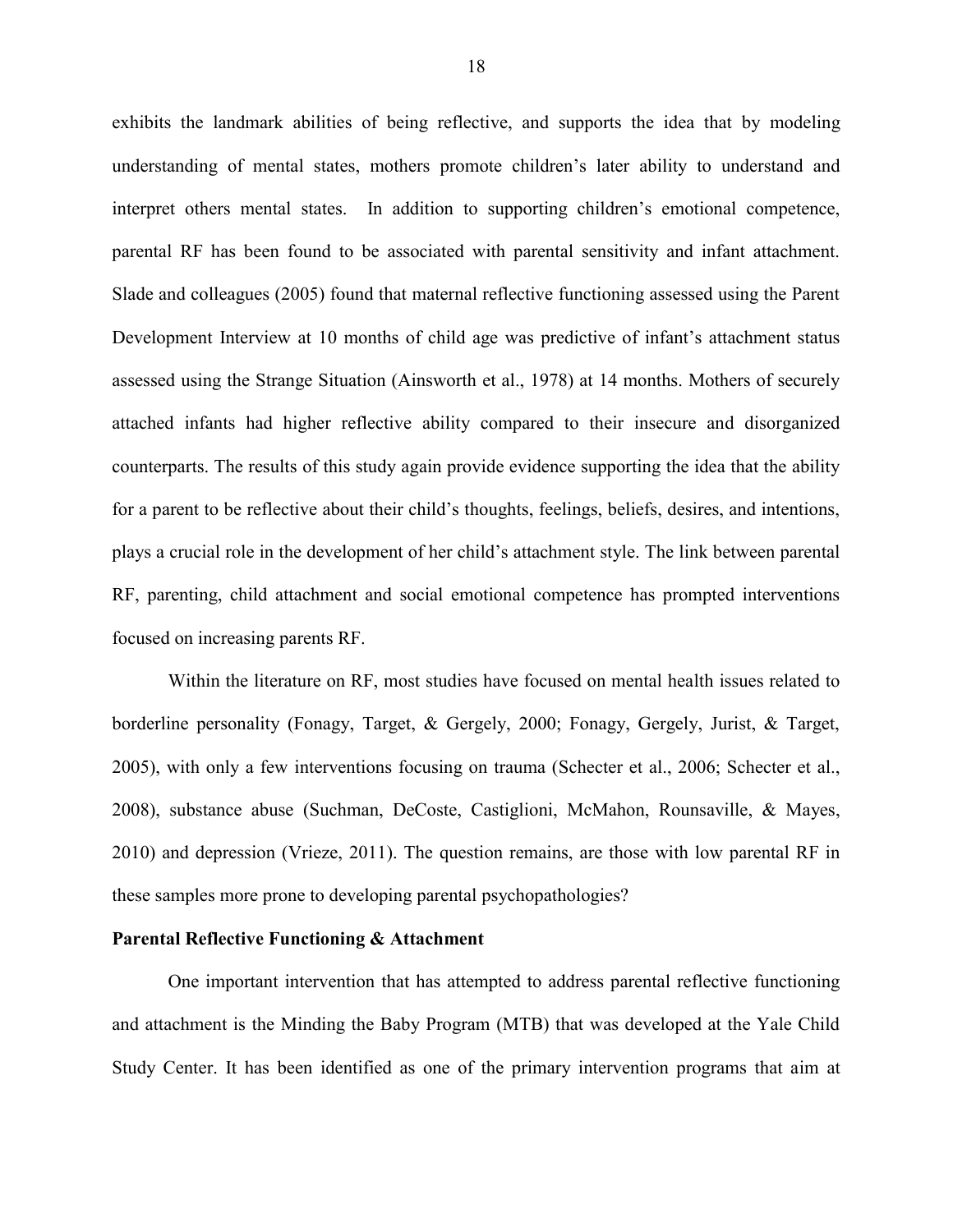improving mother and infant attachment, as well as mental health, and positive developmental outcomes for high risk samples of mothers and infants. With an interdisciplinary focus the MTB program provides a combination of in home support from nurse practitioners, mental health professionals, and clinical social workers. During pregnancy participants were visited in home on a weekly basis that continued through one year post partum. The main goal of all practitioners in the intervention is to support the mother in learning how to be reflective in order to better understand her own and her infant's mental, physical, and emotional needs. Promoting reflective functioning in mothers happens directly through the clinician's ability to model taking a reflective perspective. They question themselves about what parents and infants may be feeling, and how those mental states underlie their behaviors. These clinicians constantly encourage the mother to be aware of her own and her infant's mental states.

In a doctoral dissertation study conducted by Miller (2008), the MTB program was evaluated in order to see if it was effective in changing maternal RF over the course of the intervention. Maternal RF was assessed before and after the intervention using semi-structured clinical interviews. It was found that the MTB program did increase maternal reflective functioning from pre intervention to post intervention. From this study, it is important to note that with focused long term intervention it is possible to increase levels of maternal reflective functioning and in turn impact representations of the infant as well as caregiving behaviors. This idea holds promising results for future interventions and attempting to combat the effects of mothers' unresolved histories as well as the negative effects of psychopathology and daily life stressors.

Although there have been other programs created in order to address similar issues, Slade (2006) notes that none of these programs explicitly aim at improving parental reflective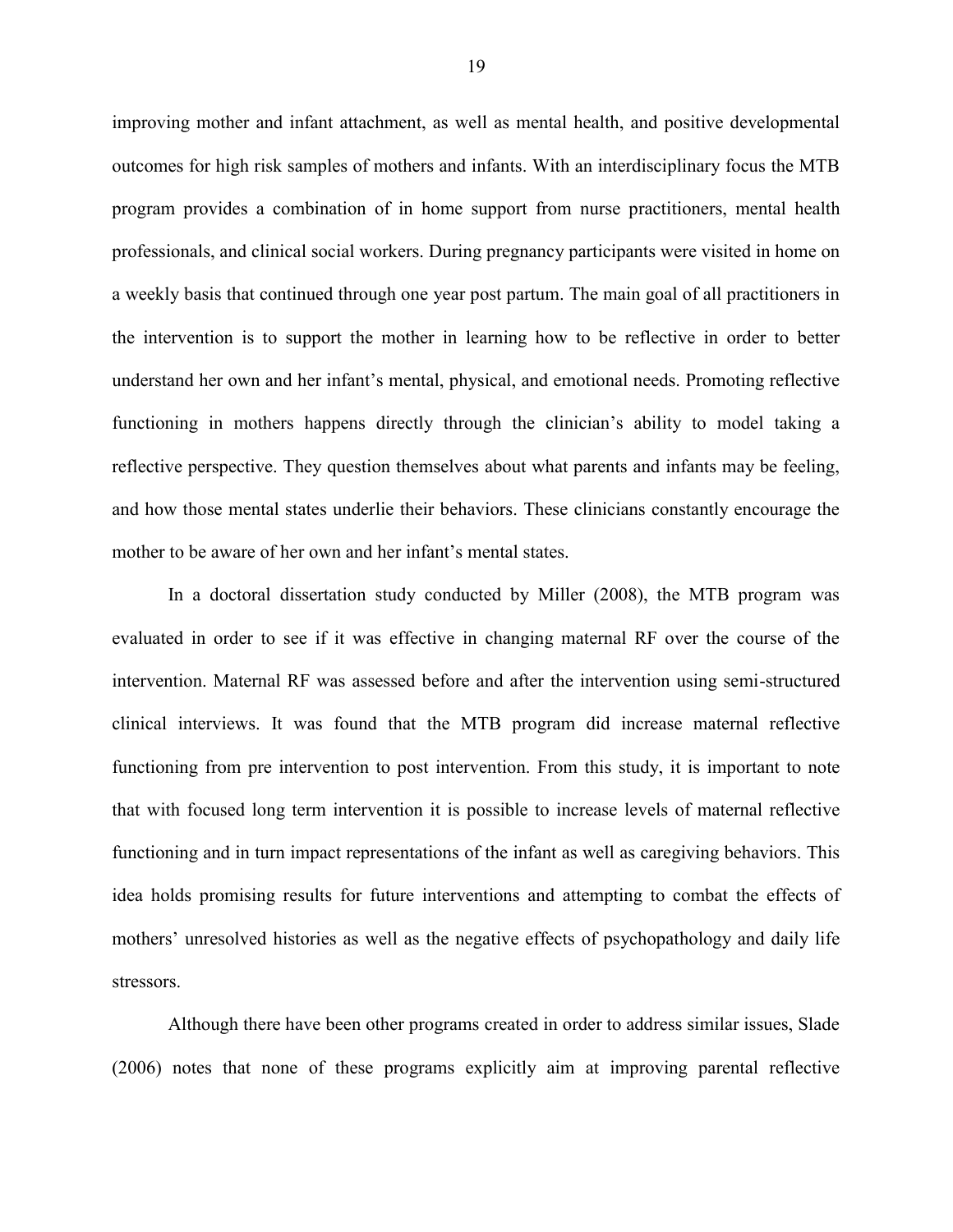functioning. Slade (2006) argues that the existing programs that emphasize parent-infant psychotherapy and attachment focused interventions, have resulted in altering parental representations of the child because they are ultimately altering levels of reflective functioning. By doing this, the parent is able to focus on their relationship with their child and in turn alter their caregiving practices.

Despite growing amounts of research on reflective functioning, parenting, and attachment, some questions remain unanswered. Maternal depression has been identified as a risk factor to not only maternal well being, infant attachment, and the mother-infant relationship, but has also been found to indirectly impact later child development outcomes that are needed to foster healthy, autonomous children. This thesis hopes to address some of the issues that these topics have brought into question.

#### **Current Study**

This study seeks to further understand the role that reflective functioning plays in parenting and attachment when there are varying symptoms of maternal depression.

More specifically, the current study aims to:

- 1) Replicate findings from other studies with regard to the relationship between reflective functioning, parenting and attachment. Based on findings from previous studies, it is hypothesized that:
	- a) RF will be correlated with positive parenting (operationalized as a composite of Maternal Engagement, Flexibility, Warmth, Positive Affect, Behavioral Sensitivity, and Affective sensitivity).
	- b) Mothers whose children are classified as secure will demonstrate significantly higher positive parenting scores than those whose children are classified as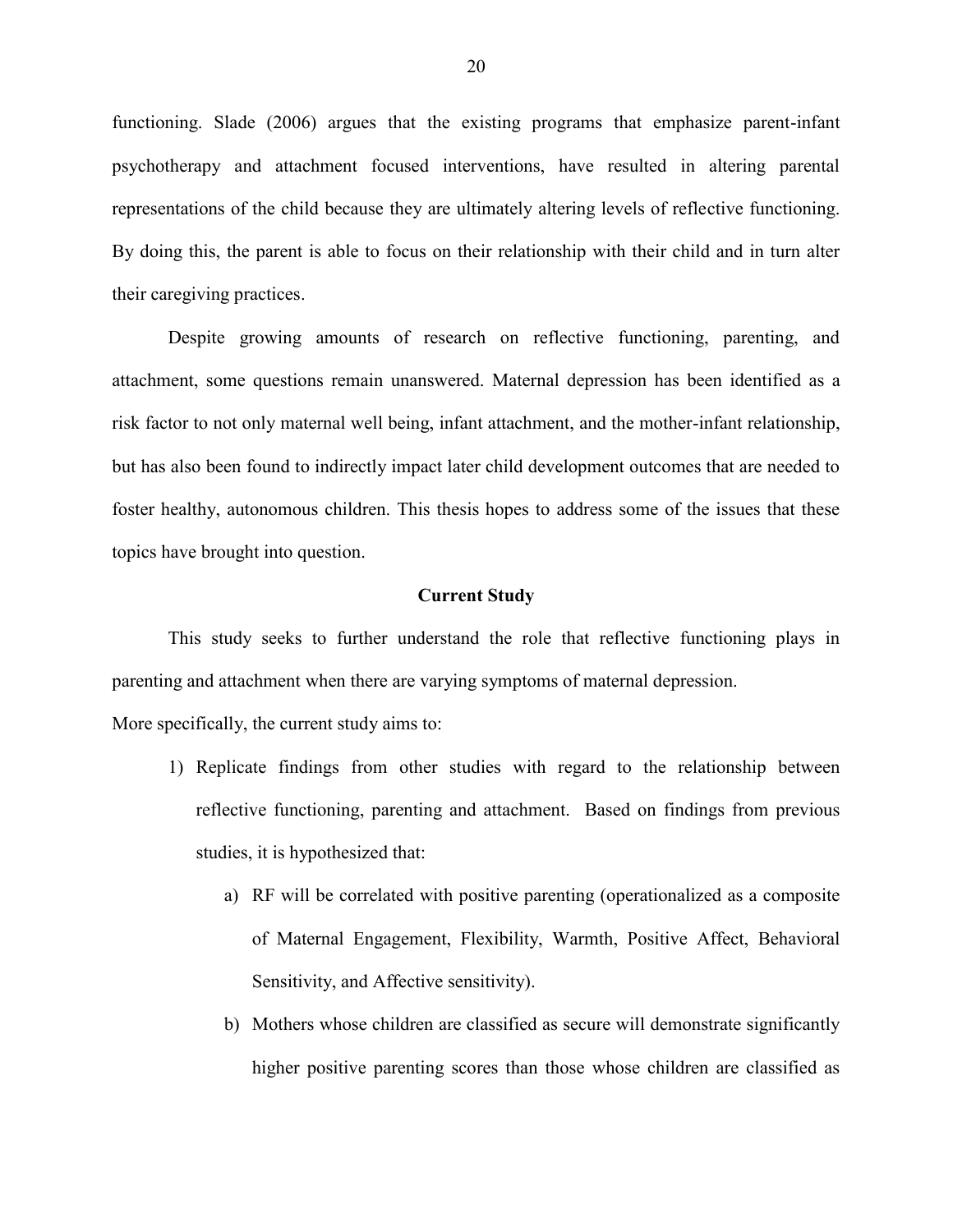insecure. Further, Mothers whose children are classified as disorganized will demonstrate significantly lower positive parenting scores than those whose children are classified as having an organized attachment.

- c) There will be significant differences in maternal RF between children classified as secure vs. insecure and disorganized vs. organized; securely attached children will have mothers with the highest RF scores and disorganized children will have mothers with the lowest RF scores.
- d) Positive Parenting will mediate the relationship between RF and attachment.
- 2) Understand the relationship between depression, reflective functioning, parenting, and attachment. Based on previous research, it is hypothesized that:
	- a) Depressive symptoms will not be correlated with RF. According to theory, reflective functioning is a trait-like psychological construct that begins to develop in early childhood, beginning with the development of theory of mind. While no studies have tested this relationship, this study hypothesizes that depression does not significantly impact a person's ability to reflect on the mental states and intentions of the self and other.
	- b) Depressive symptoms will be negatively associated with positive parenting.
	- c) Maternal symptoms of depression will be associated with the infant's attachment classification. Compared to securely attached children, those with insecure attachments will have mothers with higher levels of depressive symptomatology. Children classified as disorganized will have mothers with higher symptoms of depression than children who are classified as having an organized attachment.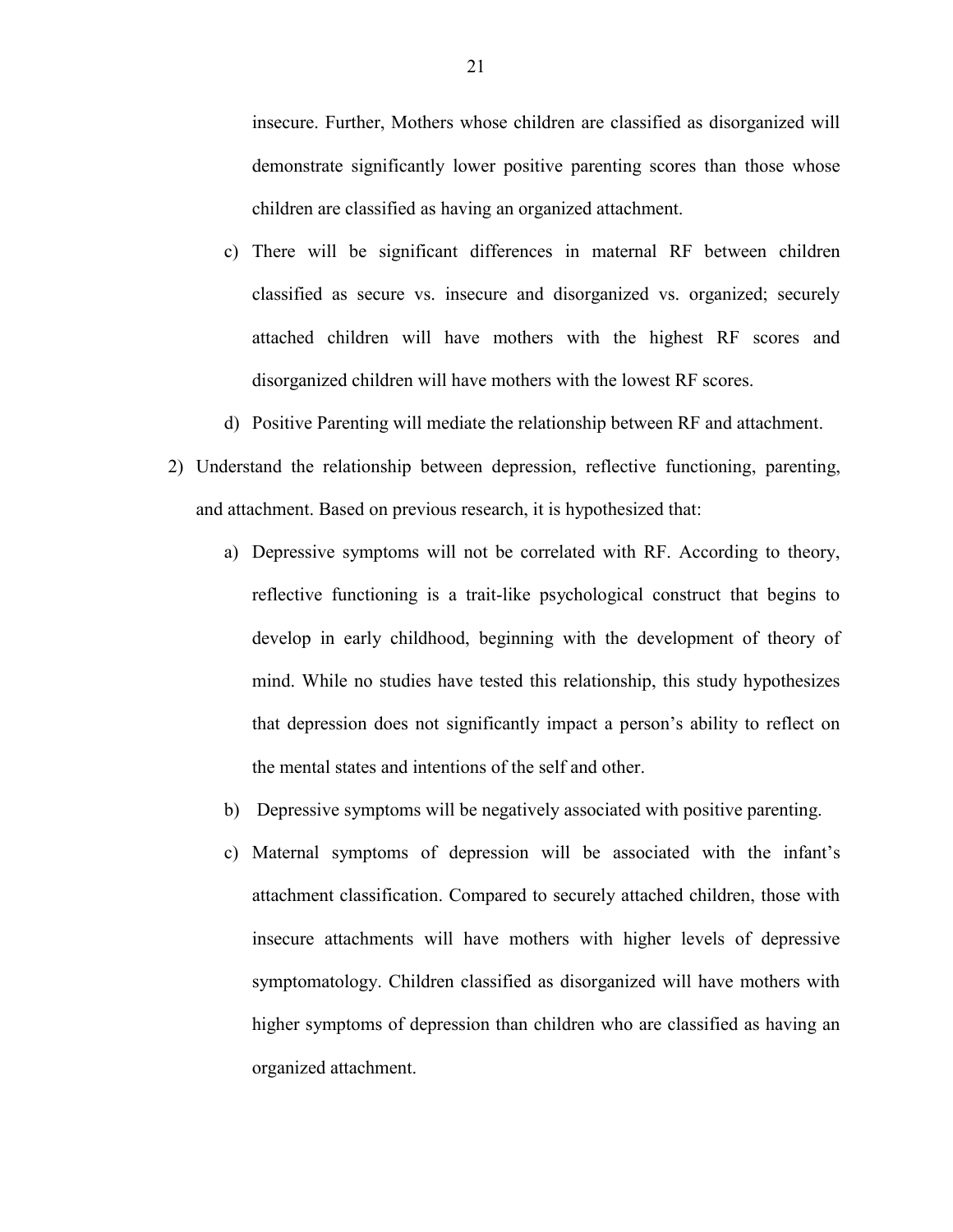3) Determine if RF moderates the relationship between depressive symptoms and parenting. As noted in hypothesis 2b, it is expected that a significant relationship does not exist between depressive symptoms and reflective functioning; parents who are depressed, but have high levels of reflective functioning, will be better able to 1) reflect on and recognize their own feelings and 2) understand how their feelings impact their desire to respond and how that in turn, impacts their child. According to Mary Ainsworth (1978) these are two of the three conditions that comprise sensitivity. She suggested that in order for a mother to be sensitive, she must be able to first acknowledge that her child has a need, then interpret that need correctly, and finally respond in a timely and appropriate manner. As a result, it is hypothesized that for mothers with high levels of depressive symptoms, high levels of RF will act as a buffer to the negative effects of depressive symptoms on positive parenting.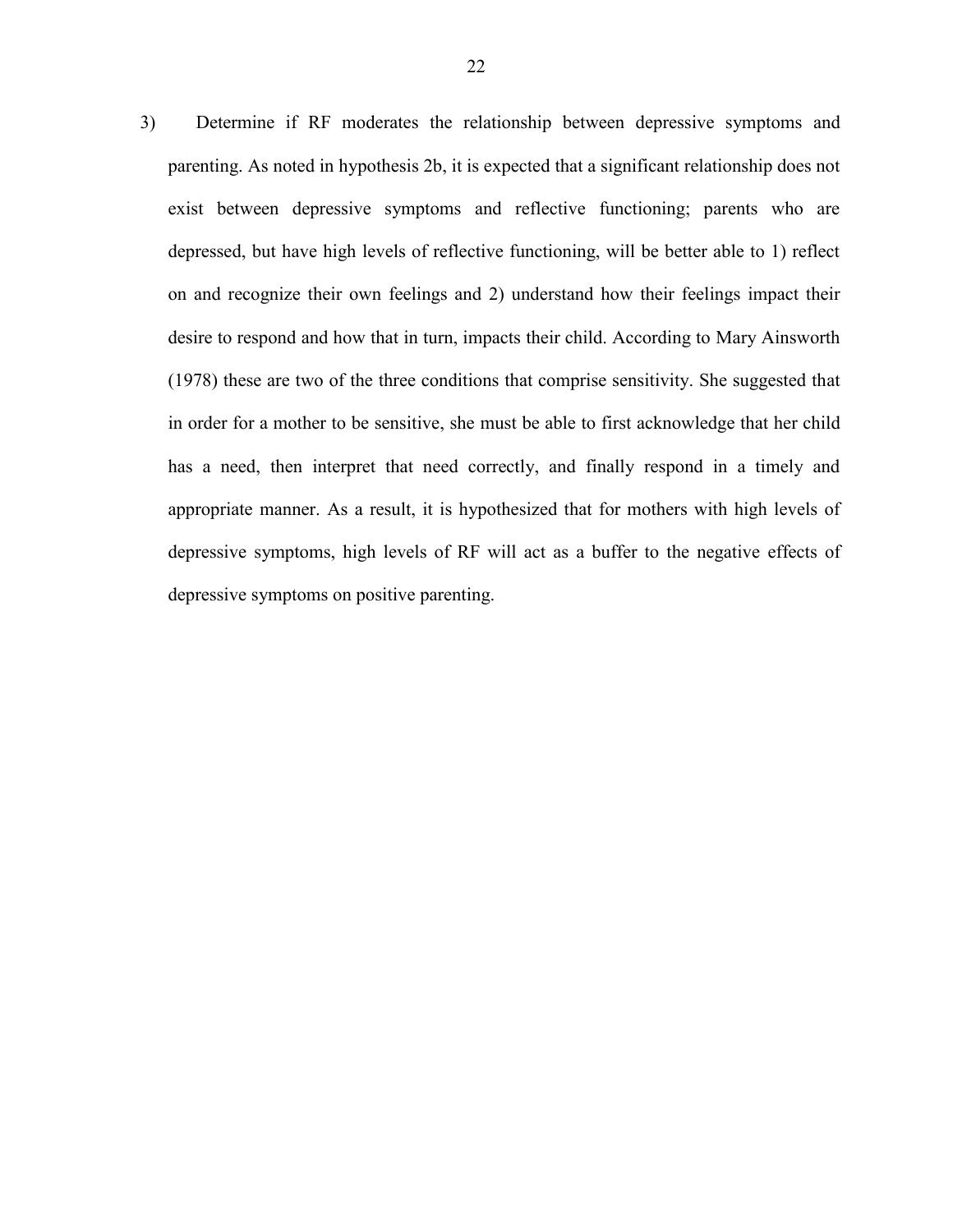#### **CHAPTER 2**

## **Methods**

## **Procedure**

Participants in this study include a subsample of women and children who participated in the Maternal Anxiety in the Child-bearing Years (MACY) study (PI, Muzik). The MACY study is a longitudinal cohort study that includes women that experienced a traumatic event and their infants from pregnancy to 18 months postpartum. The study uses a mixed methods approach and collects quantitative, qualitative and biological data, to examine the role that the caregiving environment has on child outcomes. Data were collected via phone interview, home visits and laboratory visits when infants were 4, 7, 12, and 15-18 months old. At four months postpartum, mothers were interviewed via telephone; they were given instructions on participating in the MACY project, and were also sent surveys about current life stressors, levels of anxiety and depression, available social support, and their infant's current behaviors and levels of parenting stress. During this interview the first seven month follow-up home visit was scheduled. At seven months, two home visits were conducted. During the first visit researchers reviewed the protocol and mothers were given the opportunity to ask any questions, or mention any concerns about participating. Following this review, three video-taped interactions were recorded; these interactions included the Still-Face Paradigm (Tronick, Als, Adamson, Wise, & Brazelton, 1978), a 5 minute free play task, and two 3 minute teaching tasks. Infant's salvia and mucus samples were also collected. During the second seven month follow up home visit mothers were asked about their infant's behavior, food preferences, as well as given a semi-structured interview pertaining to her traumatic experience. At 15-18 months mothers and their infants participated in an interaction task, the Strange Situation Procedure (Ainsworth et al., 1978) and a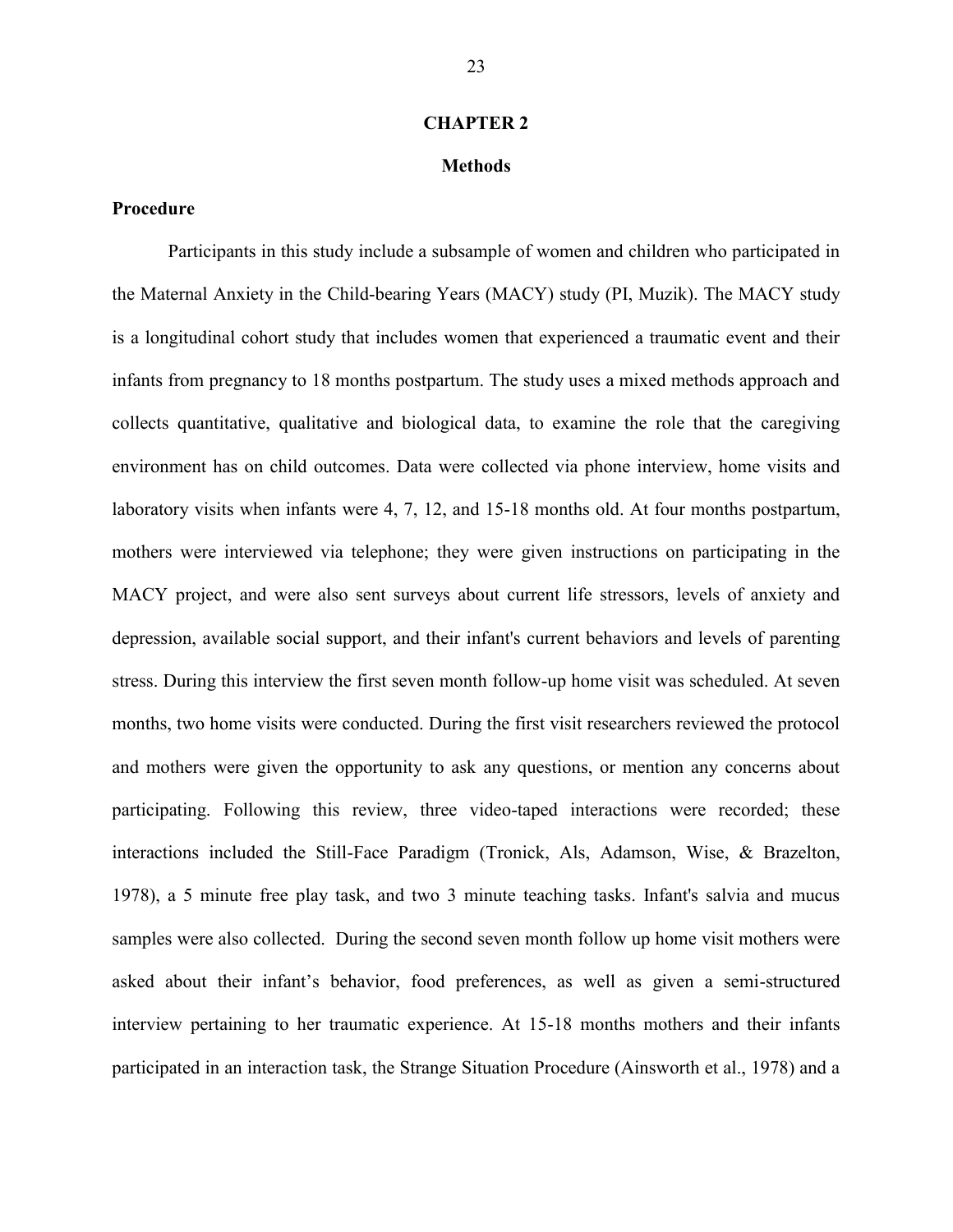semi-structured interview to assess parental reflective functioning. It is important to note that although this was the protocol for each of the visits and every effort was made to obtain complete data visits may not have been conducted as discussed. Many issues were encountered during data collection, missing data could be due to any of the following reasons; a)mothers leaving the study prior to completion, b) mothers not returning take home measures, c) visits lasting longer than anticipated therefore leaving certain measures incomplete, and d) mothers unwillingness to come to the lab which resulted in missing attachment data.

#### **Participants**

The current study includes a sub sample of 101 mother-infant dyads from the MACY study who participated in the 15-18 month lab visits where reflective functioning and infant attachment were assessed. Mothers range in age from 18-45 years  $(M = 29.44, SD = 5.96)$ . The range of the annual household income falls between under \$5,000 to above \$100,000. Just under two-thirds of the mothers are Caucasian  $(65.94\%, n = 62)$ , 22.3% of mothers are African-American ( $n = 21$ ), 5.3% of mothers identified as Asian or Pacific Islander ( $n=5$ ), 3.1% as Latino  $(n=3)$ , 1% as Bi-Racial  $(n=1)$  and 2.1% identified as other  $(n=2)$ .

Mother's self-report of education varied. Four mothers had less than a high school degree (4.25%), 10 mothers (10.6%) reported having a high school degree or GED, 16 mothers had some college (17%), six mothers earned an Associates degree (6.3%), three mothers reported having a vocational degree (3.1%), 33 mothers reported earning a Bachelors degree (35.1%), 14 mothers reported having earned a Master's degree (14.8%), and eight mothers reported earning a Doctoral degree  $(8.5\%)$ . Just over two thirds of mothers were married  $(n = 67, 70.5\%)$ , 24 were single and never married ( $n = 24, 25.2\%$ ), three mothers were living with the birth father ( $n=3$ , 3.1%), and one was separated  $(n=1, 1\%)$ . It is important to note that five mothers did not report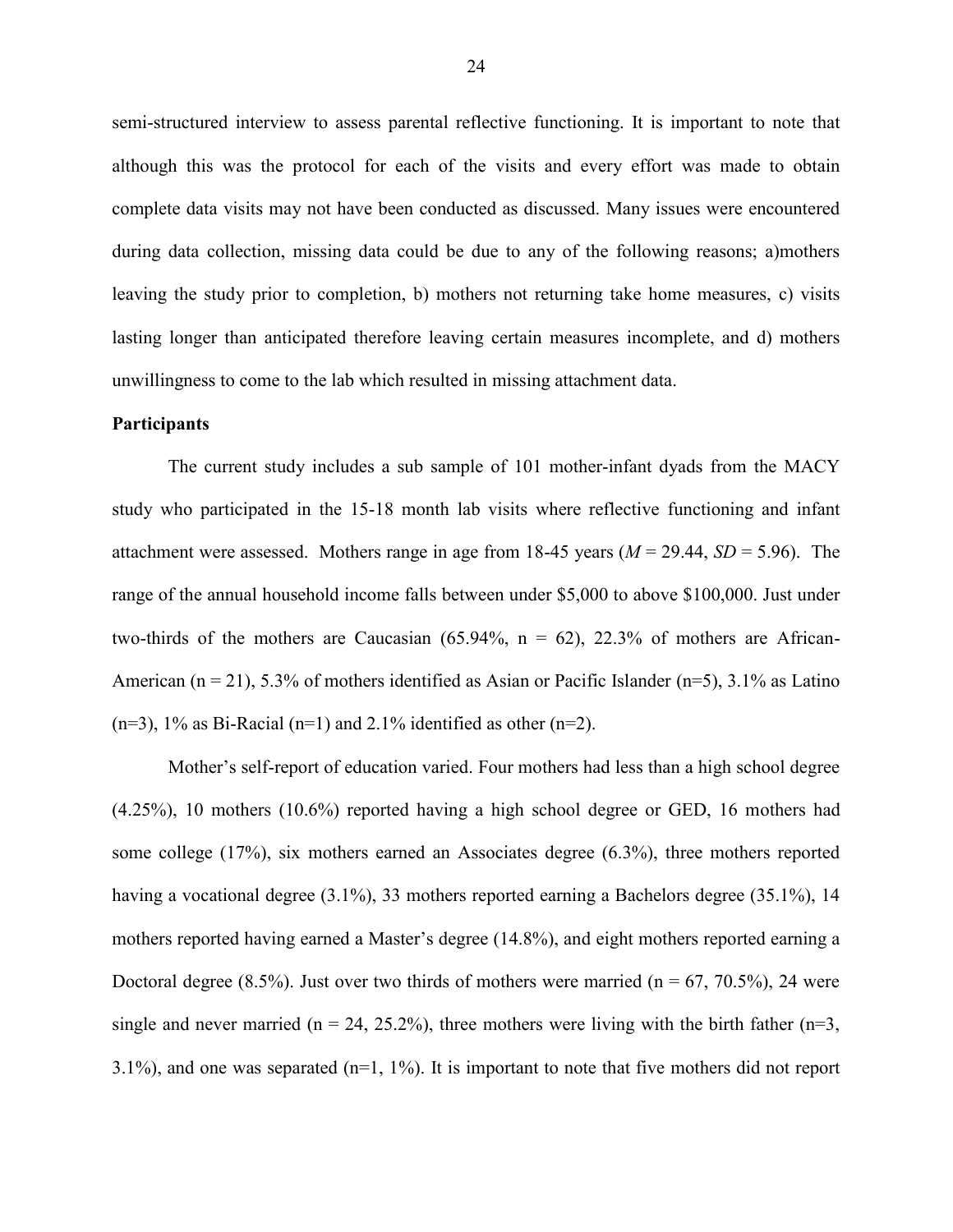their age, seven did not report their race and education level, and six did not report their marital status. Eight mothers did not report their total household income. Of the infants (57 males and 39 females), 56.2% are Caucasian (n=54), 20.8% are African American (n=20), 4.1% are Latino  $(n=4)$ , 3.1% are Asian or Pacific Islander  $(n=3)$ , 11.4% are Bi-Racial  $(n=11)$ , and 2.1% identified as other (n=2). The gender of five infants and race of seven infants was not reported. Demographic information presented above is also available in Table 2.

## **Measures**

**Demographics.** Demographic information was assessed at the first seven month home visit. Participants provided information about their race, age, education level, martial status, total household income, and their infant's race and gender.

**Post Partum Depression Scale***.* The Post Partum Depression Scale (Beck & Gable, 2000) was used to assess post partum depression (PPD). This scale is appropriate for mothers who experience depression up to one year after birth. It is a 35-item scale that seeks to specifically evaluate depressive symptoms in mothers. Mothers are asked to rate on a scale of one to five, how much they agree or disagree with the statement given. Items are grouped together on seven different dimensions that seek to understand the mother's experience with depression. The seven dimensions of the scale include, sleeping/eating disturbances ( $\alpha = 83$ ), anxiety/insecurity ( $\alpha$  =.83), emotional liability ( $\alpha$  =.89), cognitive impairment ( $\alpha$  =.91), loss of guilt/shame( $\alpha$  =.89), and contemplating hurting oneself ( $\alpha$  =.93). Using the PDSS it is possible to look at depression via severity (depressed versus not depressed and chronic versus not).

Totals are calculated by summing responses for each scale and for a total scale; total scores range from 35-175. Cutoff scores above 80 are representative of major depressive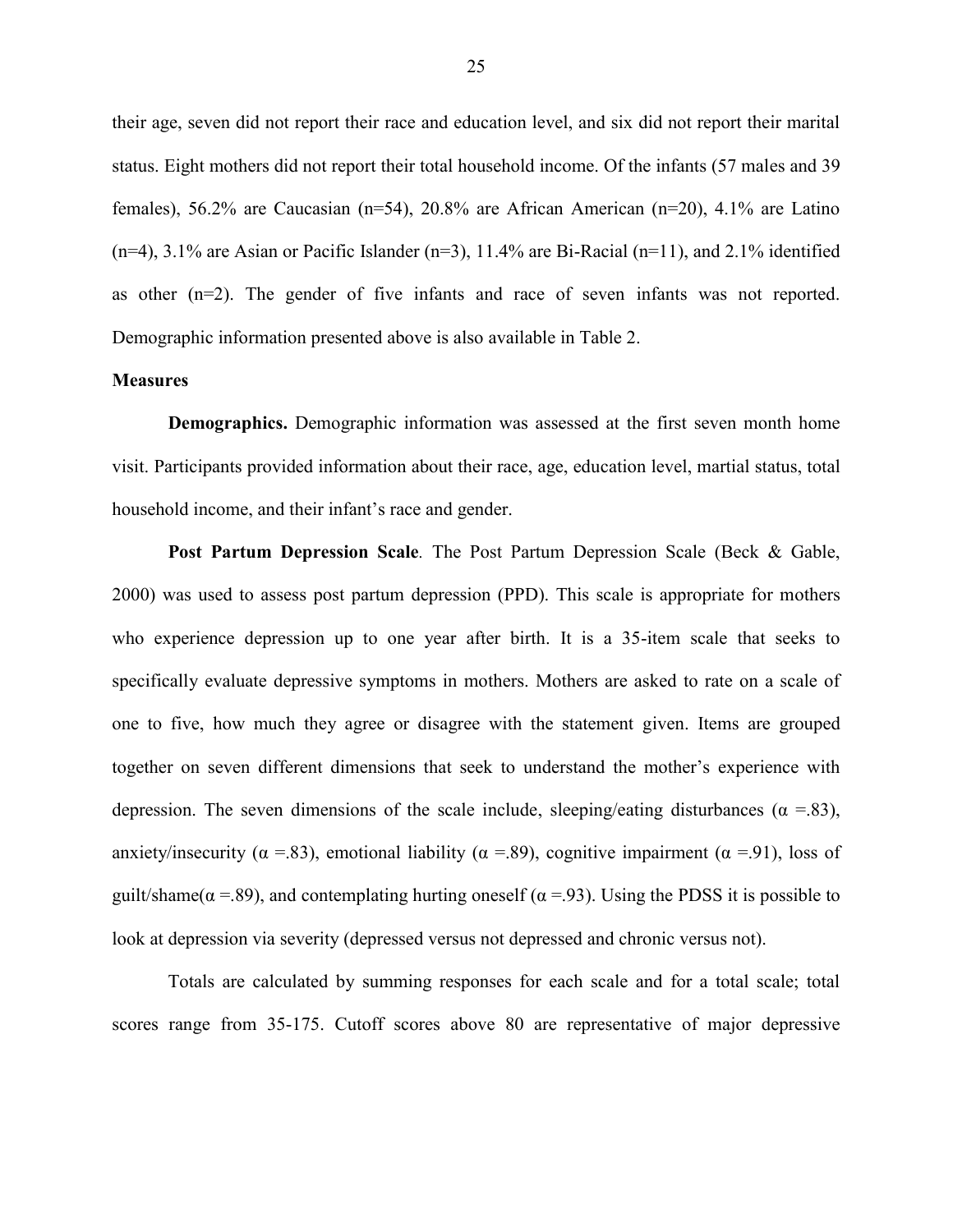disorder. Using a cutoff score of 80, the PDSS is representative of 94% sensitivity, 98% specificity, and positive predictive value of 90% (Beck & Gable, 2001).

**Attachment.** The Strange Situation Procedure (SSP) was used to assess infant attachment classifications. Created by Mary Ainsworth (1978), the procedure allows observers to identify infant attachment classification based on infant behavior during eight distinct episodes. During these episodes the parent-infant dyad is invited into a laboratory room, in which they experience two separation episodes, two reunion episodes, along with free play and a stranger appearance. The aim of the procedure is to slowly activate the attachment system, in order to be able to examine attachment behaviors. Each SSP was recorded, and then coded using Ainsworth et al. (1978) criteria, as well as adding Main & Solomon (1986) criteria for assessing disorganized attachment. Coders were trained to reliability on a gold standard set of videos by June Sroufe. The two main coders established 95% reliability on a previous data set. For the current study, 10 cases were double coded, and reliability on all four classifications was 90%. Discrepancies between the two coders were discussed, and if a consensus was not met the tape was sent to a third coder. Consensus scores were used in the analyses.

**Maternal Behavior.** Multiple dimensions of maternal interactive behavior shown to predict attachment in later infancy was assessed from video tapes of a five-minute mother-infant free play session administered in the home setting when the infants were seven months old. Mothers were given a standard set of age appropriate toys and asked to play with their infant as they normally would. The videotaped interactions were coded using the MACY Infant-Parent Coding System (MIPCS, Earls, Muzik, & Beeghly, 2009). The MIPCS includes 14 maternal, 10 infant, and 4 dyadic rating scales. For this study, six of the maternal rating scales were used: Behavioral Sensitivity, Engagement, Affective Sensitivity, Flexibility, Positive Affect, and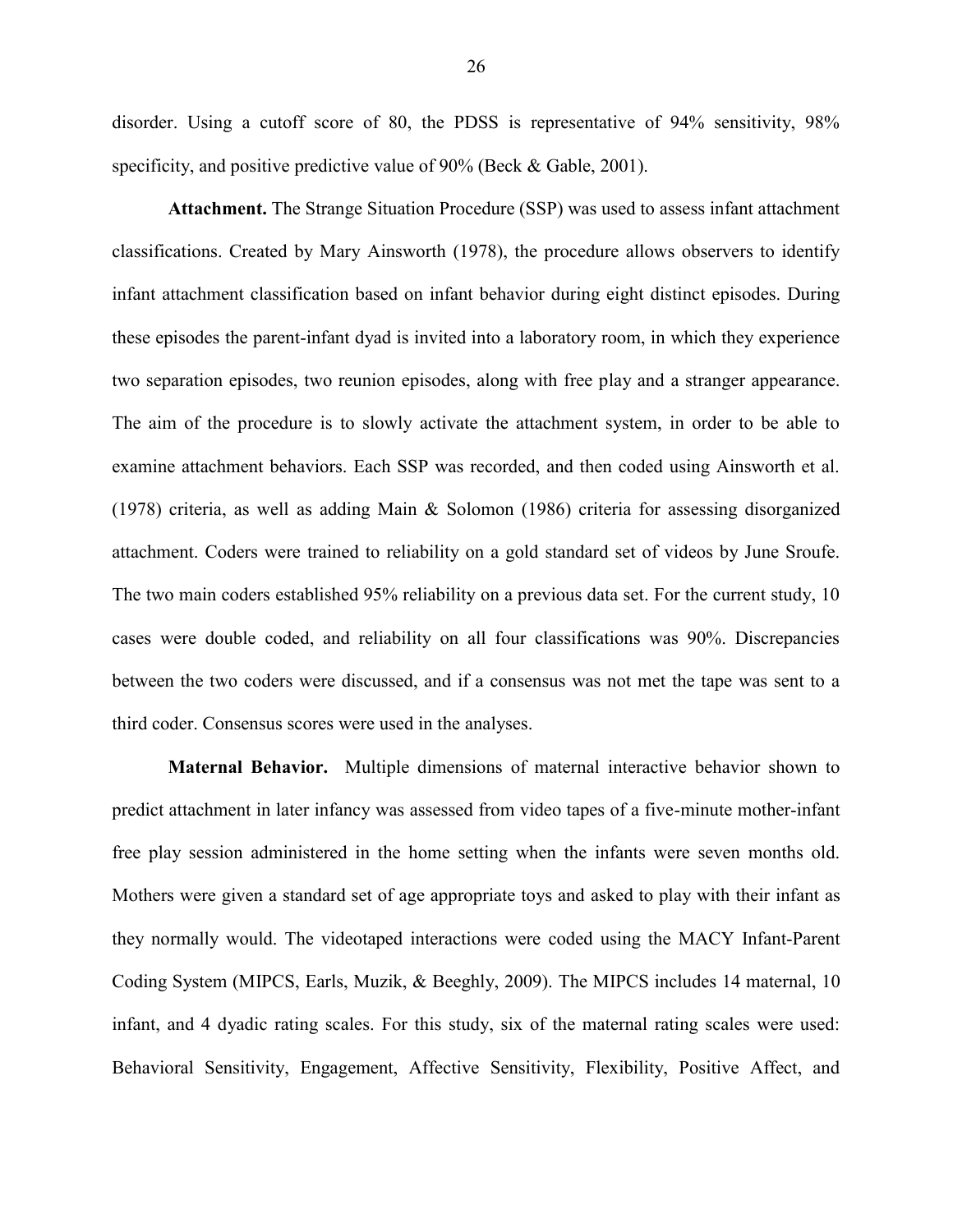Warmth. Each dimension of maternal behavior was rated on a 5-point Likert scale with higher scores indicating higher levels of a particular behavior (e.g. a higher score on the behavioral sensitivity scale indicates a higher level of behavioral sensitivity). Based on results from a principal components analysis, a "Positive Parenting" composite score was computed by averaging scores from these six interrelated maternal rating scales. The standardized Cronbach's alpha for the Positive Parenting composite was .85, and scores ranged from 1.63 to 4.58 ( $M =$  $3.40$ ,  $SD = .65$ ). To assess inter-coder reliability, trained coders independently scored 40 randomly selected videotapes and the correspondence between these scores and the original scores was evaluated using intra-class correlations (ICC). The average ICC's for the six maternal scales was .85, indicating excellent inter-coder reliability overall. The ICC's for the individual scales were as follows: Behavioral sensitivity (ICC= .85), Engagement (ICC=.86), Affective Sensitivity (ICC=.86), Flexibility (ICC=.77), Positive Affect (ICC=.93), and Warmth (ICC=.84).

**Reflective Functioning.** Reflective Functioning was assessed using the Parent Development Interview-Revised (PDI-R, Slade, Aber, Bresgi, Berger, & Kaplan, 2004). It is a 45-item semi-structured interview that assesses the parent's ability to reflect on their own and their child's thoughts, feelings, beliefs, desires, and intentions. The PDI-R is scored using the adapted version of reflective functioning coding system (Slade et al., 2005) to determine overall levels of reflective functioning. The PDI-R consists of both permit and demand questions, the demand questions are those that demand a parent attempt to reflect on their own or their child's experience (i.e. when your child is upset, what does he do and how does that make you feel?). Responses are scored on an 11 point scale (from -1 to 9), with higher scores being indicative of higher levels of reflective functioning. Responses to all demand questions are scored and then the interview as a whole is given a typicality score, which is used in the analyses. Indices of high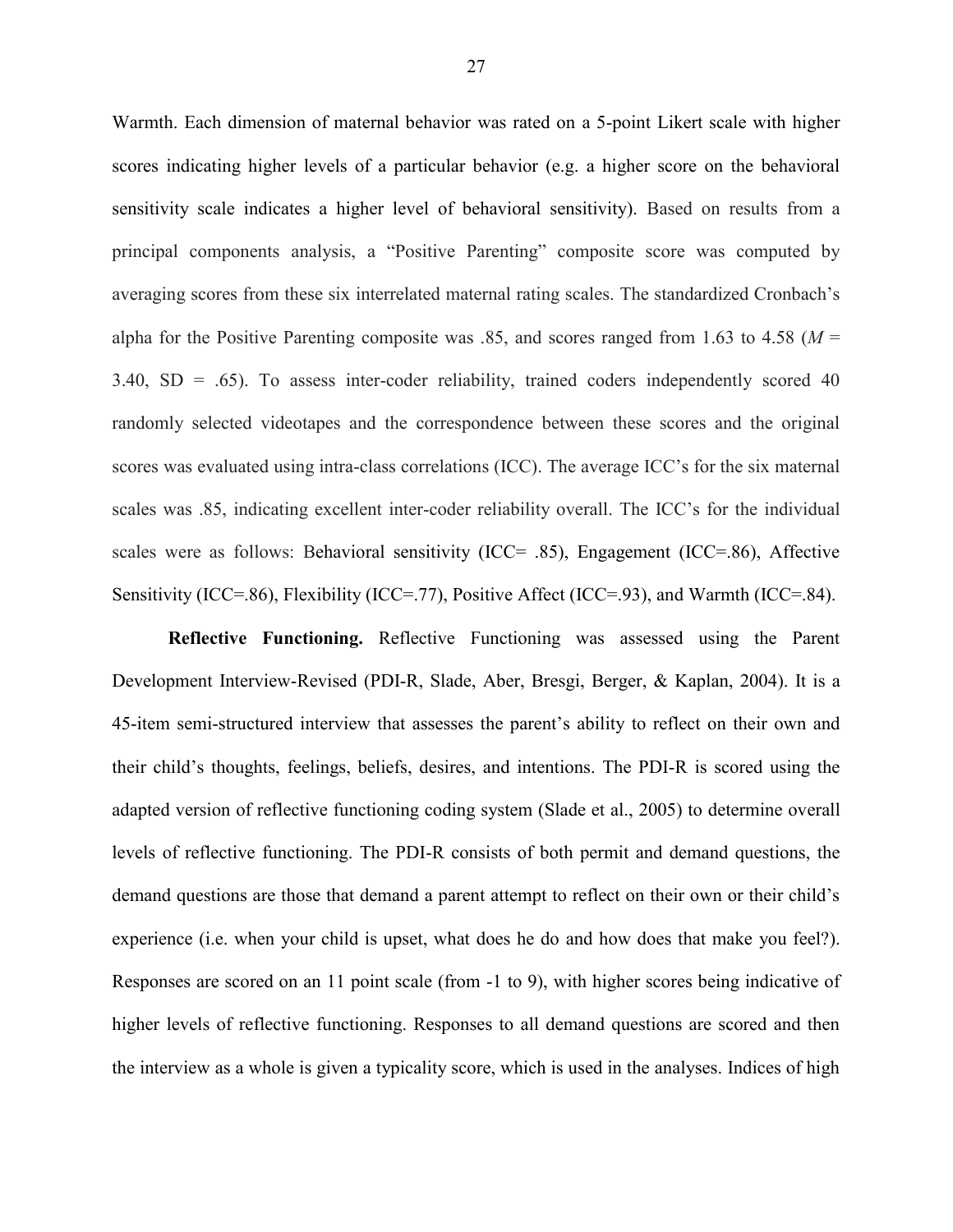reflective functioning are denoted by four different types of reflective capacity: (1) displaying an awareness of the nature of mental states, (2) explicitly attempting to tease out mental states underlying behavior, (3) recognizing developmental aspects of mental states, and (4) mental states in relation to the interviewer (Fonagy et al., 1998; Slade et al., 2005). The fourth type emphasizes the individual's ability to understand that although they may have feelings about past events or experiences, that the interviewer too, may have their own feelings about hearing about the experiences. More detailed information about the coding system is available in Slade (2005). Low reflective functioning scores (1-2) denote the lack of ability to acknowledge and discuss mental states (thoughts, feelings, beliefs, intentions, and desires) of their own or their child's. A score of three represents a parent's ability to acknowledge mental states; however the ability to link mental states to behavior is inconsistent. A score of five represents a parent's consistent ability to link mental states and behaviors. Parents at this level are considered average, and are able to understand that their infant's feelings underlie their behavior. Scores six and above are considered high levels of reflective functioning, at these levels parents are giving a more complex, in-depth narrative of their own and their child's internal experience. Coders were trained to reliability using a gold standard set of transcripts from the author of the measure. 31.7% of transcripts were double coded; disagreements were handled by conferencing together and coming to a consensus about scores. Consensus scores are used in the analyses. Inter-rater reliability of overall classifications was 83%, *p<.001*.

**Risk Composite.** To better understand risk in the current sample, a risk composite was created using four variables assessed at the first seven month home visit. An age risk variable was created by selecting cases in which the mother's age was 21 years or younger. The variable was dummy coded with zero representing mothers older than 21 and one representing 21 years or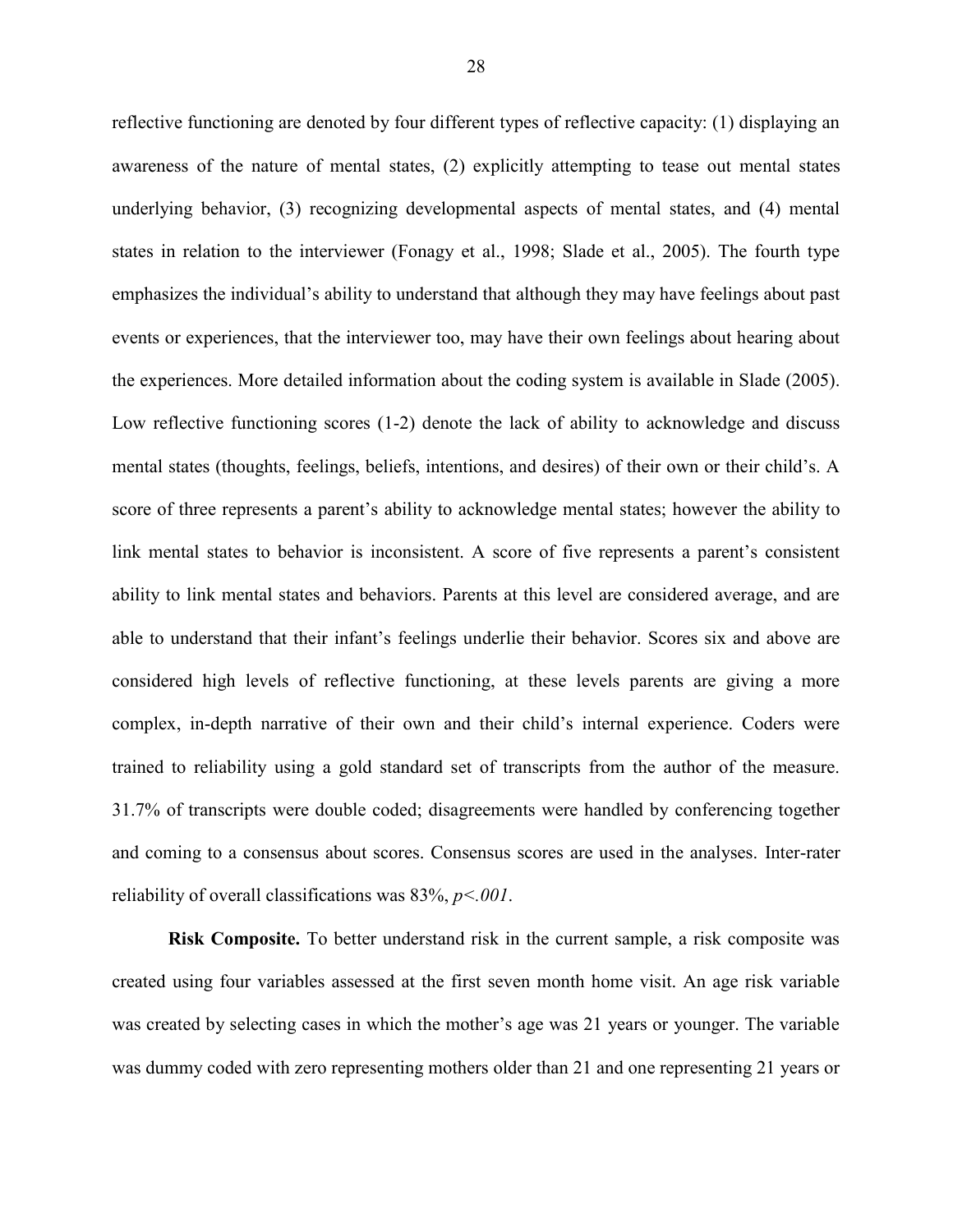younger. A household income risk variable was created by selecting cases in which the total household income was below \$29,999 per year. Again, zero represented having a household income above that amount and one representing having a household income below. The third variable created was the parenting risk variable, this was created by dummy coding cases with married parents receiving a zero, and single parents receiving a one. The fourth and final risk variable created was a race risk variable. African American mothers were given a code of one, and all others were coded zero. A total risk composite was created by summing the four risk variables, higher scores on this variable indicated greater risk. Descriptive statistics for this variable can be found in Table 3.

#### **Statistical Analyses**

Data were analyzed using the statistical software, IBM SPSS statistics version 17. To begin, data were examined for input accuracy, plausible means and standard deviations, outliers, assumptions and missing data. Next, a series of t-tests and cross tabulations were conducted to assess differences in study variables for data that were missing. A t-test and cross tabulation was conducted to examine differences in depressive symptoms, parenting, attachment, and risk for parents who did and did not have reflective functioning scores. A second t-test and cross tabulation were conducted to identify differences in parenting, attachment, reflective functioning, and socio-demographic risk between those missing and those with complete depressive symptoms. The third t-test and cross tabulation were used to identify differences in depressive symptoms, reflective functioning, parenting, and risk between mothers of children with attachment classifications and those without attachment classifications. Then, bi-variate correlations between variables of interest were conducted in order to get preliminary results and to assess whether socio-demographic risk would be used as a covariate in the analyses.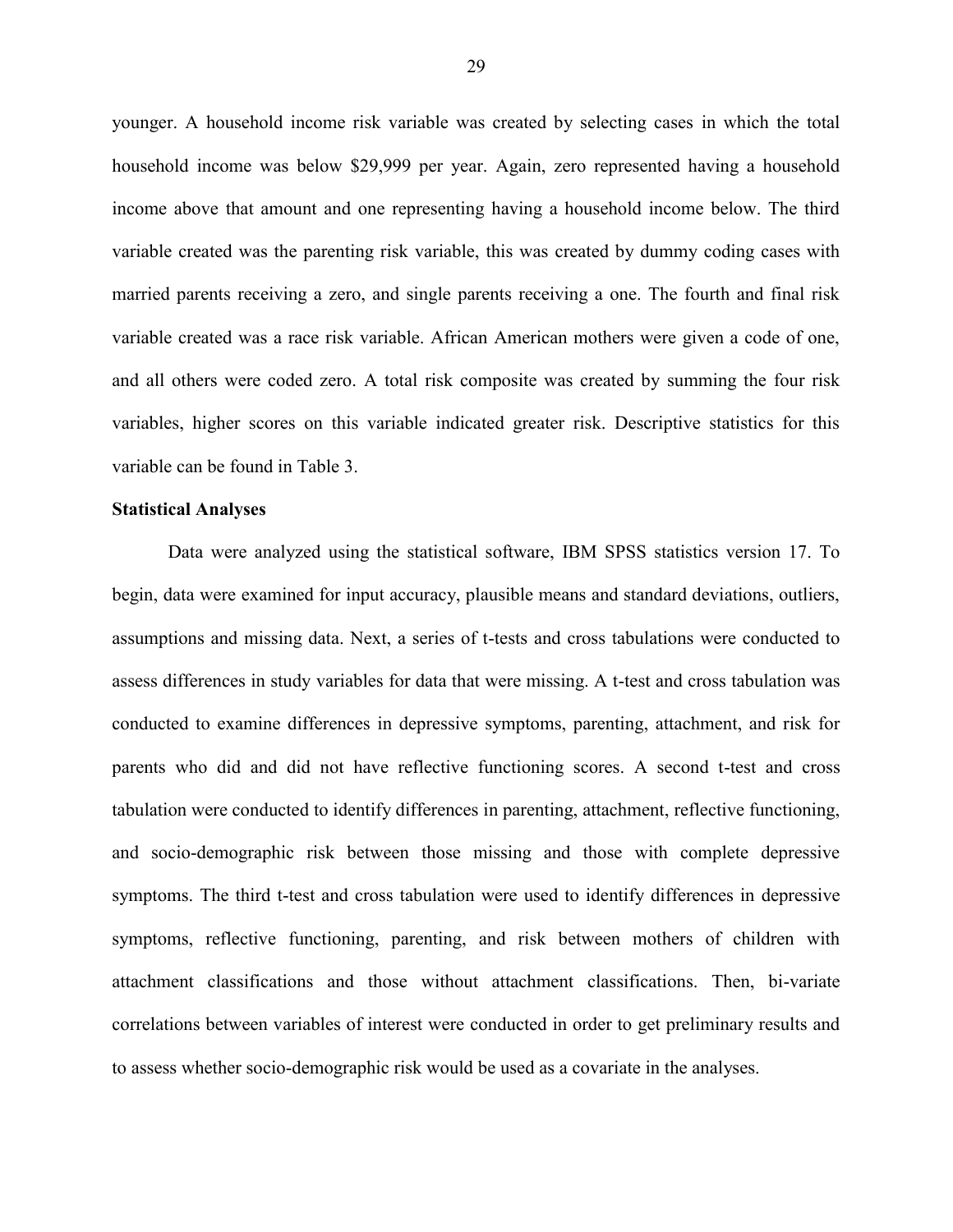Study aim one sought to replicate findings from previous studies concerning parenting and reflective functioning. Bi-variate correlations were conducted in order to identify relationships between parenting, attachment, and reflective functioning. In order to identify significant differences in parenting and reflective functioning among children with different attachment classifications, t-tests were conducted looking at both secure versus insecure classifications and organized versus disorganized classifications. Mediation analyses were conducted to examine if parenting mediated the relationship between reflective functioning and attachment.

Study aim two examined the relationship between depression, reflective functioning, parenting, and attachment. To investigate the relationship between the proposed variables, t-tests were conducted to identify if securely attached children had mothers with lower levels of depressive symptomatology compared to their insecurely attached counterparts.

The third and final aim sought to determine if reflective functioning moderated the relationship between depression and parenting. This was examined using a series of regression analyses and a test of simple slopes.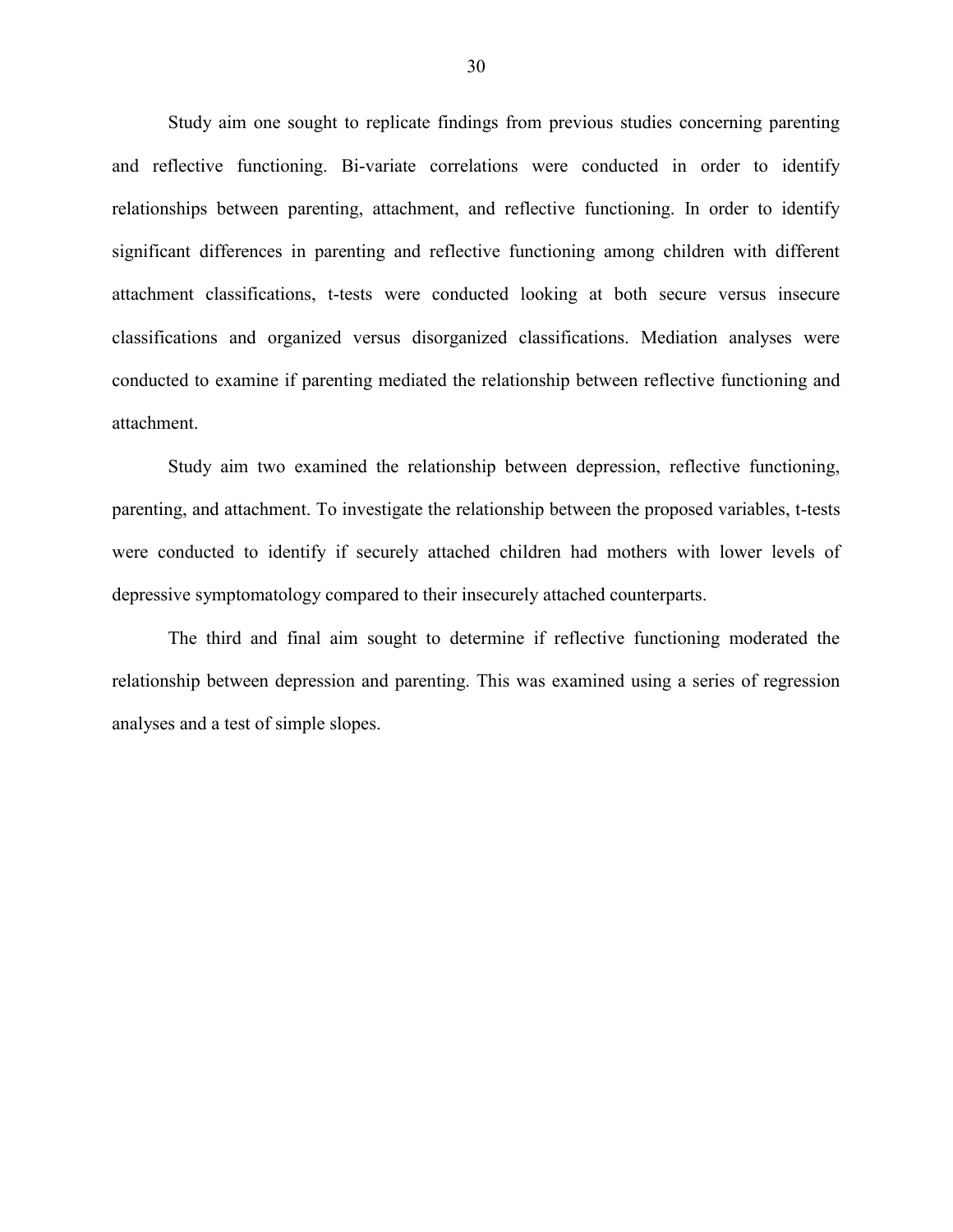#### **CHAPTER 3**

#### **Results**

## **Data Cleaning and Descriptive Analyses**

All study variables were checked for accuracy of input by examining individual ranges of each variable. In order to inspect uni-variate outliers, z-scores were computed, individuals cases with scores beyond  $+/- 3.29$  ( $p < .001$ , two-tailed test) were considered to be outliers. There were no identified uni-variate outliers. Next, a missing variable analysis was conducted. It was found that both depression symptoms at 7 months and infant attachment status at 15 months were missing data for six dyads. These cases were deleted.

In order to examine study variables for non-normality, histograms were checked for skew and kurtosis. Once examined, z-scores were also computed by taking the value of the skew or kurtosis and dividing by its standard error, in order to further verify the departure from normality  $(z > 1.96)$ . Depressive symptoms was the only skewed variable (skewness = 3.36, *SE* = .261). A log transformation returned depressive symptoms back to normality (skewness = 1.18, *SE* = .261). For all of the remaining analyses, with the exception of the descriptive statistics, the transformed depression variable will be used.

In order to determine if mothers who were missing reflective functioning data differed in any way from those who had complete data, a series of t-tests and a cross tabulation were run. Results revealed that there were no differences in depression symptomatology, parenting, or infant attachment classification among those who completed the PDI and those who did not complete the PDI. Mothers who did not complete the PDI  $(M = 1.27, SD = 1.35)$  had significantly higher levels of risk compared to those who did complete the PDI ( $M = .817$ ,  $SD =$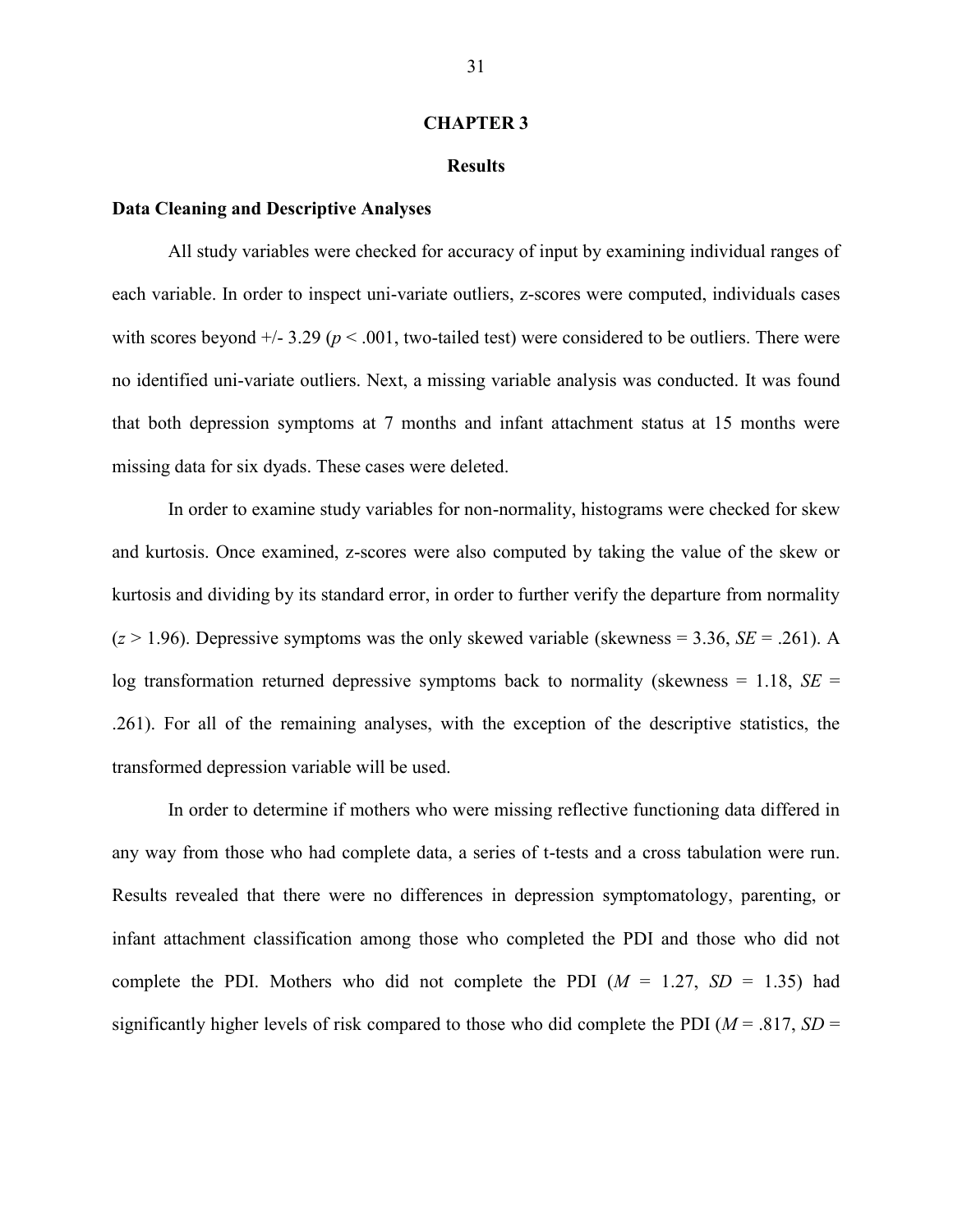1.28),  $t(170) = -2.24$ ,  $p < 0.05$ . Because the PDI was assessed in a laboratory session, it may be that mothers with higher risk did not come to the visit.

In order to determine if mothers who were missing depression scores were different than those with complete depression data on reflective functioning, parenting, infant attachment, and risk a series of t-tests and a cross tabulation were used. No differences in reflective functioning or parenting were found for those with complete and incomplete depression data . Differences were found in attachment classifications and risk. Mothers who were missing depression data (*M*   $= .25$ ,  $SD = 0.71$ ) did differ significantly from those who had depression data on infant attachment classification ( $M = 1.25$ ,  $SD = 0.98$ ),  $t(70) = 2.80$ ,  $p < .01$ . Finally mothers who did not have complete depression data had significantly higher risk( $M = 1.73$ ,  $SD = 1.62$ ) than mothers who did have complete depression data ( $M = .76$ ,  $SD = 1.25$ ),  $t(89) = -2.32$ ,  $p < .01$ .

Finally, those missing attachment classifications were also examined using t-tests and a cross tabulation to see if there were significant differences in depression symptoms, parenting, reflective functioning, and risk. Compared to mothers whose children participated in the Strange Situation Procedure mothers of children missing attachment classifications did not differ significantly on depression, parenting, or reflective functioning. However mothers of children missing attachment classifications ( $M = 1.36$ ,  $SD = 1.49$ ) did have significantly higher levels of risk compared to those who were not missing attachment classifications  $(M = .724, SD = 1.23)$ ,  $t(89) = -2.00, p < .05$ 

## **Preliminary Analyses**

**Descriptive Findings.** Despite having experienced a traumatic event in their lifetime, the current sample had surprisingly low levels of socio-demographic risk. At seven months 5.9% of mothers were identified as having high levels of socio-demographic risk (all 4 risk factors),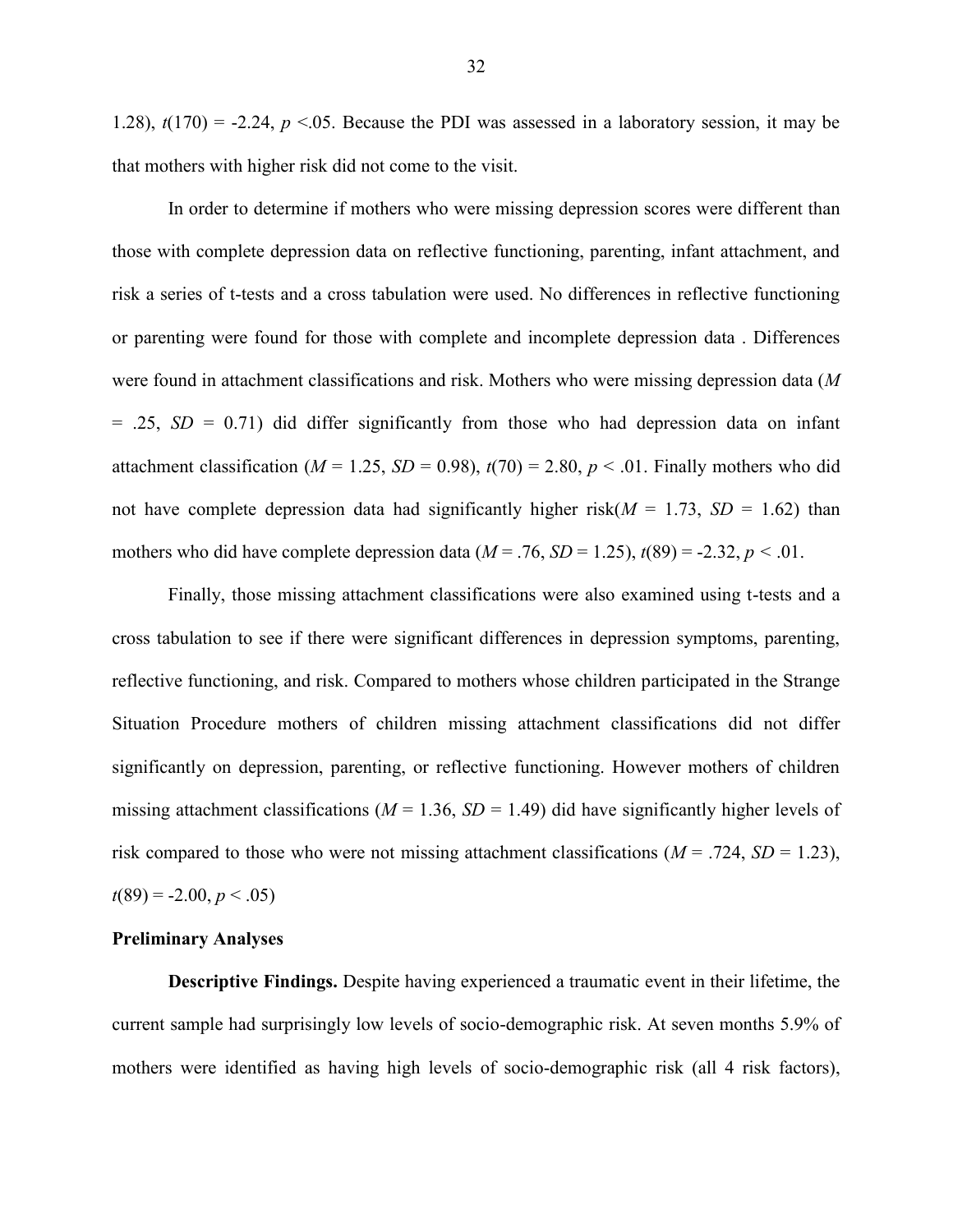while 64.3% of mothers were identified as having little to no risk (0-1 risk factors) and 19.8% of mothers were rated as having moderate levels of risk (2-3 risk factors). Results of the PDSS at 7 months indicate that 23.5% of mothers had depressive symptom levels above the major depressive disorder cutoff level (score of 80). Depressive symptom scores ranged from 35-132,  $(M = 64.55, SD = 24.00)$ . The average parenting score was 3.40. Reflective functioning scores  $(M = 4.45, SD = 1.42)$  were similar to the average scores in low risk samples and higher than RF scores in more at-risk samples. Among children who completed the Strange Situation Procedure, just over one-half (56.9%,  $n = 41$ ) of children were classified as securely attached, whereas 43.1% (n =31) of children were classified as insecurely attached. Majority of the children were classified as having organized attachment classifications (81.9%,  $n = 59$ ), whereas 18.1% ( $n =$ 13) of children were classified as having disorganized attachment. Descriptive statistics and frequencies for all study variables are presented in Table 3. Correlations of study variables can be found in Table 4. As can be seen in this table risk was found to be significantly negatively correlated with secure attachment classification, parenting, and reflective functioning. As a result, it is included as a covariate in subsequent analyses.

# **Aim One: Reflective Functioning, Parenting, and Attachment**

Aim one sought to replicate previous findings by understanding: 1) if reflective functioning is correlated with parenting, 2) if there are significant differences in parenting across attachment classifications, 3) if there are significant differences in reflective functioning across attachment classifications, and 4) if parenting mediates the relationship between reflective functioning and attachment.

In order to test the first hypothesis that reflective functioning is correlated with parenting, bi-variate correlations between reflective functioning scores and parenting were assessed. As it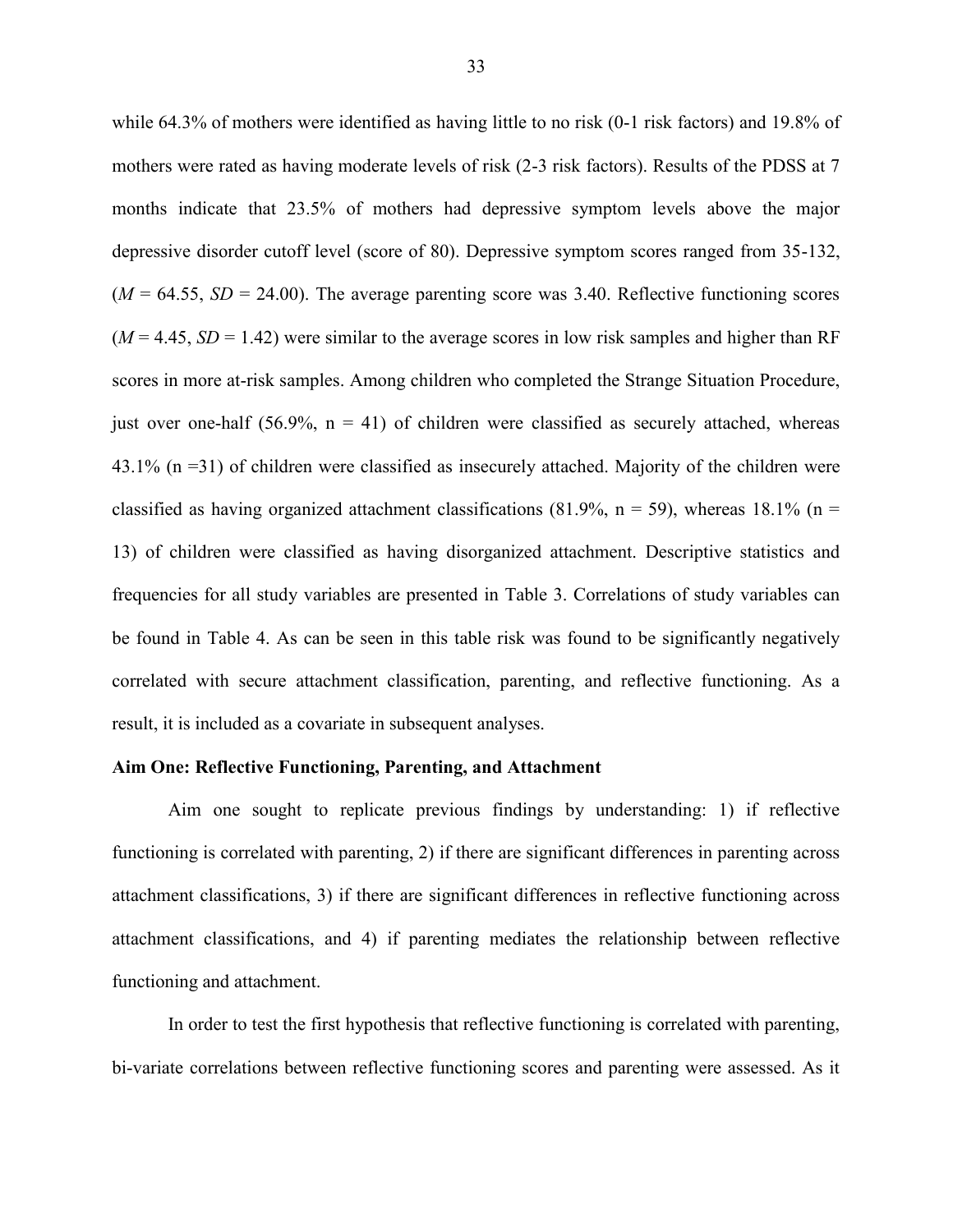was hypothesized, reflective functioning was found to be significantly correlated with positive parenting,  $r(94) = .352$ ,  $p < .01$  (See Table 4)

To test the second hypothesis t-tests were conducted to identify if there were significant differences in parenting among children with different attachment classifications. It was found that there were significant differences in parenting among children with secure and insecure attachment classifications. Securely attached children had mothers with significantly higher levels of positive parenting ( $M = 3.61$ ,  $SD = .514$ ) than insecurely attached children ( $M = 3.21$ ,  $SD = .804$ ),  $t(70) = -2.63$ ,  $p < .05$ . A second t-test was conducted in order to identify differences in parenting between children classified as disorganized and organized. The findings support the hypothesis that children classified as disorganized have mothers with significantly lower levels of positive parenting ( $M = 2.91$ ,  $SD = .849$ ) compared to their organized counterparts ( $M = 3.56$ ,  $SD = .586$ ,  $t(70) = 3.25$ ,  $p < .05$ .

In order to assess whether reflective functioning varied by attachment classification ttests were conducted. Results reveal that there were significant differences in reflective functioning scores,  $t(70) = -3.147$ ,  $p < .05$ . Mother's whose children were classified as secure had significantly higher reflective functioning  $(M = 5.00, SD = 1.40)$  than mothers whose children were classified as insecure  $(M = 3.97, SD = 1.35)$ . A second t-test revealed that mothers whose children were classified as disorganized ( $M = 3.62$ ,  $SD = 0.87$ ) had significantly lower reflective functioning than mother's whose children were classified into organized attachment categories ( $M = 4.76$ ,  $SD = 1.50$ ),  $t(70) = 2.66$ ,  $p < .01$ .

The fourth hypothesis that parenting mediates the relationship between reflective functioning and attachment was tested using a bootstrapping procedure designed for small samples that also accommodates dichotomous dependent variables (Indirect, Preacher & Hayes,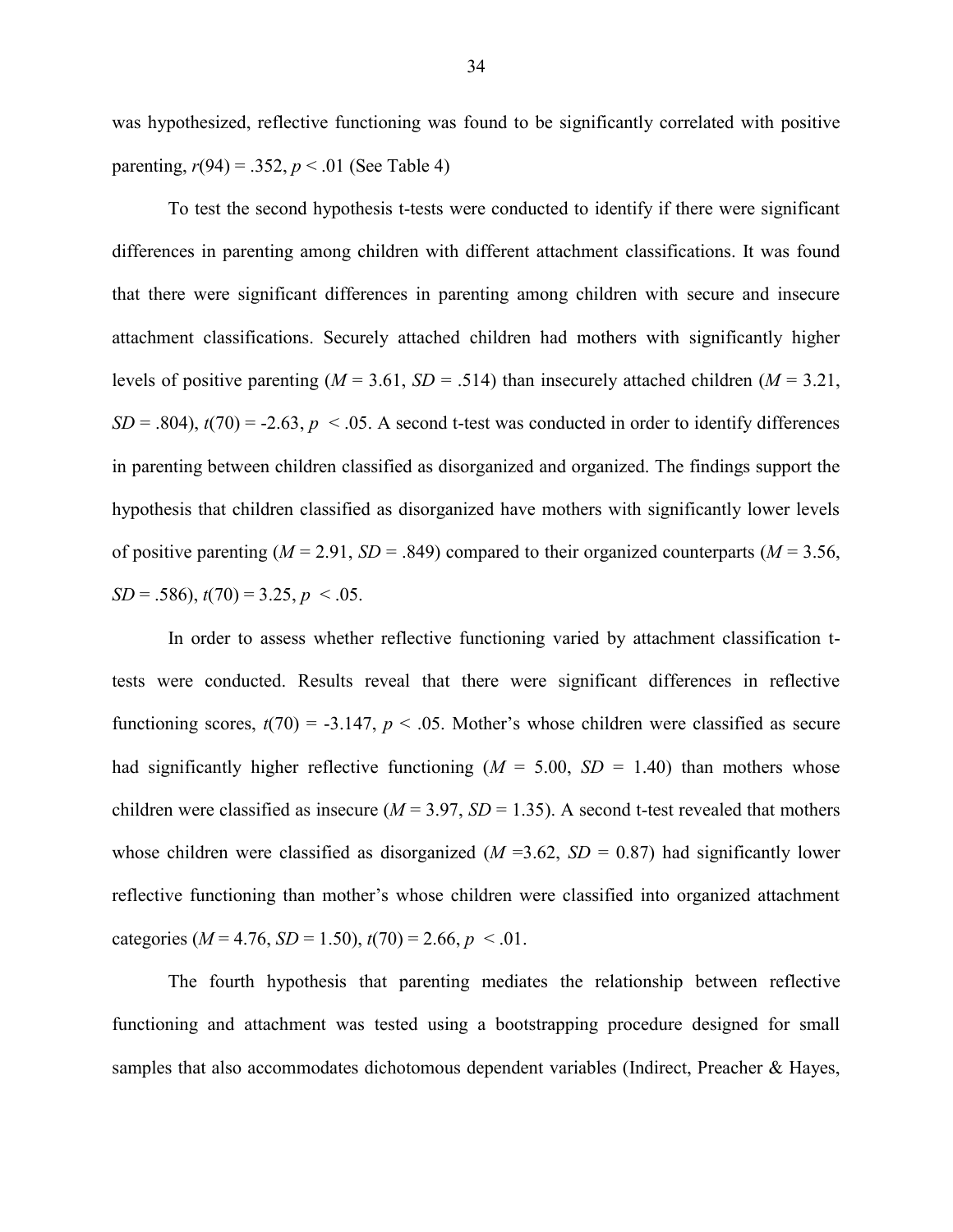2008). This technique produces point estimates and bias-corrected and accelerated confidence intervals. The Preacher and Hayes' (2008) SPSS macro, Indirect, was used to estimate the significance of the mediation. According to the authors, if the 95% CI does not include zero then the effect is said to be significant at  $p < .05$ . Four mediation analyses were run, the first without statistically controlling for risk and the second controlling for risk using those classified as secure. The third without statistically controlling for risk and the fourth controlling for risk using coded disorganized.

In the first model that was run without controlling for risk, there was a significant effect of reflective functioning on both parenting ( $B = 173$ ,  $p < .05$ ) and secure attachment ( $B = .555$ ,  $p < .05$ . However, there was a non-significant effect of parenting on secure attachment( $B = .660$ ,  $p = .117$ ). After controlling for the effect of parenting, the direct effect of reflective functioning on attachment decreased  $(B = .453, p < .05)$ . To test whether the mediation itself was statistically significant a bootstrapping procedure was used. This procedure provides a formal test of the hypotheses that the effect of reflective functioning on attachment is operating indirectly via parenting. The point estimate of this mediation effect (using 5000 bootstrap resamples) was .114 (SE= .104), 95% CIs [-.014, .372]. The overall mediation was found to be non-significant.

The second model included risk as a covariate, it was found that there was a significant effect of reflective functioning on both parenting ( $B = 0.122$ ,  $p < 0.05$ ) and secure attachment ( $\beta = 0.122$ .471,  $p \leq 0.05$ ). However, there was a non-significant effect of parenting on secure attachment( $B = .708$ ,  $p = .163$ ). After controlling for the effect of parenting, the direct effect of reflective functioning on attachment decreased, but was found to be non-significant ( $B = .395$ , *p*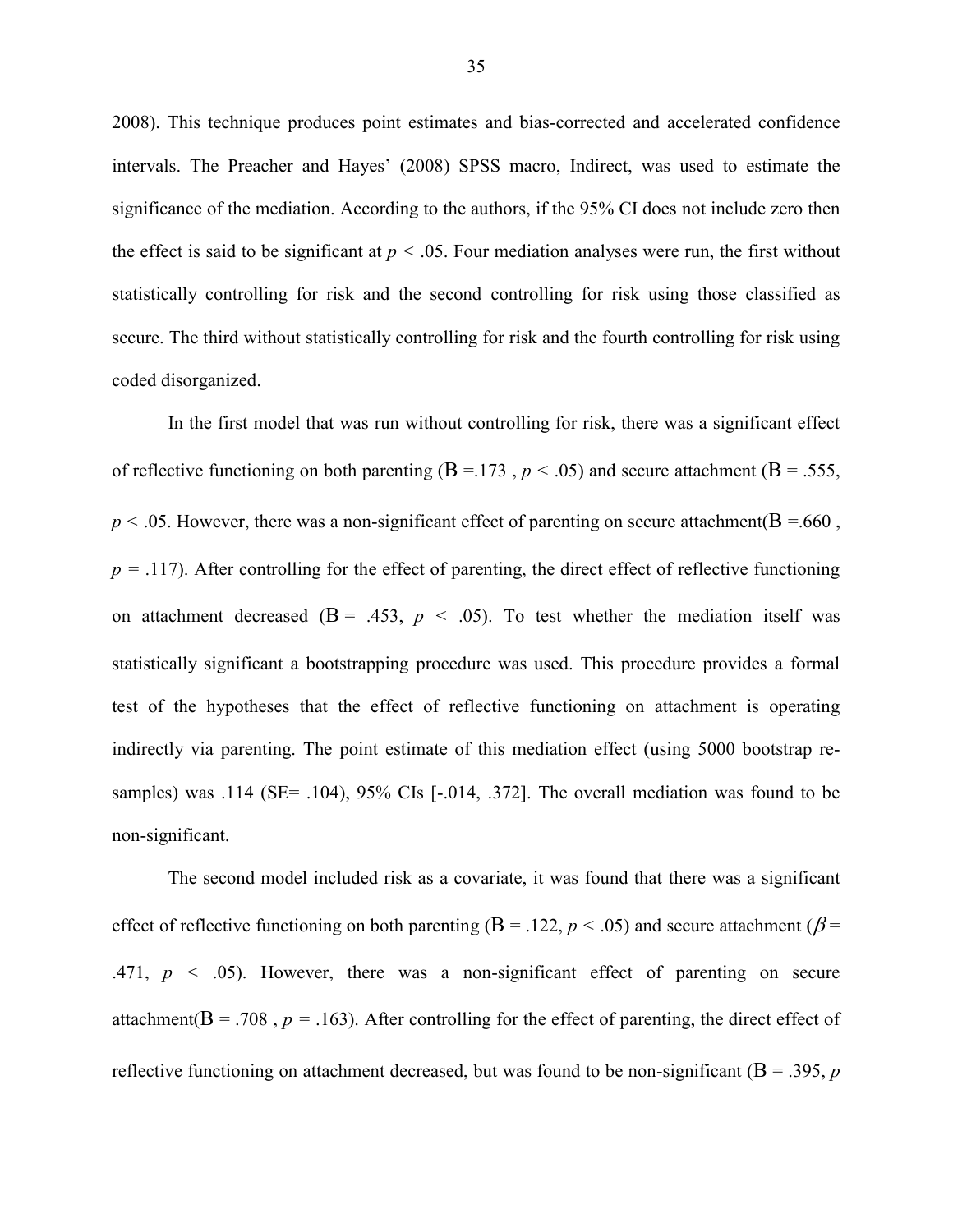*=* .06). Again, a bootstrapping procedure was used. The point estimate of this mediation effect (using 5000 bootstrap re-samples) was  $.086$  (SE=  $.088$ ), 95% CIs  $[-.025, .326]$ . These results support an overall non-significant mediation.

Each of these mediations were conducted again, using disorganized vs. organized attachment as the dependent variable. The third model found a significant effect of reflective functioning on parenting  $(B = 173, p < .05)$  and disorganized attachment  $(B = -.622, p < .05)$ . A significant effect of parenting on attachment was found  $(B = -1.03, p < .05)$ . After controlling for the effect of parenting, the direct effect of reflective functioning on disorganized attachment got weaker ( $B = -0.455$ ,  $p = 0.09$ ). Generally a decrease in significance level from the predictor to the outcome variable indicates mediation, however, the point estimate of this mediation effect (using 5000 bootstrap re-samples) was -.1792 (SE= .131), 95% CIs [-.518, .006], which suggests that the overall mediation is non-significant.

The fourth and final mediation model included risk as a covariate. A significant effect of reflective functioning on both parenting  $(B = 122, p < .05)$  and disorganized attachment  $(B = -122, p < .05)$ .578,  $p < .05$ ) were found. A non-significant effect of parenting on attachment was found ( $B = -$ .937,  $p = .097$ ). Once parenting was controlled, the direct effect of reflective functioning on disorganized attachment got weaker  $(B = -0.462, p = 0.091)$ . Using 5000 bootstrap re-samples, the point estimate of this mediation effect was -.114 (SE= .122), 95% CIs [-.434, .046] suggesting the finding of a non-significant overall mediation.

#### **Aim 2: Depression, Reflective Functioning, Parenting, and Attachment**

Aim 2 sought to understand the relationship between depressive symptoms, reflective functioning, parenting, and attachment. As hypothesized, reflective functioning was not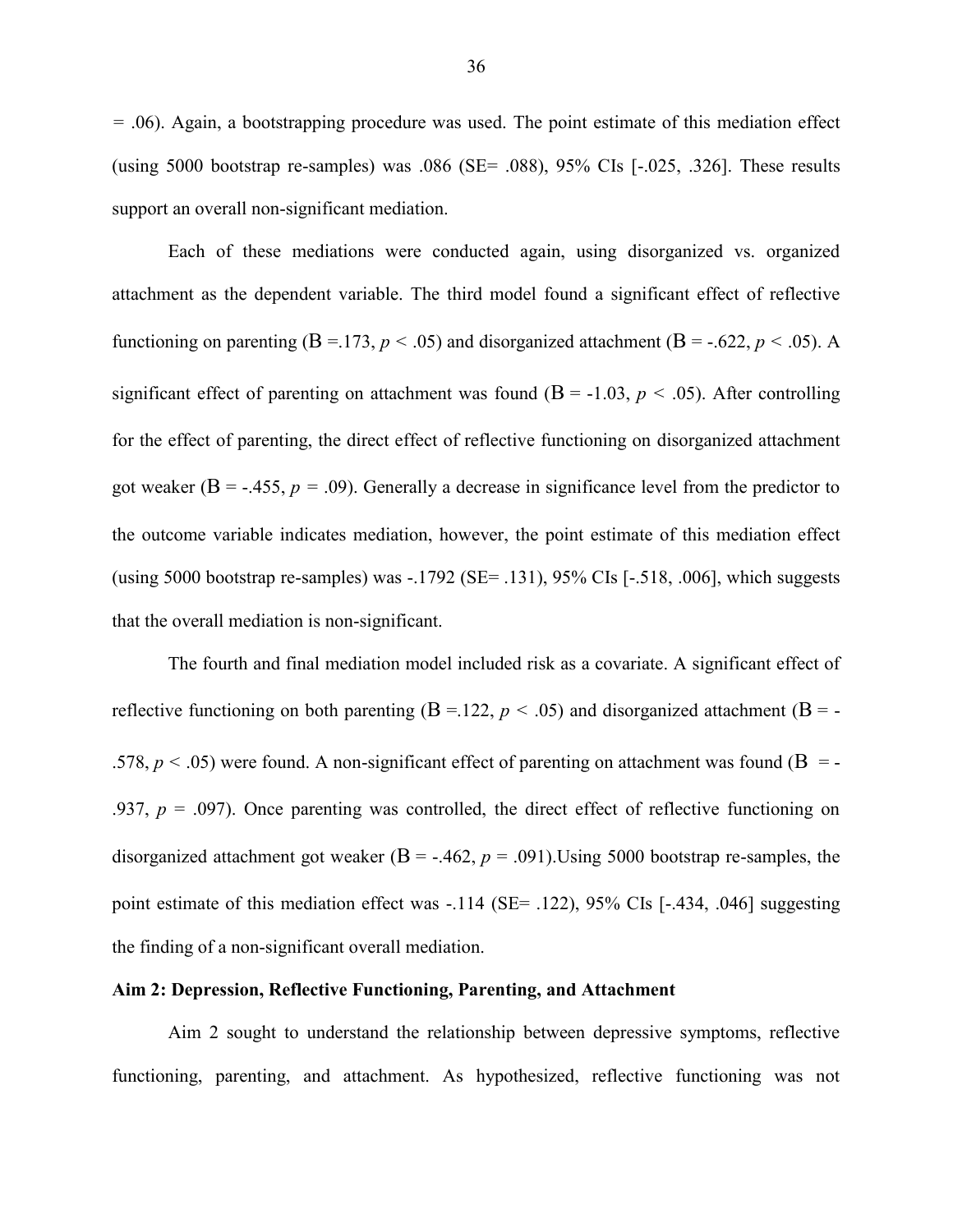correlated with depression symptoms,  $r(83) = .110$ ,  $p = .316$  (see Table 4). However, is was negatively correlated with parenting,  $r(82) = -.283$ ,  $p < .05$ . T-tests were conducted to assess the relationship between maternal depressive symptoms and infant attachment. Results revealed that mothers of insecurely attached children ( $M = 69.96$ ,  $SD = 22.05$ ) did not differ significantly on depressive symptoms compared to mothers of securely attached children  $(M = 62.77, SD =$ 24.00),  $t(62) = 1.19$ ,  $p = .237$ . Furthermore, depressive symptoms in mothers of children classified as disorganized  $(M = 66.09, SD = 17.10)$  were not significantly different from depressive symptoms found in mothers whose children were classified as organized  $(M = 65.33)$ ,  $SD = 24.61$ ,  $t(62) = -.096$ ,  $p = .924$ .

# **Aim 3: Reflective Functioning as a Moderator of the Relationship between Depression and Parenting**

Aim 3 sought to understand if reflective functioning moderated the relationship between depression symptoms and parenting. A moderated regression was conducted in order to examine this relationship. Before running the analyses, new centered variables were created for reflective functioning and depression symptoms in order to account for issues of multi-collinearity. Then, an interaction variable was created using the centered reflective functioning variable and centered depression variable. Next, two regression analyses were done using the respective variables. The first block of the regression analyses used the parenting variable as the dependent variable, and the centered reflective functioning and centered depression as the independent variable. In order to account for risk, the total risk composite variable was also centered, and then added as an independent variable. The second block kept parenting as the dependent variable, and added in the interaction variable. The results suggest that reflective functioning moderates the relationship between depression symptoms and parenting. Overall, the model was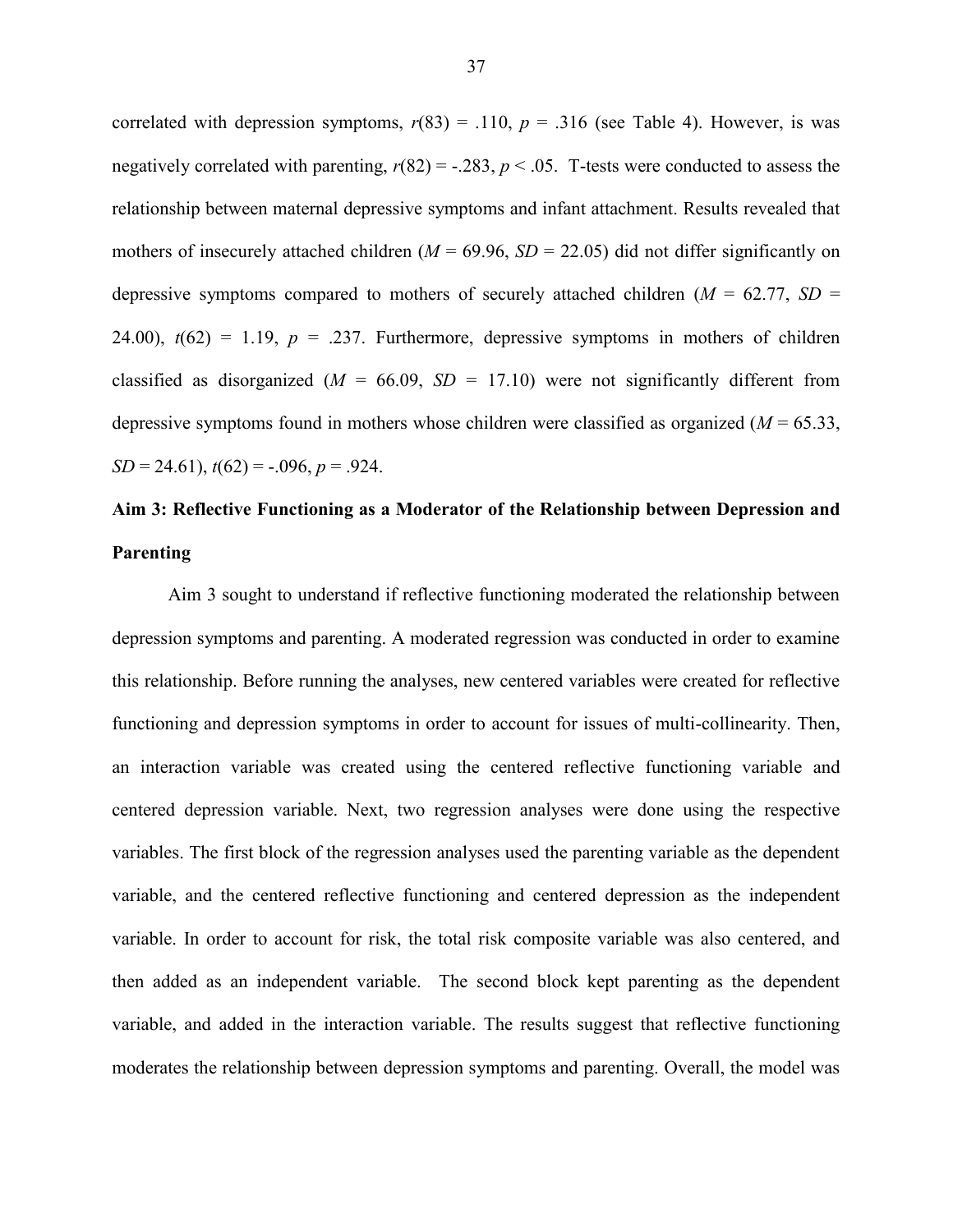significant,  $\Delta R^2 = .032$ ,  $F(1, 75) = 4.37$ ,  $p < .05$ , see Table 5. The test of simple slopes for reflective functioning at one standard deviation above the mean showed that maternal depressive symptoms was not predictive of positive parenting, unstandardized  $B = -0.80$ ,  $p > 0.05$ . In contrast, when reflective functioning was one standard deviation below the mean, higher levels of maternal depressive symptoms were associated with lower levels of positive parenting, unstandardized B=  $-2.16$ ,  $p<0.05$  (see Figure 2). Therefore the results suggest that at high levels of reflective functioning and high levels of depressive symptoms, mothers appear to be buffered from the negative effects of depression on positive parenting.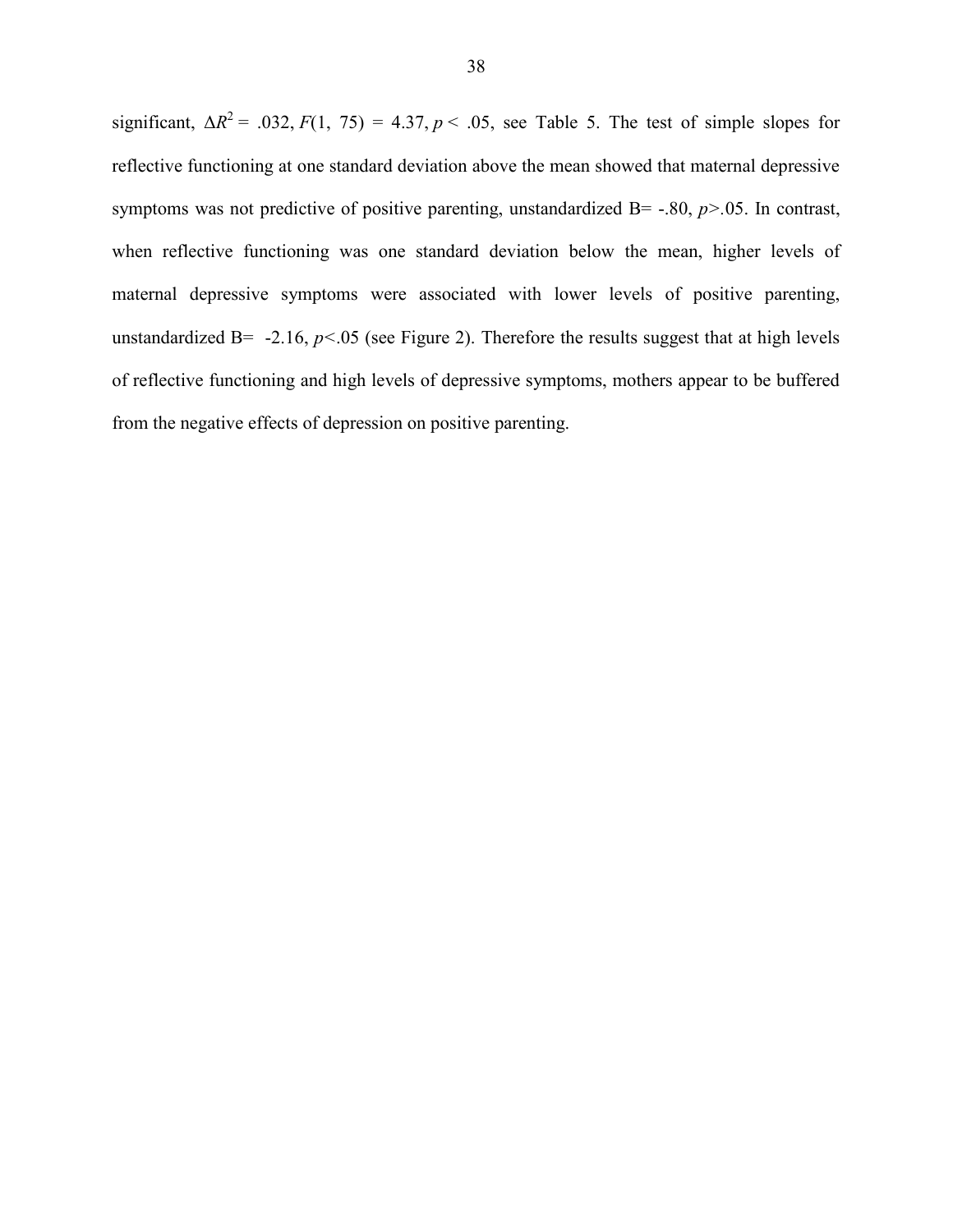#### **CHAPTER 4**

#### **Discussion**

The first aim of this study was to replicate and extend findings pertaining to reflective functioning, infant attachment, parenting, and maternal depression as well as to understand if reflective functioning acts as a protective factor in the mother-infant relationship.. Consistent with expectations the results suggest that reflective functioning is associated with positive parenting; in this sample mothers who have high levels of reflective functioning have higher levels of positive parenting and infants classified as securely attached. Despite these relationships, parenting did not mediate the relationship between reflective functioning and attachment. Further, depressive symptoms were not associated with reflective functioning. Contrary to expectations, depressive symptoms were not associated with infant attachment. However, as expected, reflective functioning did moderate the relationship between depressive symptoms and parenting. Despite the theoretical notion that reflective functioning may support parenting among depressed women, this is the first study to assess this relationship.

# **Replication of Previous Findings: Reflective Functioning, Parenting and Attachment**

The first step in this study was to understand whether reflective functioning was correlated with parenting and attachment as it is in previous studies. Our findings are consistent with other studies, which suggests that mothers with higher levels of reflective functioning also demonstrate more sensitive parenting behaviors (Slade, 2006; Suchman, DeCoste, Castiglioni, Legow & Mayes, 2008; Suchman DeCoste & Mayes, 2009) and have infants who are more likely to be classified as having a secure attachment (Fonagy et al., 1991; Fonagy, Steele, & Steele, 1991). Following the work of Mary Ainsworth who suggested that parental sensitivity requires a parent to first be aware that their infant has a need, then must correctly interpret the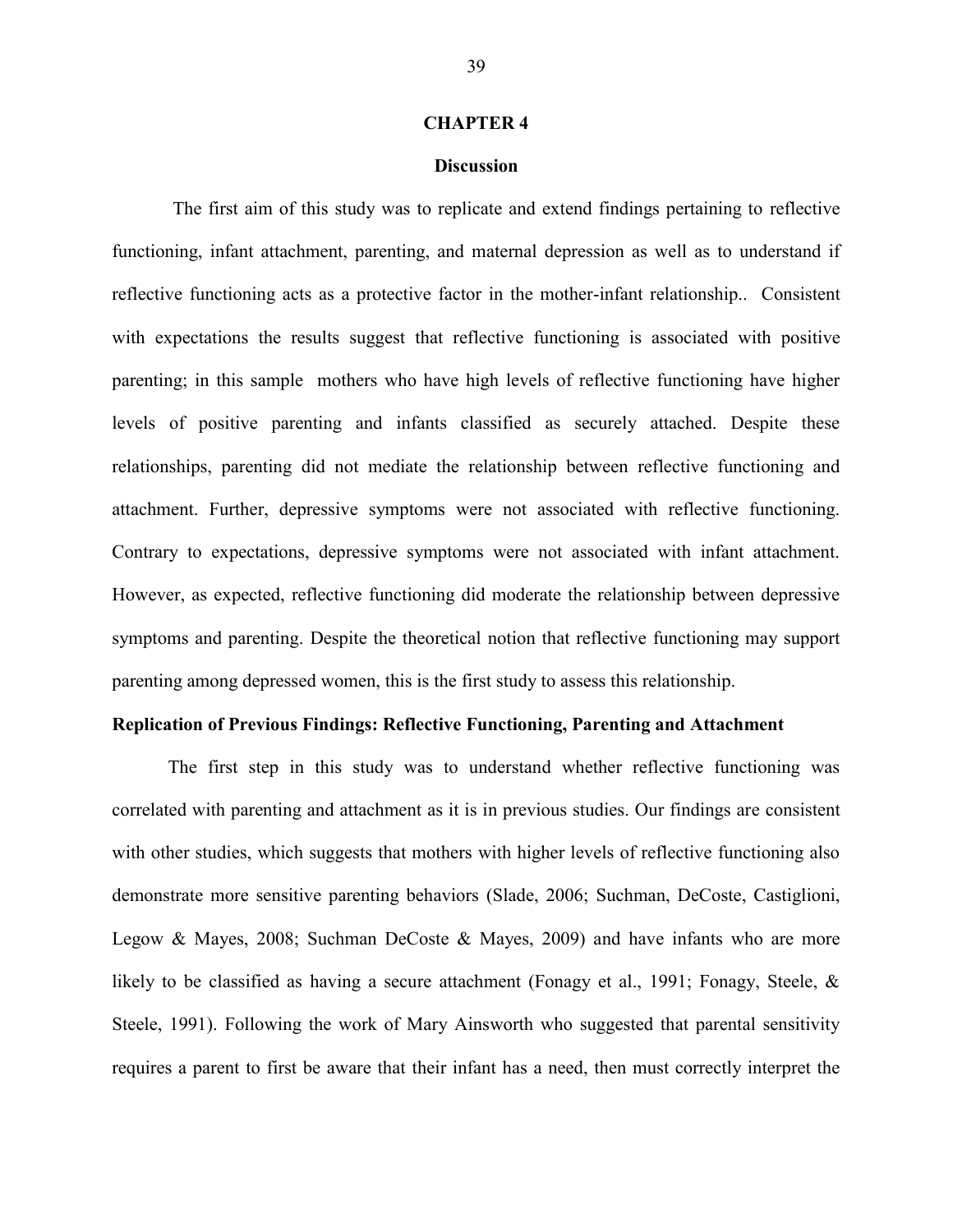infant's need, and finally responds in a way that meets the need. To be sensitive, a parent must have insight into what her infant is thinking and feeling and what caused those thoughts or feelings. Mothers high in reflective capacity demonstrate an ability to take a developmental perspective about their child's cognitive, verbal, and motor abilities and are able to infer thoughts and feelings based on their infants' non verbal cues (Slade, 2005, 2006; Suchman, Decoste, Leigh, & Borelli, 2010). They are also able to fully experience their own and their child's emotions without becoming overwhelmed or shutting down, allowing them to respond in a sensitive manner (Slade, 2005).

Limited evidence suggests that reflective functioning is related to attachment through parenting. That is, the reason that reflective functioning predicts attachment is because of its effect on parenting (Grienenberger, Kelly, Slade, 2005). Although the current study found that parenting was associated with both constructs, the analyses yielded a non-significant mediation even while accounting for risk, which suggests that while reflective functioning is associated with parenting, it also has a direct effect on infant attachment. These results may have been found for a wide variety of reasons. First, it may be that parenting only partially mediates the relationship between reflective functioning and attachment and that there is a direct effect between parent reflective functioning and attachment. Fonagy, Steele, Moran, Steele, & Higgit (1991) found that parental reflective functioning prenatally predicted infant attachment security at 12 months. It could also be that the timing and measurement of sensitivity in this sample is not associated with attachment. Ward  $\&$  Carlson (1995) also did not find evidence for the link between maternal sensitivity and infant attachment organization. The authors proposed that a possibility for this finding may be that there is another stronger link that impacts infant attachment security, such as maternal states of mind. Their findings provide evidence supporting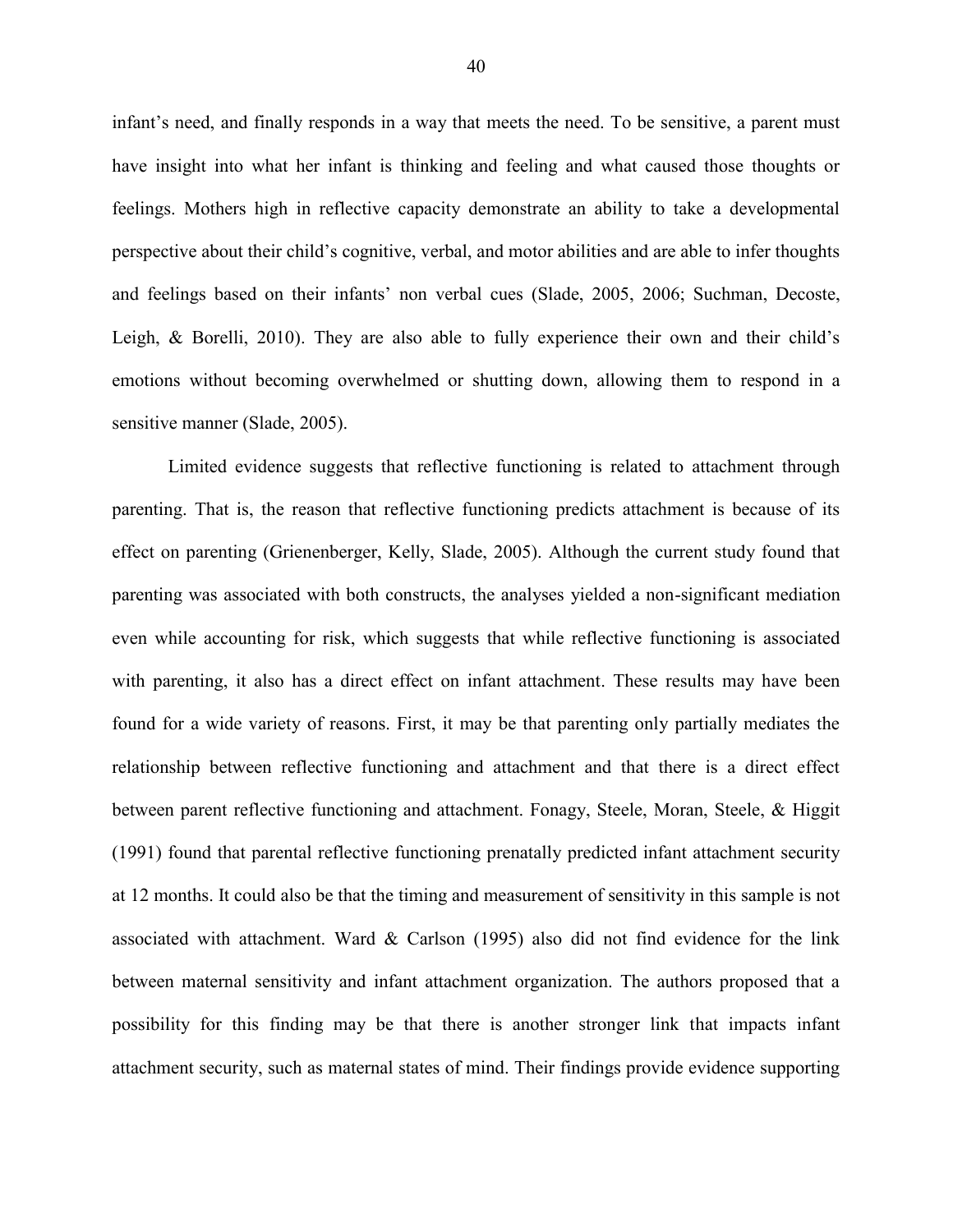the results that were found in the current study, that there could be a direct effect of reflective functioning on infant attachment status. More specifically, it could be that mother's mental states and ability to be reflective more strongly impacts the intergenerational transmission of attachment over parenting behaviors. Another possibility for this finding may be due to the measurement and timing of assessments, similar to what was proposed by Atkinson et al. (2000). While reflective functioning is thought to remain stable over time (Steele & Steele, 2008), research suggests that parenting can change over time and across developmental shifts, for example as children become mobile and more verbal. As parenting changes so can children's attachment classification (Juffer, Bakermans-Kranenburg, & van IJzendoorn, 2005; Cicchetti, Toth, & Rogosch, 1999). In this study parenting was measured approximately 8 months before attachment classifications were assessed which may have decreased and negatively impacted the effect size of findings. A solution to this issue may be to utilize a parenting variable that was assessed at the 15 month time point when reflective functioning and attachment were also assessed. Other issues that may have impacted the null findings include insufficient power due to limited sample size, and discrepancies between the quality of PDI interviewers. Although research assistants received extensive training in the administration of the PDI, one research assistant did not probe when parents gave vague or short answers. This issue made it nearly impossible for these transcripts to receive a score of above 3. It was not until these interviews were transcribed that the research team became aware of these differences. To assess whether this may have been the case a post hoc analysis of reflective functioning scores by administrator will be run. Further replications of this mediation are needed in order to gain a better understanding of the relationship between levels of reflective functioning, attachment, and parenting.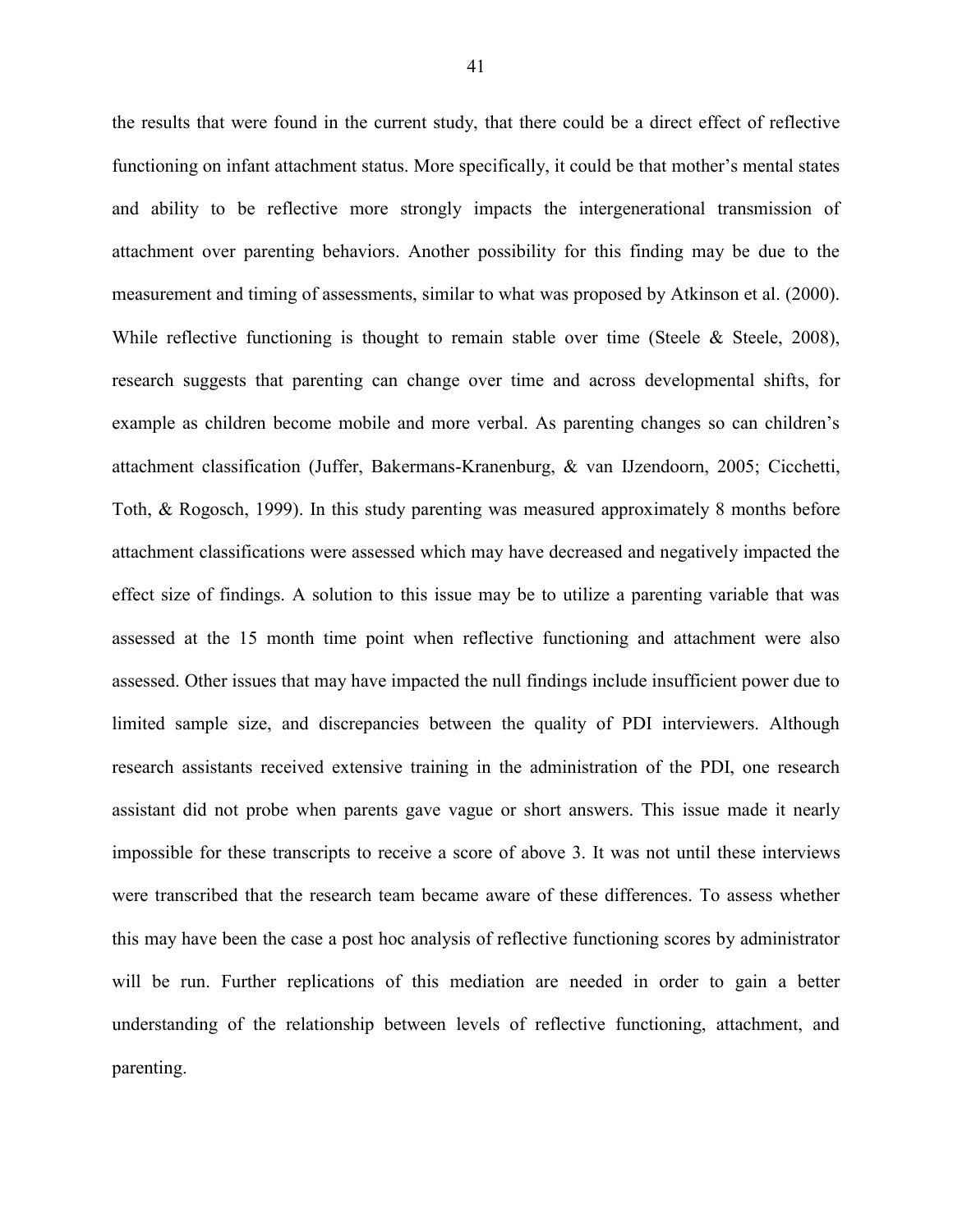## **Depression, Reflective Functioning, and Parenting**

In addition to replicating findings from other studies regarding the mediating role of parenting on the relationship between reflective functioning and attachment this study sought to understand how depressive symptomatology was associated with reflective functioning. Following research by Toth, Rogosch, and Cicchetti (2008) and Cohen et al. (1990) it was hypothesized that depressive symptoms would be negatively correlated with reflective functioning and parenting. In this study, reflective functioning was not related to depressive symptoms. This finding replicates a recent finding by Vrize (2011) that reflective functioning did not differ among depressed and non-depressed parents of toddlers. That is, those who have high levels of reflective functioning are still susceptible to depression. It is likely that these mothers are better able to think about how their symptoms of depression impact their thoughts and feelings towards their children and as a result can respond to their infants needs despite feeling depressed. It could also be that we could not uncover a relationship that exists because of discrepancies in interviewer technique. Transcripts lacking proper amounts of probing become difficult to accurately code.

The most interesting finding in the current study was that reflective functioning was found to moderate the relationship between depression symptoms and parenting even after accounting for socio-demographic risk. In sum, when controlling for levels of risk, women with high symptoms of depression and high levels of reflective functioning displayed higher levels of positive parenting compared to women with higher symptoms of depression and low levels of reflective functioning. This finding supports the theory that the capacity to think reflectively in regards to one's own and their child's mental states acts as a protective factor promoting optimal infant development even in the face of adverse effects of depressive symptoms. The increased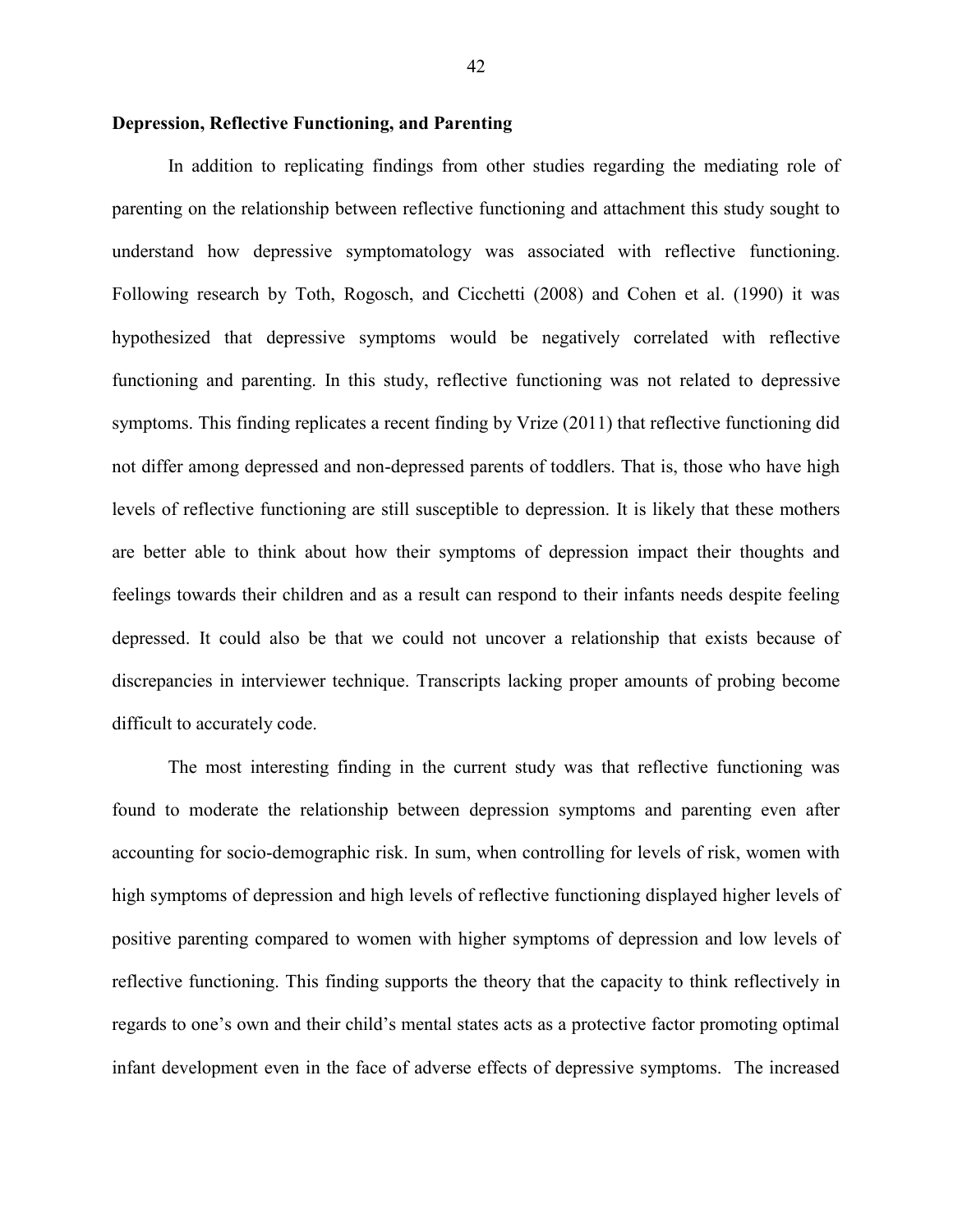levels of sensitivity that are related to thinking reflectively may allow mothers to better cope with their difficult life situations, and in turn positively affect their parenting behaviors. By equipping mothers who are suffering from depression with the capacity be reflective, clinicians give mothers the ability to interpret their child's needs as a function of their mental states, this capacity also allows the mother to further understand her child's mind. As the mother is able to imagine and acknowledge her own and her child's internal states, she is more capable of promoting more optimal and intimate relationships with others (Fonagy et al., 2005; Slade, 2005). Based on both past literature and the current study, reflective functioning holds much promise for future interventions, it is becoming a widely studied topic because of it's positive implications for intervention with mothers of psychopathology and substance abuse issues (Suchman, Decoste, Rosenberger, & Mcmahon, 2012; Pajulo et al. 2012)

The toddler- parent psychotherapy program (TPP) used by Cicchetti, Toth, & Rogosch (1999) was one of the first of its kind to begin to address the promotion of secure infant attachment through guided therapy sessions via enhancing maternal mental representations of the child. This program held promise for improving the ability for depressed mothers to promote optimal socio-emotional development in their infants. This intervention prompted the current authors to investigate reflective functioning as a means improving infant attachment status for infants of mothers experiencing depressive symptoms. The findings of the current study support the idea that reflective functioning should be used in future interventions for promoting healthy and secure relationships between mothers and their infants. Intimate guided therapy sessions, with both mother and infant may provide more support than the more traditional therapy practice. Future studies should further investigate the promotion of reflective functioning in mothers who are suffering from other types of psychopathology.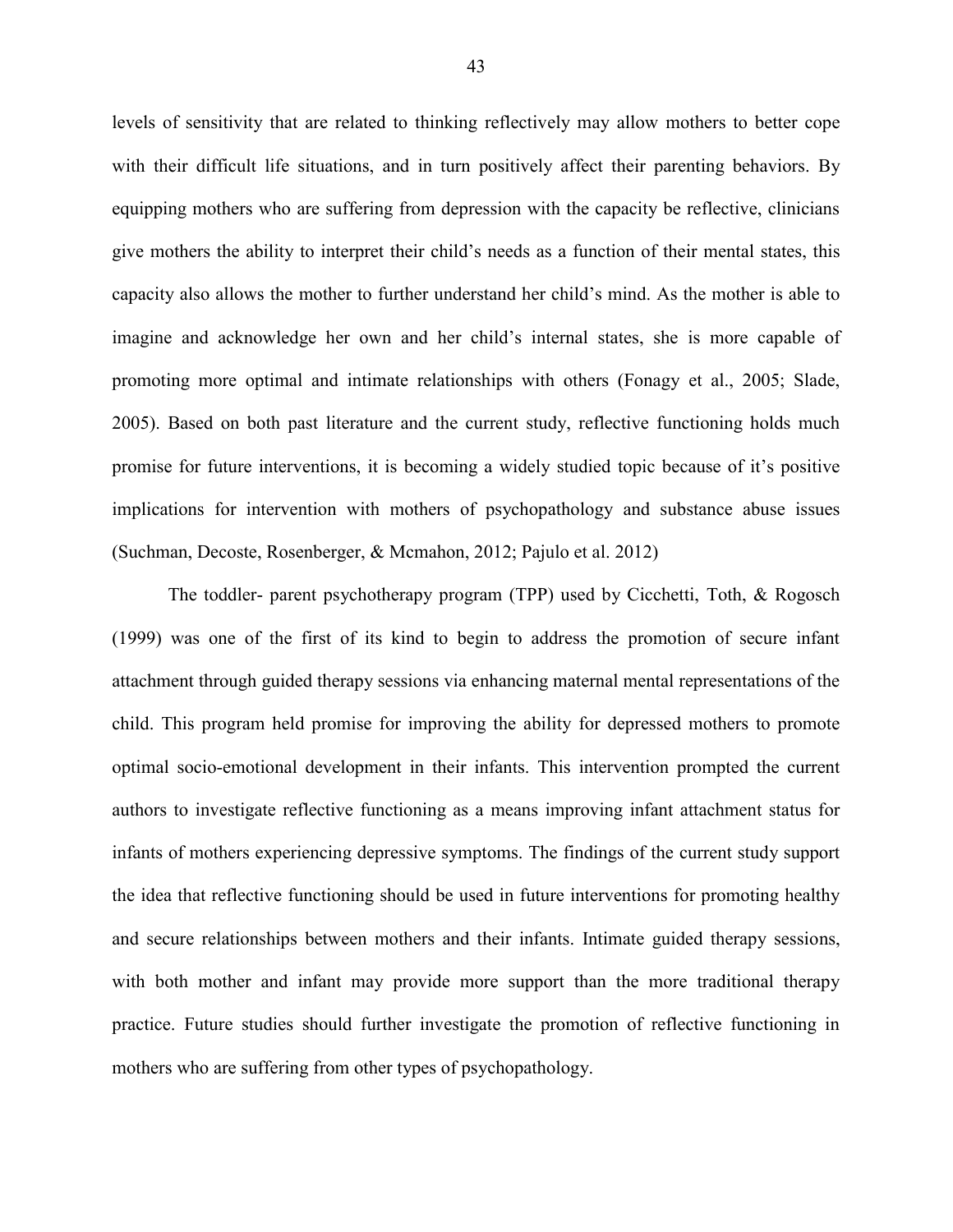# **Limitations**

One limitation to the current study was that it assumed that the construct of reflective functioning remained stable across time points. Although Steel  $\&$  Steele (2008) supported this claim, more research is needed to truly identify if this is the case. If reflective functioning does truly remain stable over time, this further supports that interventions should be created and executed as early as possible. If mothers suffer from depression or other psychopathology prior to the birth of their child, interventions may be able to enhance their ability to think reflectively about their child prior to their birth and improve the environment for their unborn children.

In sum, the main focus of the current study was to replicate and extend the current research on parental reflective functioning and its relation to maternal depressive symptoms and infant attachment classification. Although the sample size was limited, the findings have suggested the importance of reflective functioning as a protective factor for mothers who suffer from depression.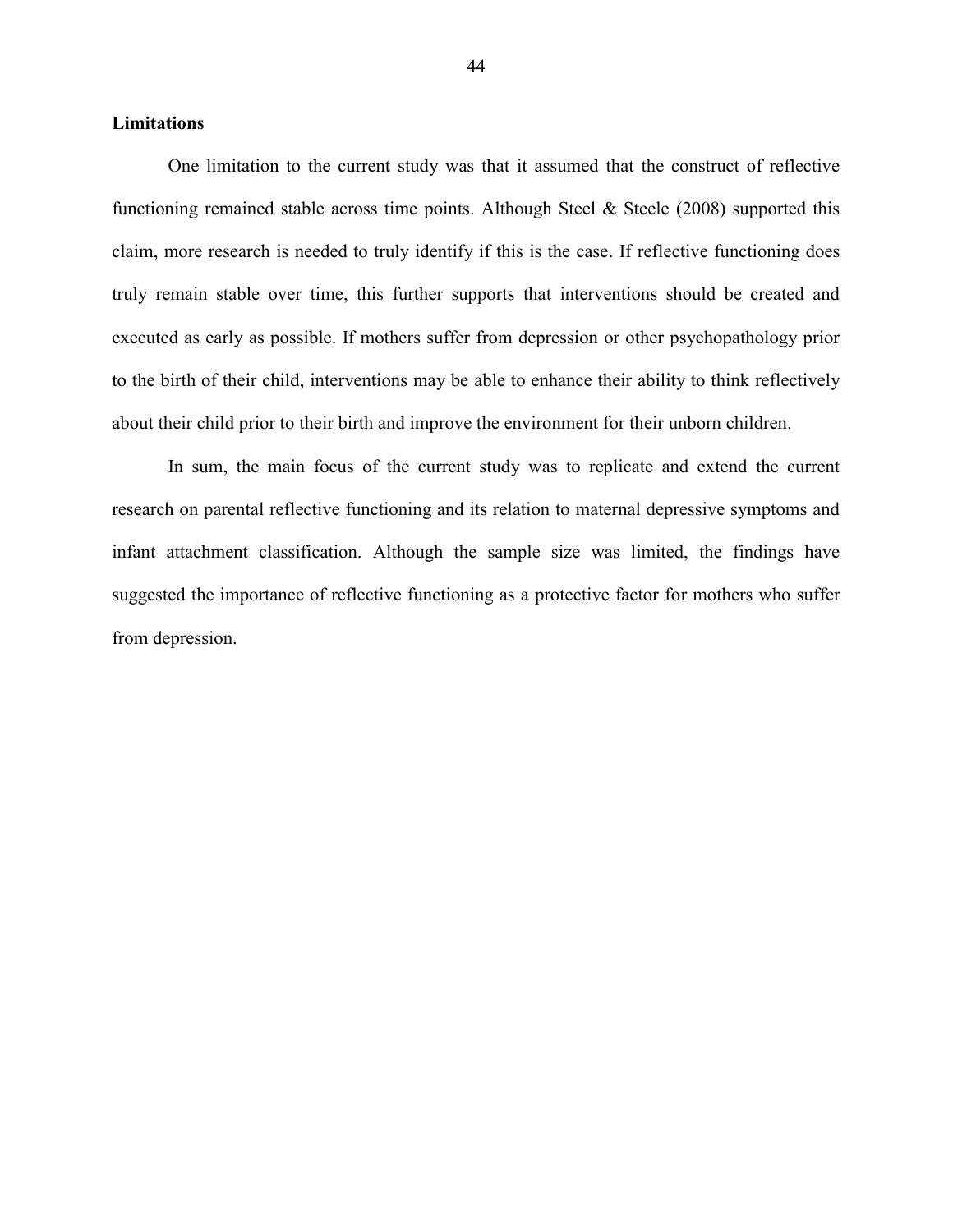Table 1

*List of visits and constructs collected*

| Visit                       | <b>Constructs Collected</b>                           |  |  |  |
|-----------------------------|-------------------------------------------------------|--|--|--|
|                             | Trauma/PTSD                                           |  |  |  |
|                             | Depression                                            |  |  |  |
|                             | <b>Bonding</b>                                        |  |  |  |
|                             | <b>Infant Behaviors</b>                               |  |  |  |
|                             | Current life stressors                                |  |  |  |
|                             | Available social support                              |  |  |  |
|                             | Levels of parenting stress                            |  |  |  |
|                             | <b>Infant Temperament</b>                             |  |  |  |
| 4 month Telephone Interview | Demographics                                          |  |  |  |
|                             | Parent-infant interaction (Still Face Paradigm)       |  |  |  |
|                             | Free play                                             |  |  |  |
|                             | Teaching tasks                                        |  |  |  |
| 7 month Home Visit #1       | Infant saliva/mucus samples                           |  |  |  |
|                             | Infant behavior                                       |  |  |  |
|                             | Food preferences                                      |  |  |  |
|                             | Anxiety and depression levels                         |  |  |  |
|                             | Trauma<br>(Trauma)<br>Meaning<br>Making<br>experience |  |  |  |
| 7 month Home Visit #2       | Interview)                                            |  |  |  |
|                             | <b>Strange Situation Procedure</b>                    |  |  |  |
|                             | Mother $&$ Infant saliva/mucus samples                |  |  |  |
|                             | Secure Base Script                                    |  |  |  |
| 15 month Lab Visit          | Parent Development Interview                          |  |  |  |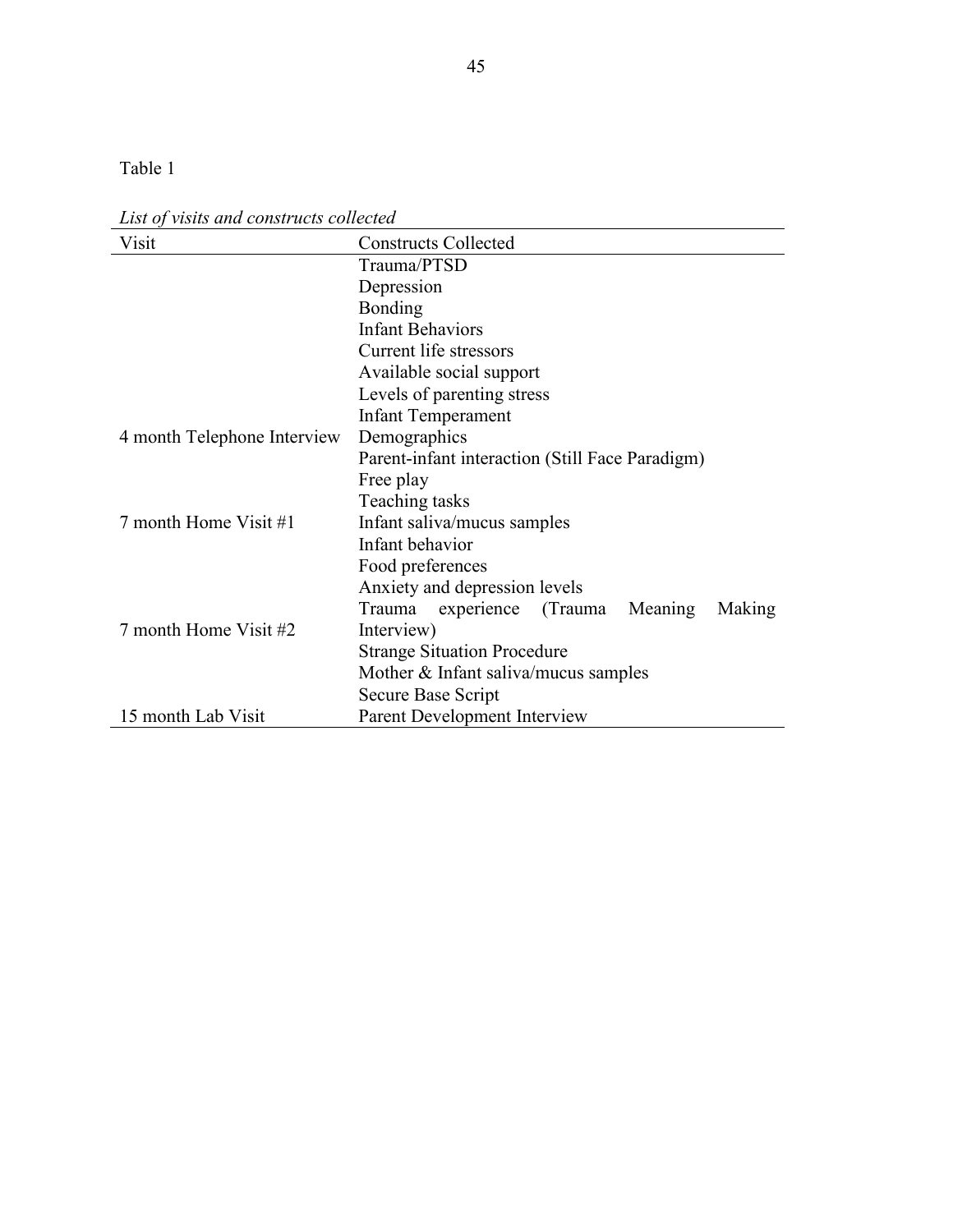Table 2 Descriptive Statistics *All Study Variables*

|                                 |               |            | Sample |       |
|---------------------------------|---------------|------------|--------|-------|
| <b>Child Characteristics</b>    | Mean $(SD)$   | Percentage | Size   | Range |
| Male                            | 1.59(2.00)    | 56.4       | 96     |       |
| Child Race                      |               |            | 96     |       |
| Caucasian                       |               | 56.2       |        |       |
| African American                |               | 20.8       |        |       |
| Latino                          |               | 4.1        |        |       |
| Asian or Pacific Islander       |               | 3.1        |        |       |
| Bi-Racial                       |               | 11.4       |        |       |
| Other                           |               | 2.1        |        |       |
| <b>Maternal Characteristics</b> |               |            |        |       |
| Mother's Race                   |               |            | 94     |       |
| Caucasian                       |               | 65.9       |        |       |
| African American                |               | 22.3       |        |       |
| Latino                          |               | 3.1        |        |       |
| Asian or Pacific Islander       |               | 5.3        |        |       |
| Bi-Racial                       |               | 1.0        |        |       |
| Other                           |               | 2.1        |        |       |
| Mother's Age                    | 29.44 (29.00) |            | 96     |       |
| Mother's Martial Status         |               |            | 95     |       |
| Married                         |               | 70.5       |        |       |
| Living with Birth Father        |               | 3.1        |        |       |
| Separated                       |               | 1.0        |        |       |
| Never Married                   |               | 25.2       |        |       |
| Mother's Education              |               |            | 94     |       |
| Less than high school           |               | 4.25       |        |       |
| HS Degree or GED                |               | 10.6       |        |       |
| Some College                    |               | 17.0       |        |       |
| <b>Associates Degree</b>        |               | 6.3        |        |       |
| Vocational/Technical            |               | 3.1        |        |       |
| <b>Bachelors Degree</b>         |               | 35.1       |        |       |
| <b>Masters Degree</b>           |               | 14.8       |        |       |
| Doctoral Degree                 |               | 8.5        |        |       |
| <b>Total Household Income</b>   |               |            | 93     |       |
| Less than \$5,000               |               | 3.0        |        |       |
| \$5,000-9,999                   |               | 3.0        |        |       |
| \$10,000-14,999                 |               | 5.0        |        |       |
| \$15,000-19,999                 |               | 7.9        |        |       |
| \$20,000-24,999                 |               | 3.0        |        |       |
| \$25,000-29,999                 |               | 2.0        |        |       |
| \$30,000-34,999                 |               | 6.9        |        |       |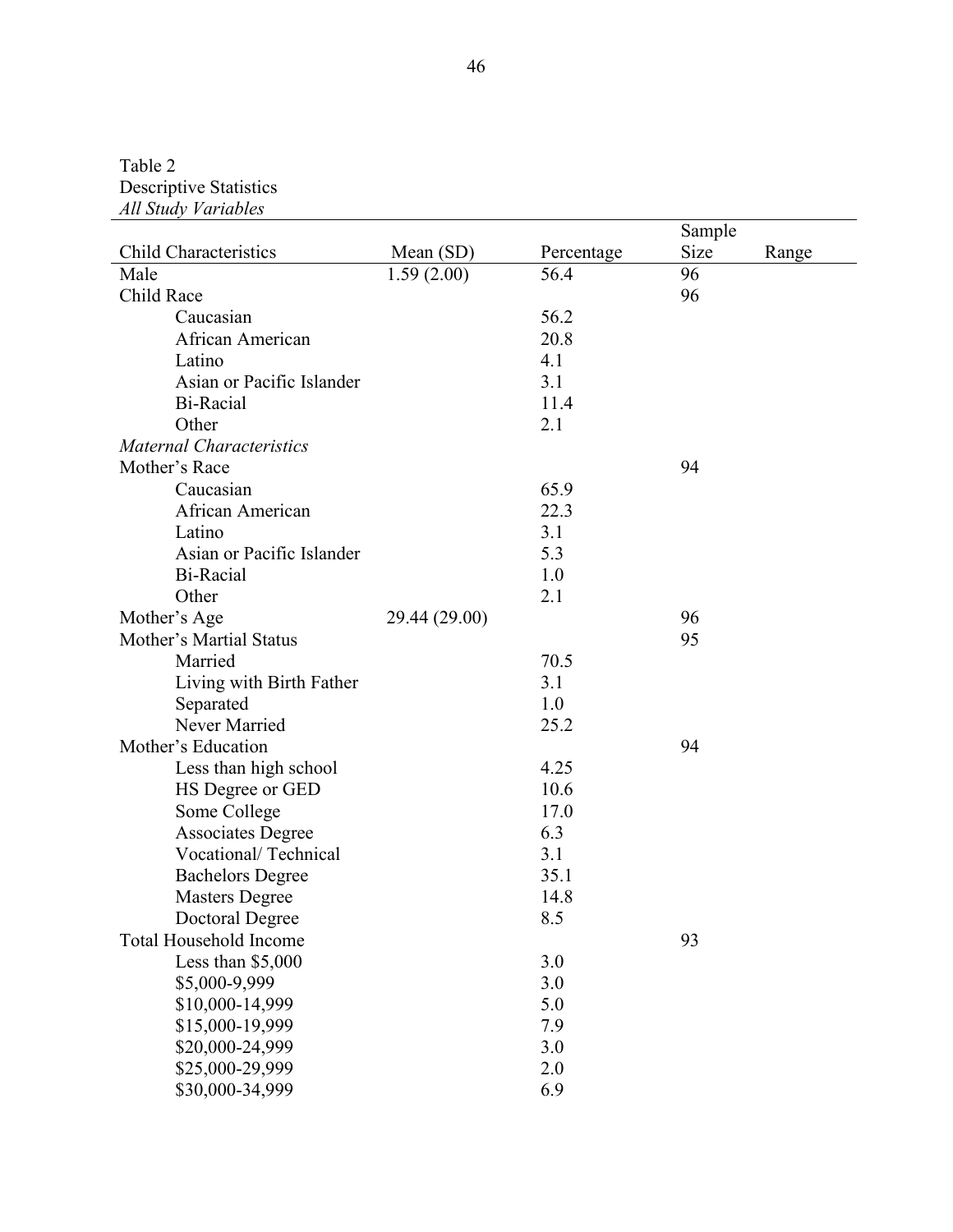| \$35,000-39,999                     |               | 3.0  |     |               |
|-------------------------------------|---------------|------|-----|---------------|
| \$40,000-44,999                     |               | 5.0  |     |               |
| \$45,000-49,999                     |               | 5.9  |     |               |
| \$50,000-54,999                     |               | 3.0  |     |               |
| \$55,000-59,999                     |               | 4.0  |     |               |
| \$60,000-64,999                     |               | 1.0  |     |               |
| \$65,000-69,000                     |               | 3.0  |     |               |
| \$70,000-74,999                     |               | 1.0  |     |               |
| \$75,000-79,999                     |               | 1.0  |     |               |
| \$80,000-84,999                     |               | 3.0  |     |               |
| \$85,000-89,999                     |               | 3.0  |     |               |
| \$90,000-94,999                     |               | 3.0  |     |               |
| \$95,000-99,999                     |               | 2.0  |     |               |
| More than \$100,000                 |               | 23.8 |     |               |
| <b>Reflective Functioning (PDI)</b> | 4.45(1.42)    |      | 101 | $1 - 8$       |
| Depression Symptoms (PDSS)          | 64.55 (24.00) |      | 85  | $35 - 132$    |
| Parenting (Free Play)               | 3.40(0.65)    |      | 96  | $1.63 - 4.58$ |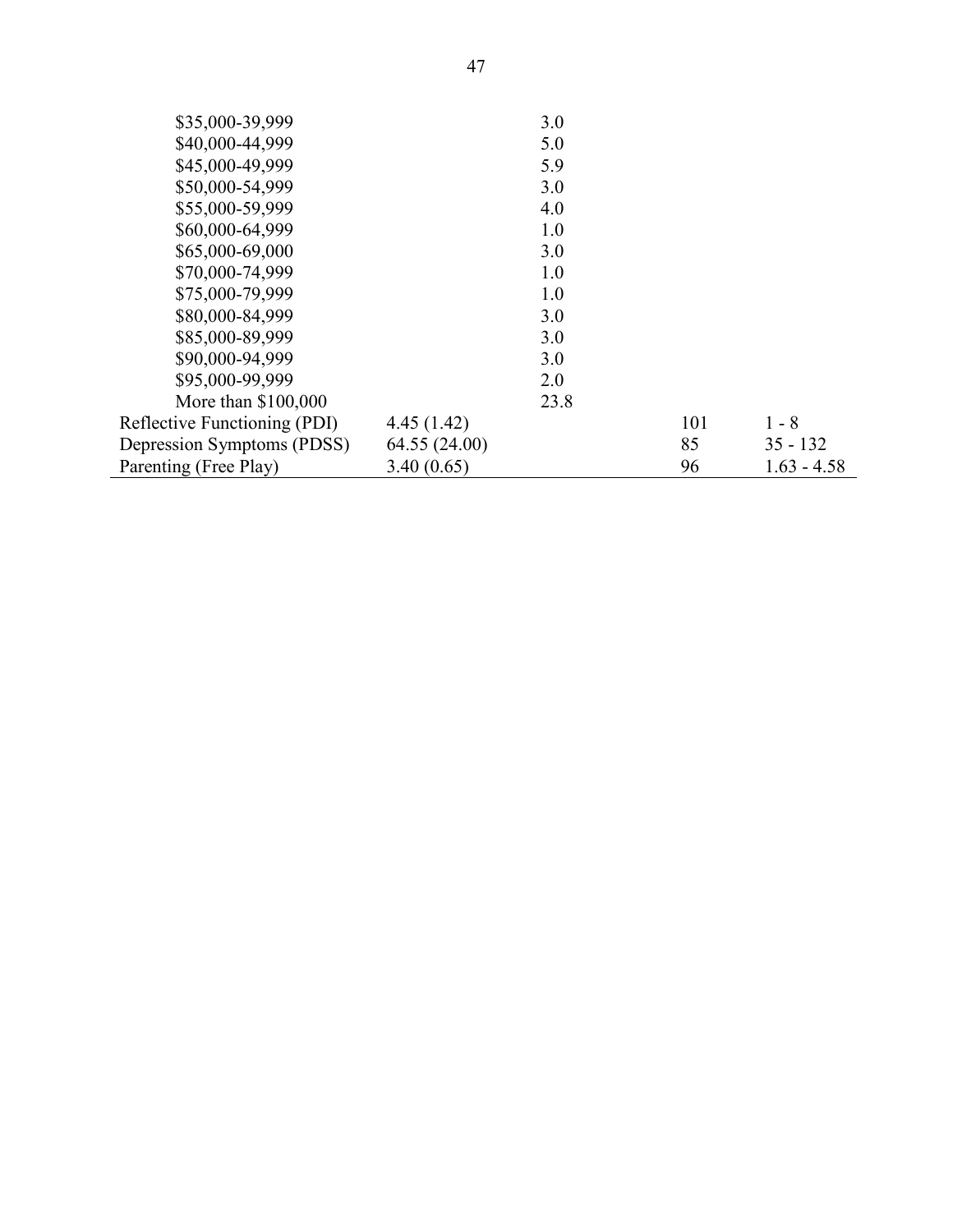| Table 3                |    |            |  |
|------------------------|----|------------|--|
| <b>Risk Composite</b>  |    |            |  |
| Percentages            |    |            |  |
| Number of Risk Factors | N  | Percentage |  |
| $\theta$               | 58 | 57.4       |  |
|                        |    | 6.9        |  |
|                        | 11 | 10.9       |  |
|                        | 9  | 8.9        |  |
|                        |    | 5.9        |  |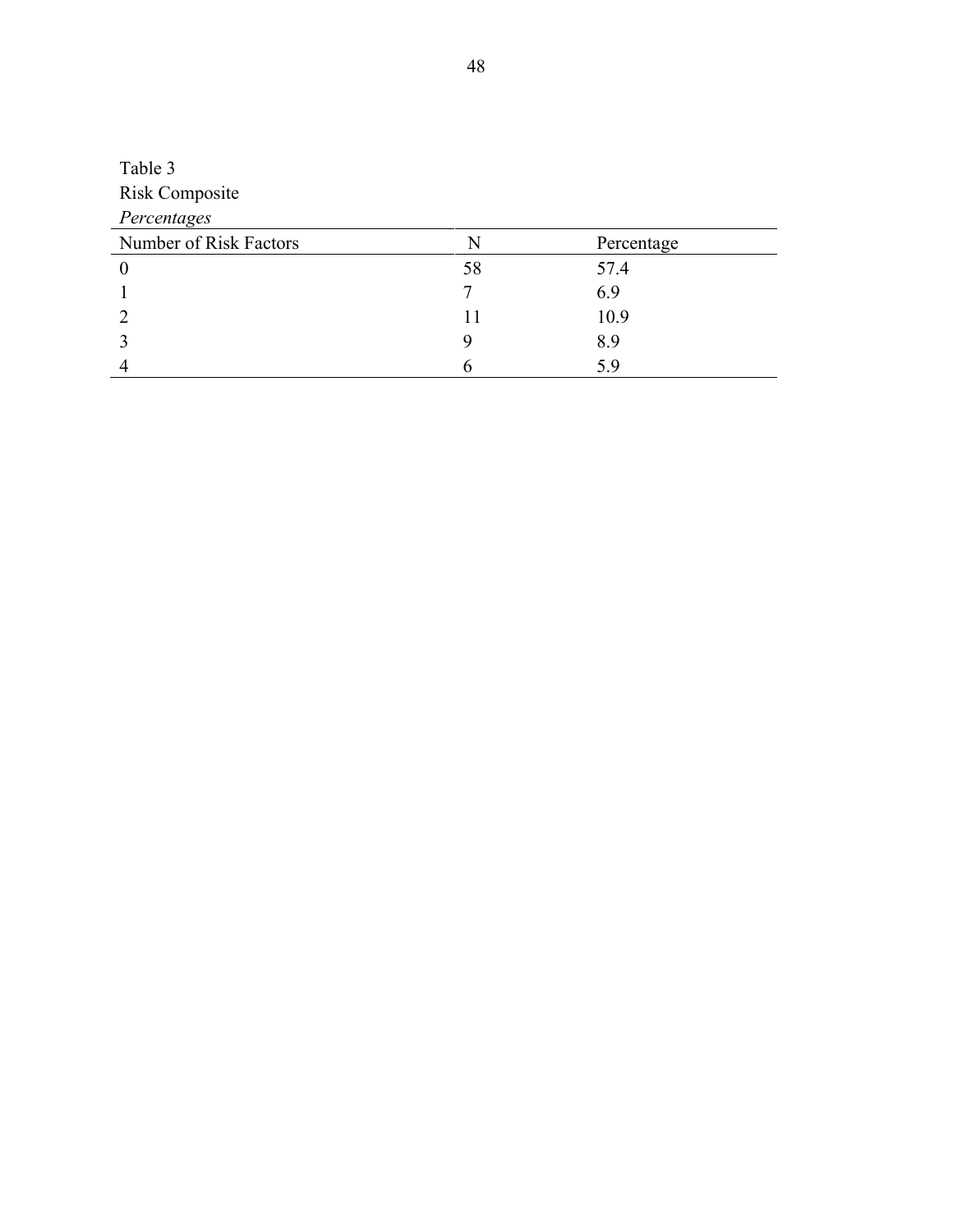Table 4

# *Correlation Matrix of Study Variables: Depression Symptoms, Attachment Classification, Parenting, Reflective Functioning, and Risk*

|                          |         | 2        | 3        | $\overline{4}$ | 5        |
|--------------------------|---------|----------|----------|----------------|----------|
| 1 Depression Symptoms    |         |          |          |                |          |
| 2 Coded Secure           | $-179$  |          |          |                |          |
| 3 Coded D                | .048    | $-540**$ |          |                |          |
| 4 Positive Parenting     | $-247*$ | 299**    | $-362**$ |                |          |
| 5 Reflective Functioning | .105    | $352**$  | $-304**$ | $.352**$       |          |
| 6 Risk Composite         | $-.090$ | $-239**$ | .229     | $-525**$       | $-372**$ |

*Note*: \*p<.05, \*\*p<.01,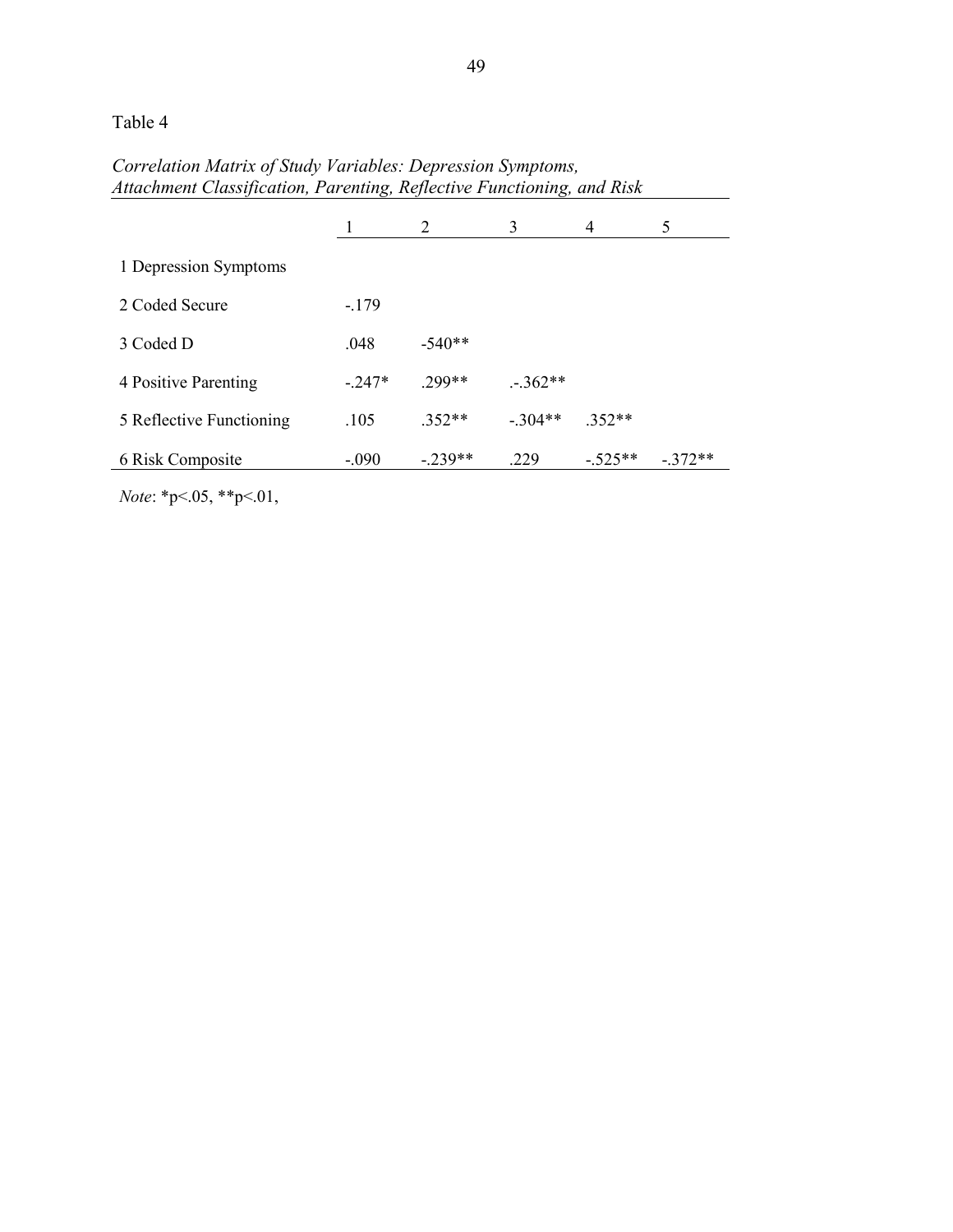Table 5 Regression Table

| Variable                                                                                                                                                                                                                                                                                                                           |           | SE B |        |
|------------------------------------------------------------------------------------------------------------------------------------------------------------------------------------------------------------------------------------------------------------------------------------------------------------------------------------|-----------|------|--------|
| Depression                                                                                                                                                                                                                                                                                                                         | $-1.48**$ | .370 | $-347$ |
| Reflective Functioning                                                                                                                                                                                                                                                                                                             | $.126*$   | .043 | .247   |
| <b>Risk Total</b>                                                                                                                                                                                                                                                                                                                  | $-239**$  | .050 | $-447$ |
| Depression x Reflective Functioning                                                                                                                                                                                                                                                                                                | $.477*$   | .228 | .181   |
| $\mathbf{a}$ $\mathbf{b}$ $\mathbf{c}$ $\mathbf{c}$ $\mathbf{c}$ $\mathbf{c}$ $\mathbf{c}$ $\mathbf{c}$ $\mathbf{c}$ $\mathbf{c}$ $\mathbf{c}$ $\mathbf{c}$ $\mathbf{c}$ $\mathbf{c}$ $\mathbf{c}$ $\mathbf{c}$ $\mathbf{c}$ $\mathbf{c}$ $\mathbf{c}$ $\mathbf{c}$ $\mathbf{c}$ $\mathbf{c}$ $\mathbf{c}$ $\mathbf{c}$ $\mathbf{$ |           |      |        |

\**p<*.05, \*\**p<*.001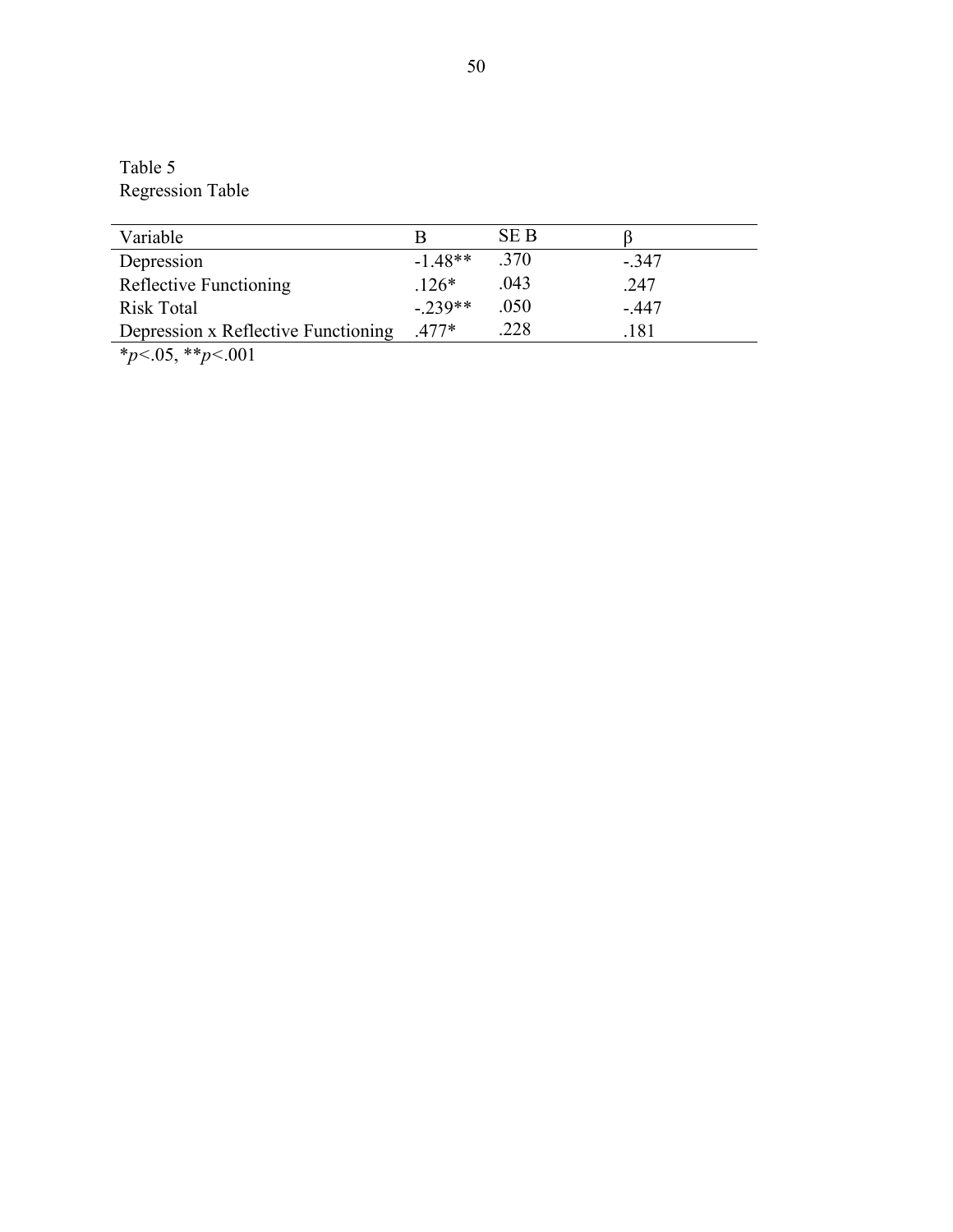

**Figure 2. Interaction between Reflective Functioning and Depressive Symptoms.**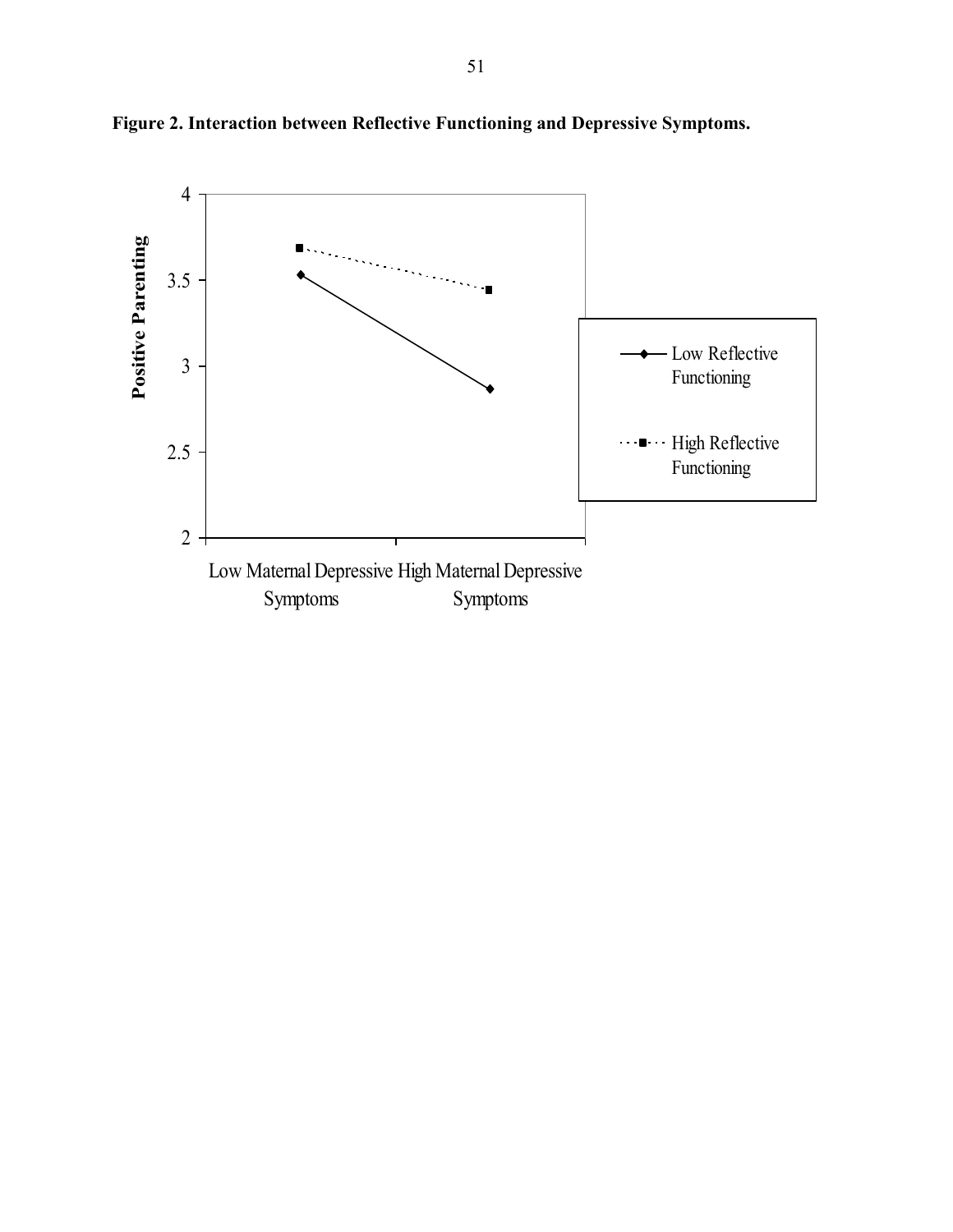#### **REFERENCES**

- Adam, E.K, Gunnar, M.R., Tanaka,A. (2004). Adult Attachment Parent Emotion, and Observed Parenting Behavior: Mediator and Moderator Models. *Child Development,* 75(1), 110- 122
- Ainsworth, M., Blehar, M., Waters, E. & Wall, S. (1978). Patterns of Attachment: A Psychological Study of the Strange Situation. Hillsdale, NJ: Erlbaum.

Ainsworth, M.S. (1979). Infant-Mother Attachment. *American Psychologist*, 34(10), 932-937.

- American Psychiatric Association. (2000). Diagnostic and statistical manual of mental disorders (4th ed., text rev.). STAT!Ref Online Electronic Medical Library.
- Atkinson, L. Paglia, A., Coolbear, J. Niccols, A. Parker, K.C., Guger, S. (2000). Attachment security: A meta-analysis of maternal mental health correlates. *Clinical Psychology Review*, 20(8), 1019-1040.
- Beck, C.T.(1998). The effects of postpartum depression on child development: A meta-analysis. *Archives of Psychiatric Nursing, 12*(1), 12-20. doi: 10.1016/s0883-9417(98)80004-6
- Beck, C.T., & Gable, R.K.(2000) Post Partum Depression Screening Scale. Postpartum Depression Screening Scale: Development and Psychometric Testing. *Nursing Research*, Volume 49(5), 272-282.
- Beck, C.T. & Gable, R.K. (2001). Further Validation of the Postpartum Depression Screening Scale. *Nursing Research*, 50(3), 155-164.
- Belsky, J., Rovine, M., & Taylor, D.G. (1984).The Pennsylvania Infant and Family Development Project, III: The Origins of Individual Differences in Infant-Mother Attachment: Maternal and Infant Contributions. *Child Development* ,55(3), 718-728.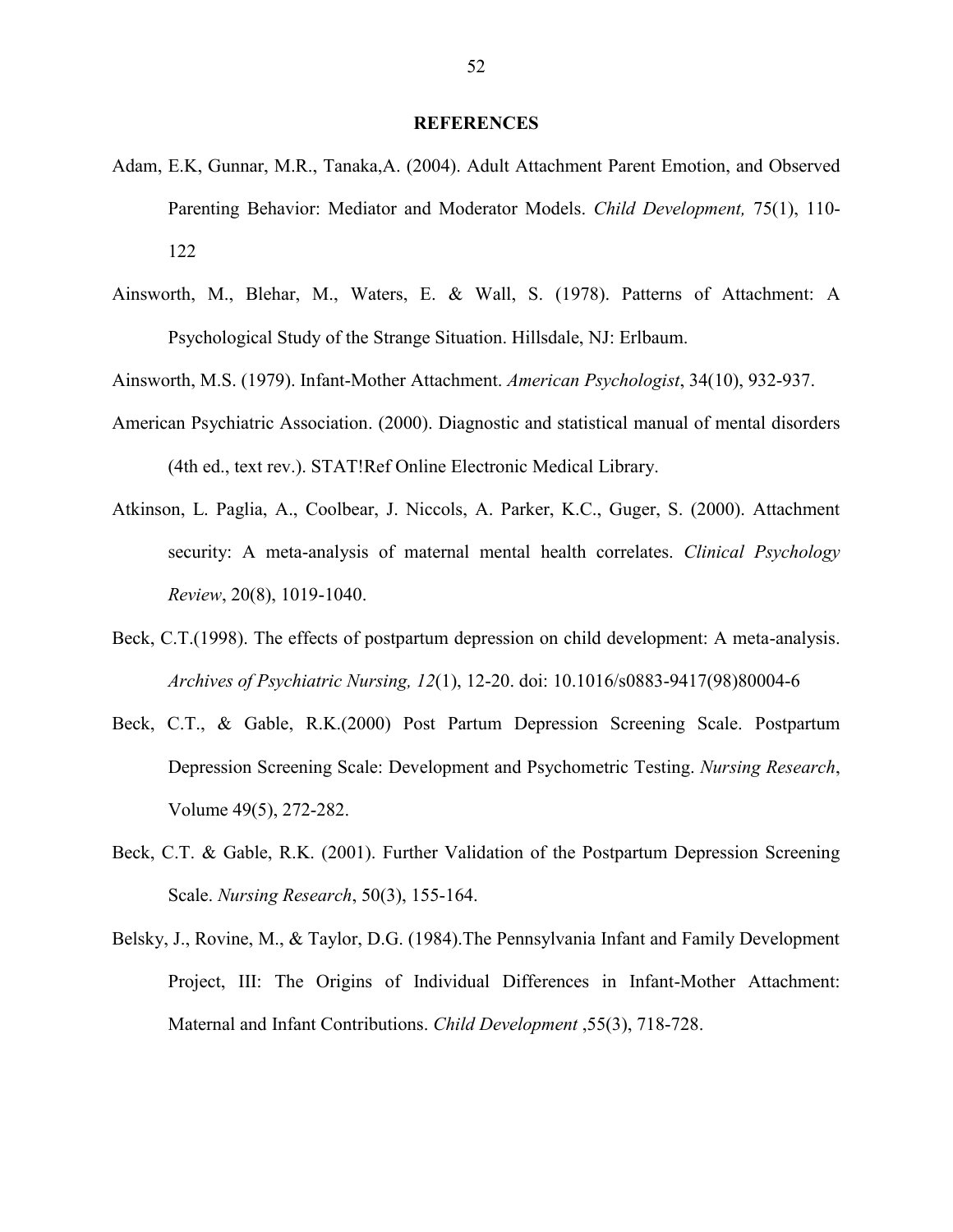- Belsky,J. & Fearon, P. (2002). Infant–mother attachment security, contextual risk, and early development: A moderational analysis." *Development and Psychopathology*, 14(02), 293- 310.
- Bennett, H.A., Einarson, A, Taddio, A., Koren, G. & Einarson, T.R. (2004). Prevalence of Depression During Pregnancy: Systematic Review. *Obstetrics & Gynecology*, 103(4), 698-709.
- Bowlby, J. (1969). Attachment and Loss: Vol. 1. Attachment. New York: Basic Books.
- Boyd, R.C. & Worley, H. (2007). Chapter X: Utility of Postpartum Depression Screening Scale Among Low-Income Ethnic Minority Women In A. Rosenfield, *New Research on Postpartum Depression* (151-166). New York: Nova Science Publishers, Inc.
- Biringen, Z. Brown, D., Donaldson, L., Green, S., Krcmarik, & Lovas. (2000). Adult Attachment Interview: linkages with dimensions of emotional availability for mothers and their prekindergarteners. *Attachment & Human Development*, 2(2), 188-202.
- Carter, A. Rokous, E.G., Chazan-Cohen, R., Little, C., & Briggs-Gowan, M.J. (2001). Maternal Depression and Comorbidity: Predicting Early Parenting, Attachment Security, and Toddler Social Emotional Problems and Competencies. *Journal of American Academy of Child Adolescent Psychiatry,* 40(1)18-26.
- Cassidy, J. (1994). Emotion Regulation: Influences of Attachment Relationships. *Monographs of the Society for Research in Child Development, 59*(2/3), 228-249.
- Cassidy, J. (2008) The Nature of the Child's Ties. In: J. Cassidy & P. Shaver(Eds) *Handbook of Attachment: Theory, Research, and Clinical applications*, (3-22). New York, NY, US: Guilford Press.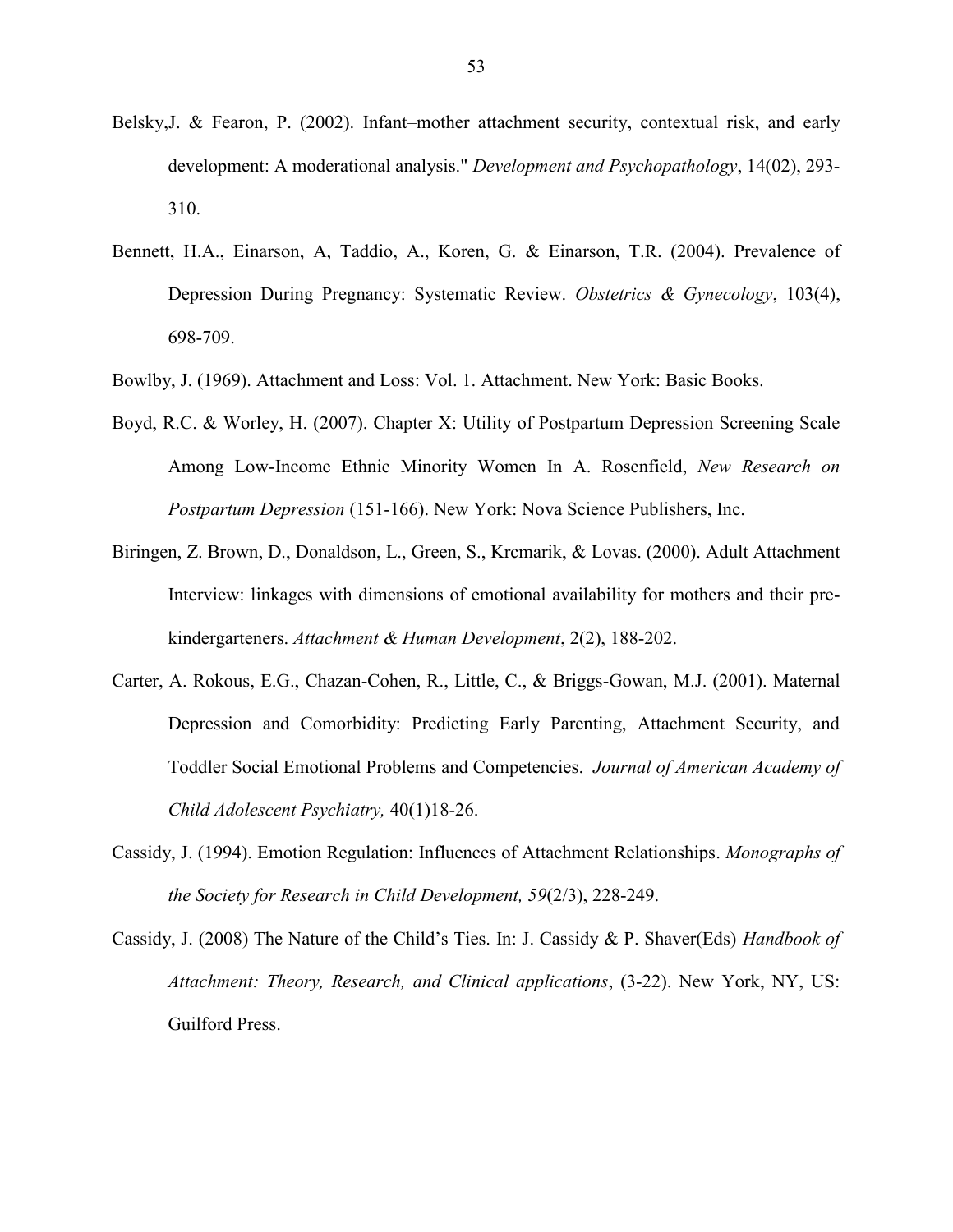- Cicchetti, D., Rogosch, F.A., & Toth, S.L. (1998). Maternal depressive disorder and contextual risk: Contributions to the development of attachment insecurity and behavior problems in toddlerhood. *Developmental and Psychopathology,* 10, 283-300.
- Cicchetti, D., Toth, S.L., & Rogosch, F.A. (1999). The efficacy of toddler parent psychotherapy to increase attachment security in offspring of depressed mothers. Attachment & Human Development, 1(1), 34-66.
- Clark, R. (1985). The parent-child early relational assessment. Instrument and manual. Department of Psychiatry, University of Wisconsin Medical School, Madison.
- Cohn, J.F., Matias, R., Tronick, E., Connell, D., Connell, D. & Lyons-Ruth, K. (1986).Face-to-Face Interactions of depressed mothers and their infants. In: E. Tronick. & T. Field (Eds.), *Maternal depression and infant disturbance*, 31-46. San Francisco, CA: Jossey-Bass.
- Cohn, J.F., Campbell, S.B., Matias, R., Hopkins, J. (1990). Face-to-Face Interactions of Postpartum Depressed and Nondepressed Mother-Infant Pairs at 2 Months. *Developmental Psychology*, 26(1), 15-23.
- Coyne, L.W. , Low, C.M., Miller, A.L., Seifer, R., Dickson, S. (2007). Mothers' Empathetic Understanding of their Toddlers: Associations with Maternal Depression and Sensitivity. *Journal of Child and Family Studies*, 16, 483-497.
- Deklyen, M. & Greenberg, M.T. (2008). Attachment & Psychopathology in Childhood. In J. Cassidy & P. Shaver (Eds) *Handbook of Attachment: Theory, Research, and Clinical applications*, (637-665). New York, NY, US: Guilford Press.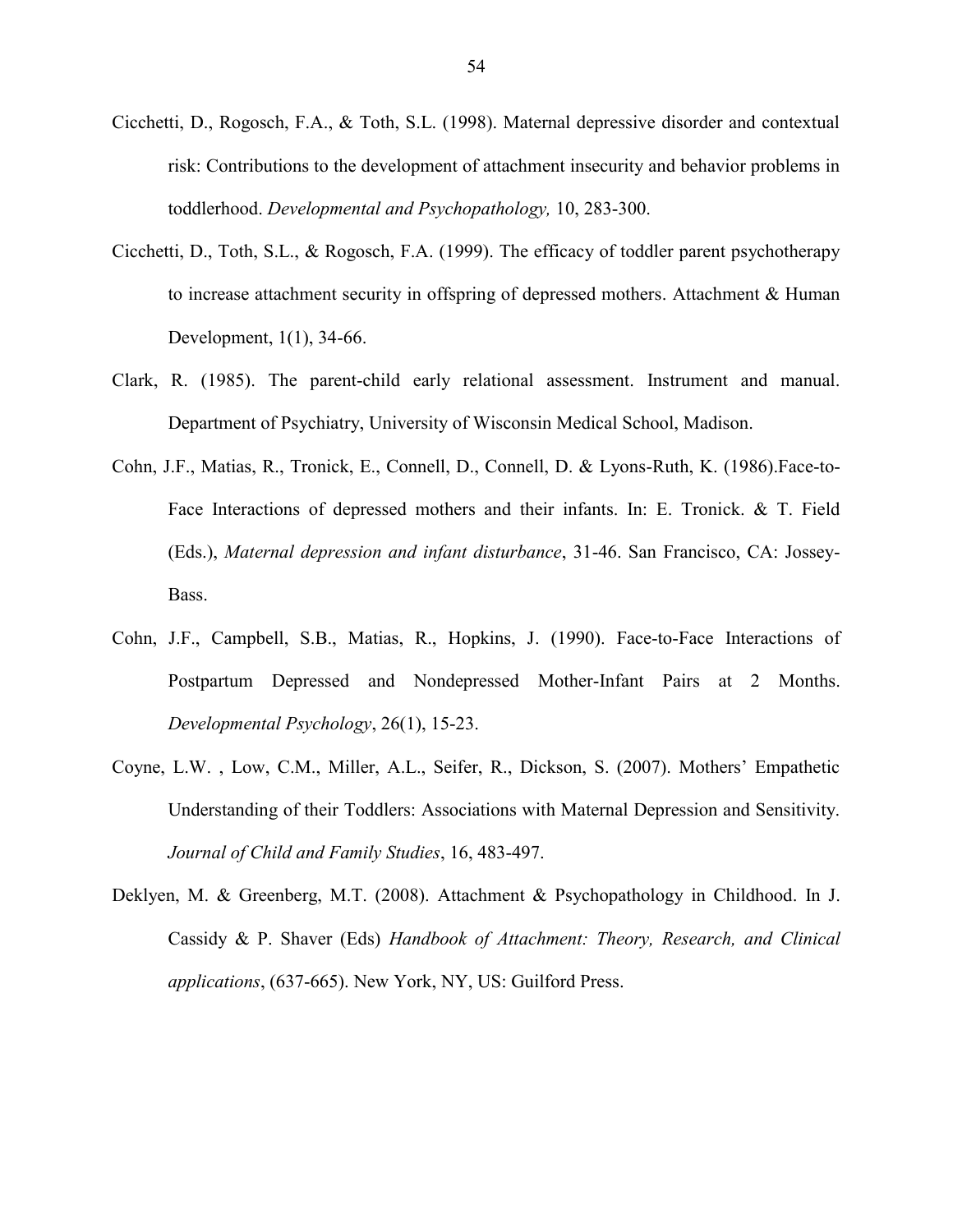- De Wolff, M. & van IJzendoorn, M.H. (1997). Sensitivity and Attachment: A Meta-Analysis on Parental Antecedents of Infant Attachment. *Child Development*, 68(4), 571-591. DOI: 10.1111/j.1467-8624.1997.tb04218.x
- Downey, G., & Coyne, J. C. (1990). Children of depressed parents: An integrative review. *Psychological Bulletin, 108*(1), 50-76. DOI: 10.1037/0033-2909.108.1.50
- Earls, L., Muzik, M. & Beeghly, M. (2009). MACY Infant-Parent Coding System. Unpublished Manuscript. Wayne State University.
- Edhborg, M., Lundh, W., Seimyr, L. & Widstrom, A.M. (2001). The long-term impact of postnatal depressed mood on mother-child interaction: a preliminary study. *Journal of Reproductive and Infant Psychology,* 19(1), 61-71. DOI: 10.1080/02646830020032300
- Ensor, R. & Hughes, C. (2008). Content or Connectedness? Mother-Child Talk and Early Social Understanding. *Child Development*, 79(1), 201-216.
- Field, T. (1995). Presidential Address: Infants of Depressed Mothers. *Infant Behavior & Development*, 18, 1-13.
- Field, T. (2010) Postpartum Depression Effects on Early Interactions, Parenting, and Safety Practices: A Review. *Infant Behavior & Development*, 33(1), 1-9. doi:10.1016/j.infbeh.2009.10.00
- Fonagy, P., Steele, M., Moran, G., Steele, H., & Higgitt, A. (1991). The capacity for understanding mental states :The reflective self in parent and child and its significance for security of attachment. Infant Mental Health Journal, 13, 200 – 216.
- Fonagy, P., Steele, H., Steele, M. (1991). Maternal Representations of Attachment during Pregnancy Predict Organization of Infant-Mother Attachment at One Year of Age. *Child Development*, 62, 891-905.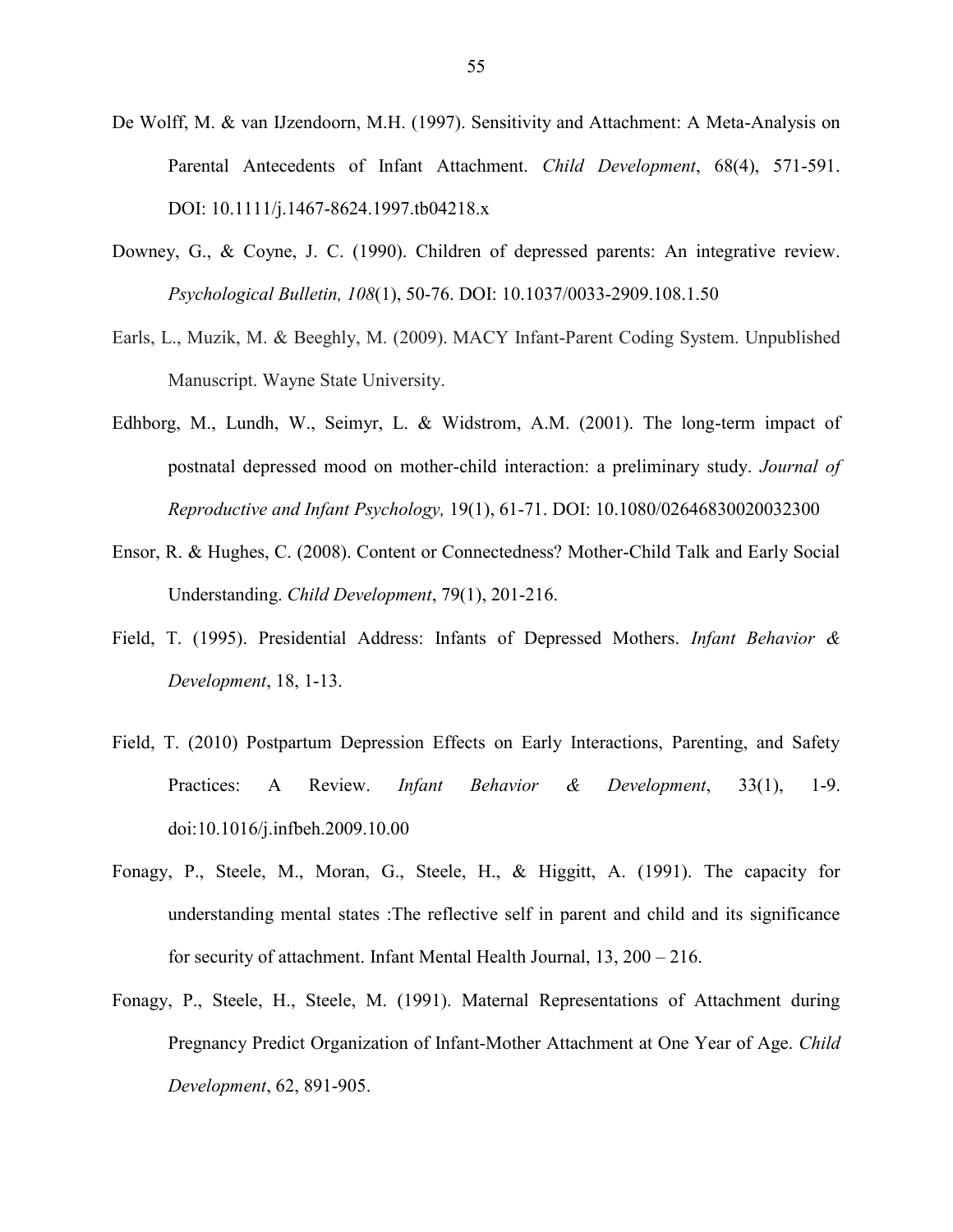- Fonagy, P., Target, M., Steele, H., & Steele, M. (1998). Reflective Functioning Manual, Version 5.0, for Application to Adult Attachment Interviews. London: University College London.
- Fonagy, P., Target, M., & Gergely, G. (2000). Attachment and borderline personality disorder. *Psychiatric Clinics of North America*, 23(1), 103-122.
- Fonagy, P., Gergely, G., Jurist, E., & Target, M. (2005). *Affect Regulation, Mentalization, and the Development of Self*. New York, NY: Other Press.
- Fonagy, P. & Target, M. (2005). Bridging the Transmission gap: An end to an important mystery of attachment research? *Attachment & Human Development,* 7(3), 333-343.
- Gavin, N., Gaynes, B., , Lohr, K., Meltzer-Brody, S., Gartlehner, & Swinson, T. (2005). Perinatal Depression: A systematic review of prevalence and incidence. *Obstetrics & Gynecology*, 106(5), 1071-1083.
- Goldsmith, H. H., & Alansky, J. A. (1987). Maternal and infant temperamental predictors of attachment: A meta-analytic review. *Journal of Consulting And Clinical Psychology*, *55*(6), 805-816. doi:10.1037/0022-006X.55.6.805
- Goodman, S. & Tully, E. (2006). Depression in Women Who Are Mothers: An Integrative Model of Risk for the Development of Psychopathology in Their Sons and Daughters. In: S.H. Goodman & C.M. Keyes(Eds.) *Women and Depression*, 241-280. New York, NY: Cambridge Press.
- Goodman, J.H., Rouse, M.H., Connell, A.M., Broth, M.R., Hall, C.M., & Heyward, D. (2011). Maternal Depression & Child Psychopathology: A met-analytic review. *Clinical Child and Family Psychology Review* ,14 (1), 1096-4037.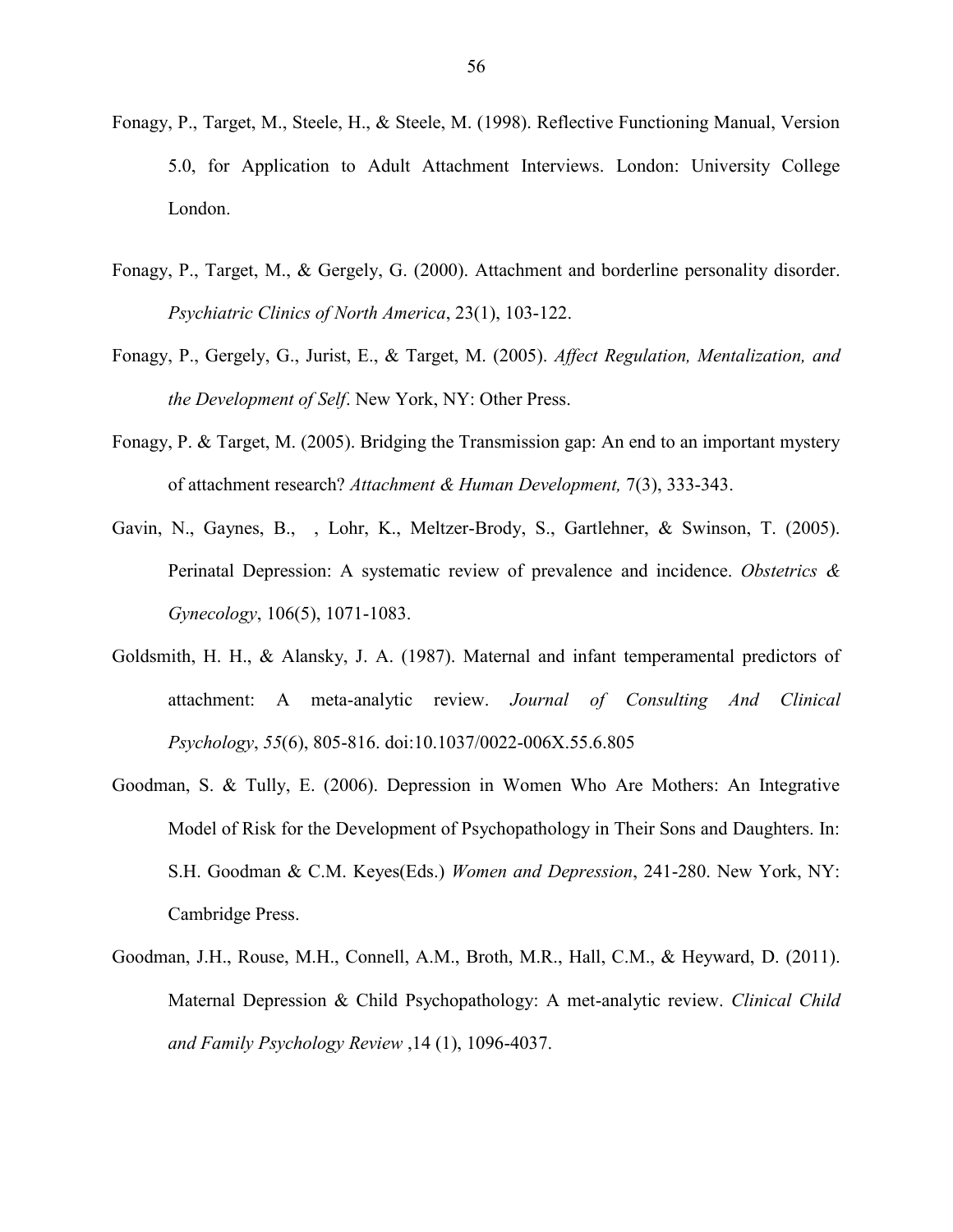- Grieg, A., & Howe, D. (2001). Social understanding, attachment security of preschool children and maternal mental health. *British Journal of Developmental Psychology*, 19, 381-393.
- Grienenberger, J., Kelly, K., & Slade, A. (2005). Maternal reflective functioning, mother-infant affective communication, and infant attachment: Exploring the link between mental states and observed caregiving behavior in the intergenerational transmission of attachment. *Attachment & Human Development,* 7(3), 299-311.
- Hesse, E. & Main, M. (2006). Frightened, threatening, and dissociative parental behavior in lowrisk samples: Description, discussion, and interpretations. *Development and Psychopathology*, 18(2), 309-343.
- Isabella,R. A. (1993). Origins of Attachment: Maternal Interactive Behavior across the FirstYear. *Child Development* ,64(2), 605-621.
- Juffer, F., Bakermans-Kranenburg, M.J. & van IJzendoorn, M. H. (2005). The importance of parenting in the development of disorganized attachment: evidence from a preventative intervention study in adoptive families. *Journal of Child Psychology and Psychiatry*, 46(3), 263-274.
- Kersten-Alvarez, L., Hosman, C., Riksen-Walraven, J., van Doesum, K., Smeekens, S., & Hoefnagels, C. (2011). Early School Outcomes for Children of Postpartum depressed Mothers: Comparison with a Community Sample. *Child Psychiatry & Human Development,* 1-18. DOI: 10.1007/s10578-011-0257-y
- Kiang, L., Moreno, A., Robinson, J. (2004). Maternal preconceptions about parenting predict child temperament, maternal sensitivity, and children's empathy. *Developmental Psychology*, 40(6), 1081-1092.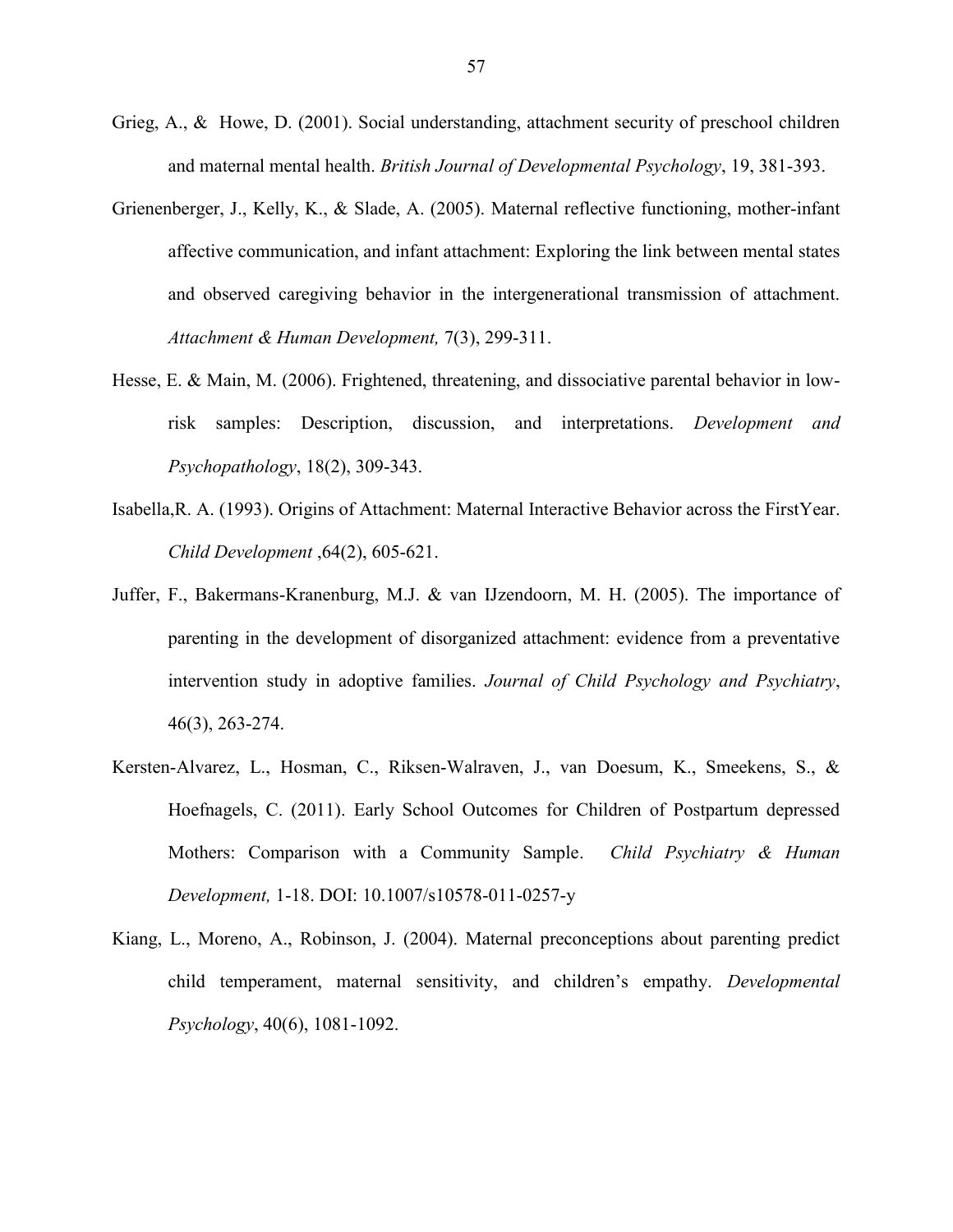- Lieberman, A.L., Van Horn, P. (2005). *Don't hit my mommy!: a manual for child-parent psychotherapy with young witnesses of family violence*. Washington D.C.: Zero to Three.
- Lieberman, A.L., Van Horn, P. (2009). Giving voice to the unsayable: repairing the effects of trauma in infancy and early childhood. *Child & Adolescent Psychiatric Clinics of North America*, 18, 707-720.
- Lyons-Ruth, K. & Jacobvitz, D. (2008). Attachment Disorganization: Genetic Factors, Parenting Contexts, and Developmental Transformation from Infancy to Adulthood. In: J. Cassidy & P. Shaver (Eds) *Handbook of Attachment: Theory, Research, and Clinical applications*, 666-697. New York, NY, US: Guilford Press.
- Main, M. (1996). Introduction to the special section on Attachment and Psychopathology: 2. Overview of the Field of Attachment. *Journal of Consulting and Clinical Psychology*, 64 (2), 237-243.
- Main, M. & Soloman, J. (1986). Discovery of insecure-disorganized/disoriented attachment pattern. In: B. Brazelton & M.W. Yogman (Eds.), *Affective Development in Infancy* (95- 124). Westport, CT: Ablex Publishing.
- Martins, C. & Gaffian, E.A. (2000). Effects of Early Maternal Depression on Patterns of Infant-Mother Attachment: A meta-analytic Investigation. *Journal of Child Psychology & Psychiatry*, 41(6), 737-746.
- McElwain, N. L., & Booth-LaForce, C. (2006). Maternal sensitivity to infant distress and nondistress as predictors of infant-mother attachment security. *Journal Of Family Psychology*, *20*(2), 247-255. doi:10.1037/0893-3200.20.2.247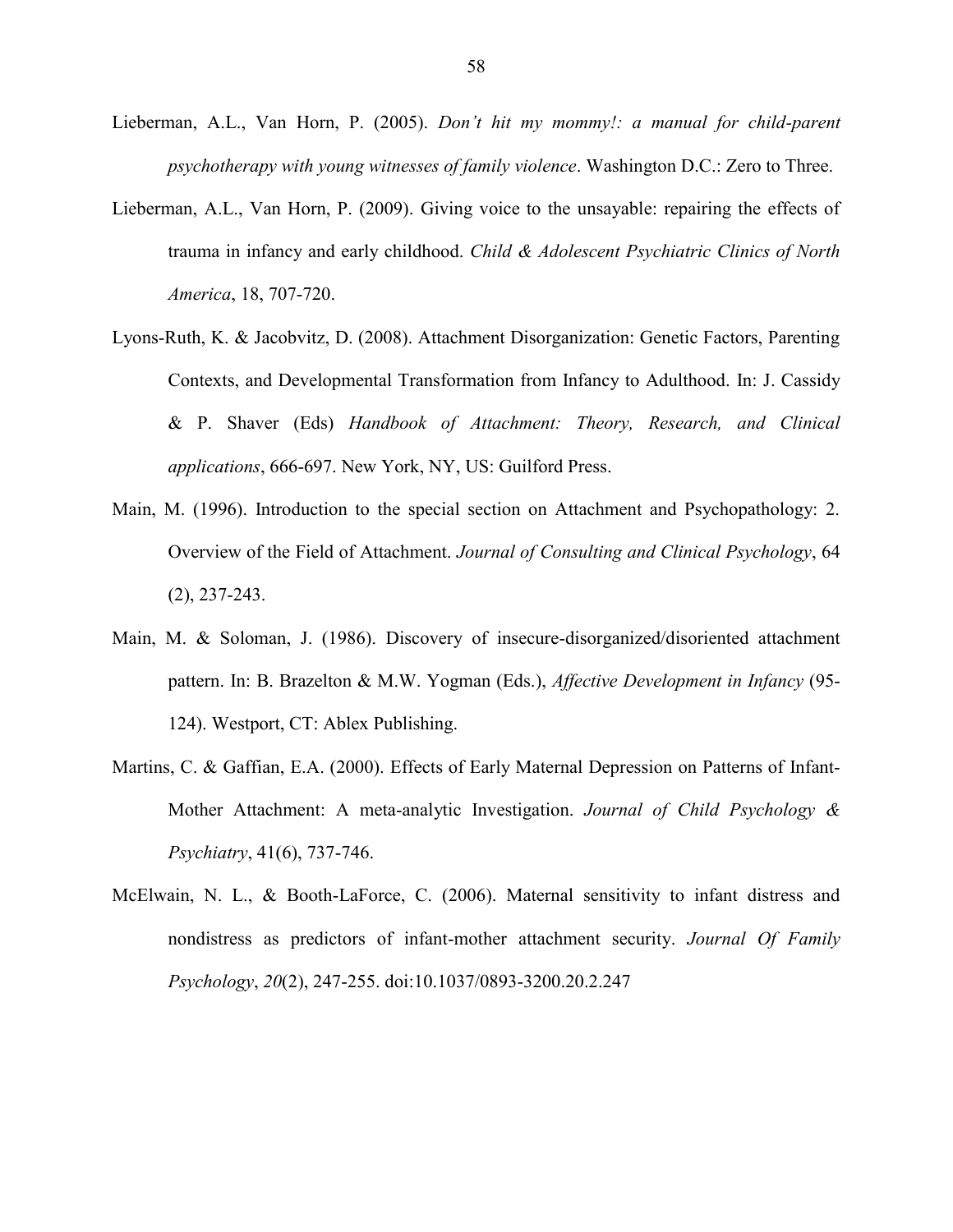- Meins, E., Fernyhough, C., Wainwright, R., Gupta, M. D., Fradley, E., & Tuckey, M. (2002). Maternal Mind-Mindedness and Attachment Security as Predictors of Theory of Mind Understanding. *Child Development, 73*(6), 1715-1726.
- Miller, M.R. (2008). *The Impact of a Home-Based Intervention Program on Maternal Reflective Functioning in First-Time Mothers* (Doctoral Dissertation). Retrieved from ProQuest Dissertations & Theses.
- National Institute of Child Health and Human Developmetn Early Child Care Research Network. (1997). The effects of infant child care on infant-mother attachment security: Results of the NICHD Study of Early Child Care. *Child Development*, 68, 860-879.
- Nievar, M.A. & Becker, B.J. (2008). Sensitivity as a Privileged Predictor of Attachment: A second Perspective on De Wolff and van IJzendoorn's Meta-analysis. *Social Development*, 17(1), 102-114.
- Nylen, K.J., Moran, T.E., Franklin, C.L. & O'Hara, M.W. (2006). Maternal Depression: A Review of Relevant Treatment Approaches for Mothers and Infants. *Infant Mental Health Journal*, 27(4), 327-343.
- Pajulo, M., Pyykkonen, N., Kalland, M., Sinkkonen, J., Helenius, H., Punamaki, R., & Suchman, N. (2012). Substance-abusing mothers in residential treatment with their babies: Importance of pre- and postnatal maternal reflective functioning. *Infant Mental Health Journal*, 33(1), 70-81.
- Pederson, D.R., Gleason, K.E., Moran, G., & Bento, S. (1998). Maternal attachment representations, maternal sensitivity, and the infant-mother attachment relationship. *Developmental Psychology*, 34(5), 925-933.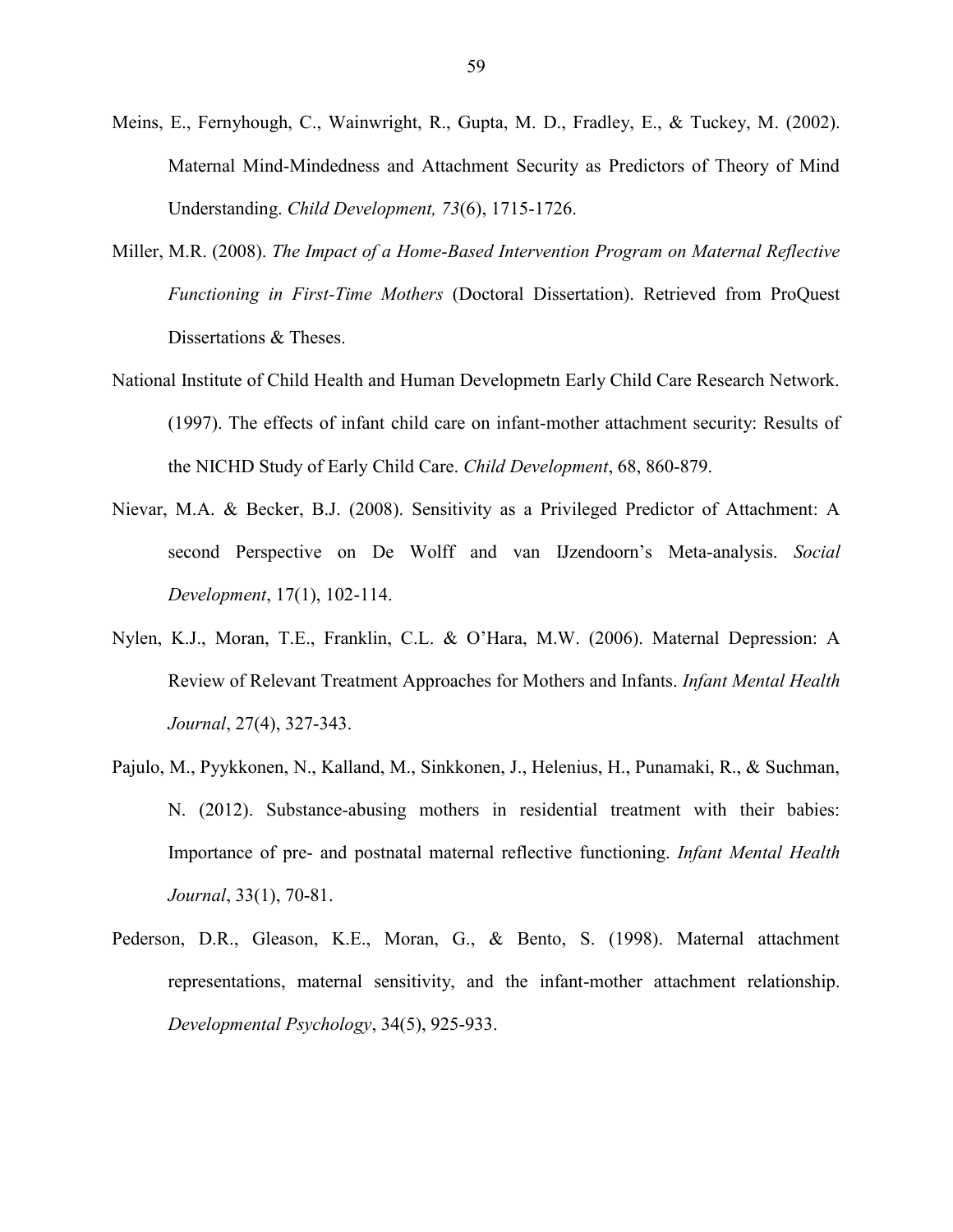- Preacher, K. J., & Hayes, A. F. (2008). Asymptotic and resampling strategies for assessing and comparing indirect effects in multiple mediator models. *Behavior Research Methods*, *40*, 879-891.
- Radke-Yarrow, M., Cummings, E.M., Kuczynski, L., & Chapman, M. (1985). Patterns of Attachment in Two- and Three-Year-Olds in Normal Families and Families with Parental Depression, *Child Development,* 56(4), 884-893.
- Rosenblum, K., McDonough, S., Sameroff, A., & Muzik, M. (2008). Reflection In Thought and Action: Maternal Parenting Reflectivity Predicts Mind-Minded Comments and Interactive Behavior. *Infant Mental Health Journal*, 29(4), 362-376.
- Schecter, D., Myers, M., Brunelli, S. Coates, S., Zeanah, C. Davies, M., Grienenberger, J., Marshall, R., McCaw, J. Trabka, K., & Liebowitz, M. (2006). Traumatized mothers can change their minds about their toddlers: Understanding how a novel use of video feedback supports positive change of maternal attributions. *Infant Mental Health Journal*, 27(5), 429-447.
- Schecter, D., Coates, S., Kaminer, T., Coots, T., Zeanah, C., Davies, M., Schonfeld, I., Marshall, R., Liebowitz, M. Trabka, K., McCaw, J. Myers, M. (2008). *Distorted Maternal Mental Representations and Atypical Behavior in a Clinical Sample of Violence-Exposed Mothers and Their Toddlers. Journal of Trauma & Dissociation*, 9(2), 123-147.

DOI: 10.1080/15299730802045666

Segre, L.S., O'Hara, M.W., Arndt, S. & Stuart, S. (2007). The prevalence of post partum depression: The relative significance of three social status indices. *Social Psychiatry and Psychiatric Epidemiology*. DOI 10.1007/s00127-007-0168-1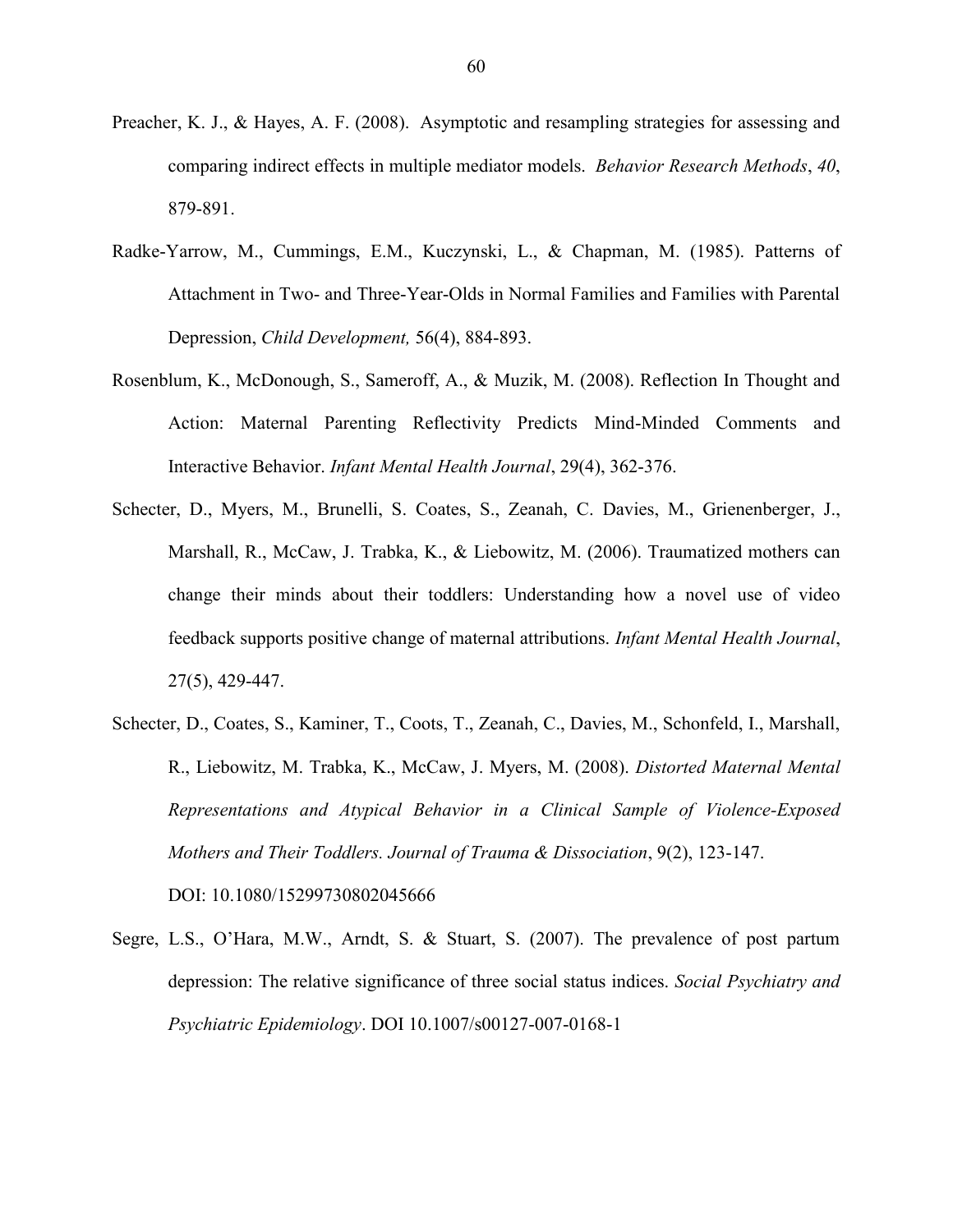- Slade, A., Aber, J. L., Bresgi, I., Berger, B., & Kaplan (2004). The Parent Development Interview – Revised. Unpublished protocol. The City University of New York.
- Slade, A., Bernbach, E. ,Grienenberger, J., Levy, D., Locker, A. (2005). Addendum to Reflective Functioning Scoring Manual Version 2.0. Unpublished Manuscript. The City University of New York.
- Slade, A. (2005). Parental Reflective Functioning: An Introduction. *Attachment & Human Development*, 7(3), 269-281.
- Slade, A., Grienenberger, J., Bernbach, E., Levy, D., & Locker, A. (2005). Maternal reflective functioning, attachment, and the transmission gap: A preliminary study. *Attachment & Human Development*, 7(3), 283-298.
- Slade, A. (2006). Reflective Parenting Programs: Theory and Development. *Psychoanalytic Inquiry*, 26(4), 640-657.
- Slade, A., Cohen, L., Sadler, L., Miller, M. (2008). The Psychology of Psychopathology of Pregnancy. In: Zeanah C (Ed.), *Handbook of Infant Mental Health*, 3rd edition, (22-39). New York, NY: Guilford Press.
- Spieker, S.J. & Booth, C.L. (1988). Maternal Antecedents of Attachment Quality. In: J. Belsky & T. Nezworski (Eds.) *Clinical Implications of Attachment,* 95-131. Hillsdale, NJ: Lawrence Erlbaum Associates Inc.
- Sroufe, L.A. (2005). Attachment and development: A prospective, longitudinal study from birth to adulthood. *Attachment & Human Development*, 7(4), 349-367.
- Sroufe, L.A., Egeland, B., Carlson, E., Collins, A. (2005). Placing Early Attachment Experiences in Developmental Context: The Minnesota Longitudinal Study. In: K.E., Grossman, K.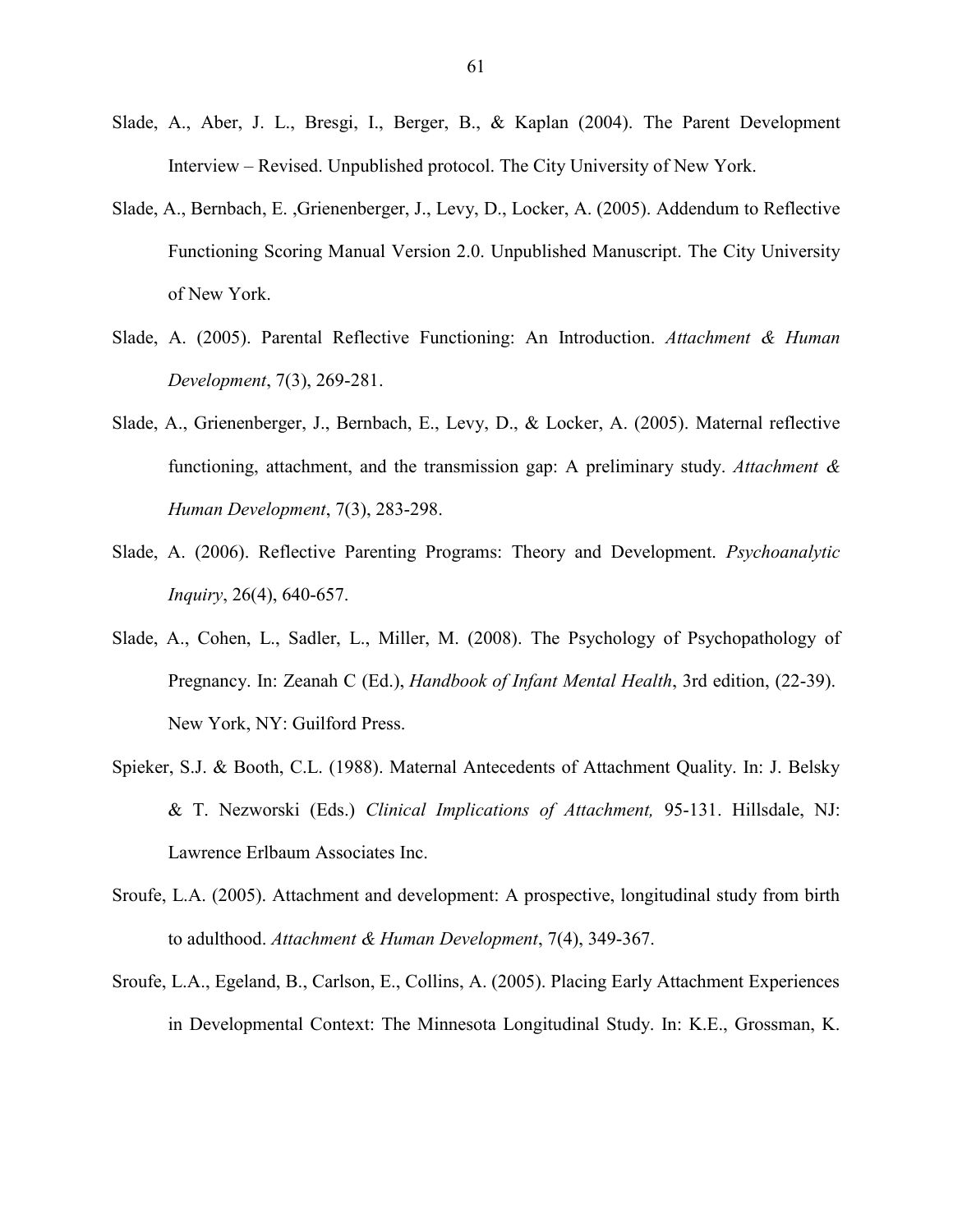Grossman, E. Waters (Eds.) *Attachment from infancy to adulthood: the major longitudinal studies,* 48-70. New York, NY: Gilford Press.

- Steele, H. & Steele, M. (2008). On the Origins of Reflective Functioning. In: F. Busch (Ed.) *Mentalization: Theoreticial considerations, research findings, and clinical implications,*  133-158. London:UK: Routledge Publishing.
- Suchman, N., DeCoste, C., Castiglioni, N., Legow, N., & Mayes, L. (2008). The Mothers and Toddlers Program: Preliminary Findings From an Attachment-Based Parenting Intervention for Substance- Abusing Mothers. *Psychoanalytic Psychology*, 25(3), 499- 517.
- Suchman, N., DeCoste, C., & Mayes, L. (2009).The Mothers and Toddlers Program: An attachment-based intervention for mothers in substance abuse treatment. In: Zeanah C (Ed.), *Handbook of Infant Mental Health*, 3rd edition, (485-499). New York, NY: Guilford Press.
- Suchman, N.E., DeCoste, C., Castiglioni, N., McMahon, T.J., Rounsaville, B., & Mayes, L. (2010). The Mothers and Toddlers Program, an attachment-based parenting intervention for substance using women: Post-treatment results from a randomized clinical pilot. *Attachment & Human Development*, 12(5), 483-504. DOI: 10.1080/14616734.2010.50198
- Suchman, N.E., Decoste, C., Leigh, D., & Borelli, J. (2010). Reflective functioning in mothers with drug use disorders: Implications for dyadic interactions with infants and toddlers. *Attachment & Human Development*, 12(6), 567-585.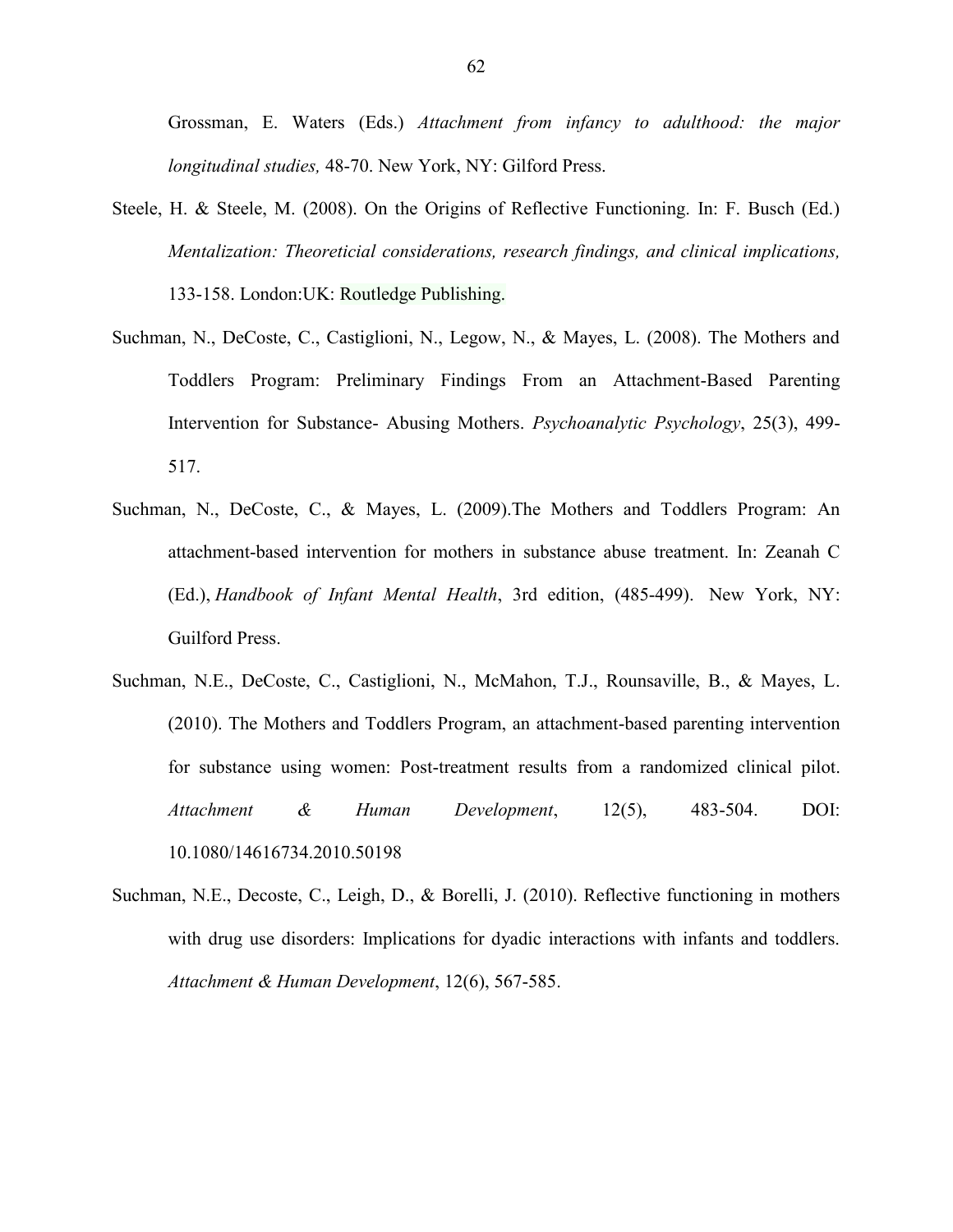- Suchman, N.E., Decoste, C., Rosentberger, P., & Mcmahon, T.J. (2012). Attachment based intervention for substance-using mothers: A preliminary test of the proposed mechanisms of change. *Infant Mental Health Journal*, 33(4), 360-371.
- Teti,D., Gelfand, D.M., Messinger, D.S., Isabella, R. (1995). Maternal Depression and the Quality of Early Attachment: An Examination of Infants, Preschoolers, and Their Mothers. *Developmental Psychology*, 31(1), 364-376.
- Thompson, R.A., Lamb, M.E., & Estes, D. (1982).Stability of Infant-Mother Attachment and Its Relationship to Changing Life Circumstances in an Unselected Middle-Class Sample, *Child Development* , 53(1 ),144-148.
- Thompson, R.A. (2008) In: J. Cassidy & P. Shaver (Eds) *Handbook of Attachment: Theory, Research, and Clinical applications*, (78-101). New York, NY, US: Guilford Press.
- Toth, S.L., Rogosch, F.A., & Cicchetti, D. (2008). Attachment theory informed intervention and reflective functioning in depressed mothers. In: H. Steele & M. Steele (Eds.), *Clinical Applications of the Adult Attachment Interview* (154-174). New York, NY: Guilford Press.
- Toth, S.L. Rogosch, F.A., Sturge-Apple, M. Cicchetti, D. (2009). Maternal Depression, Children's Attachment Security, and Representational Development: An organization perspective. *Child Development*, 80(1), 192-208.
- Tronick, E.Z., Als, H. Adamson, L. Wise, S. & Brazelton, TB. (1978). The infant's response to entrapment between contradictory messages in face-to face interaction. *Journal of the American Academy of Child and Adolescent Psychiatry*, 17, 1-13.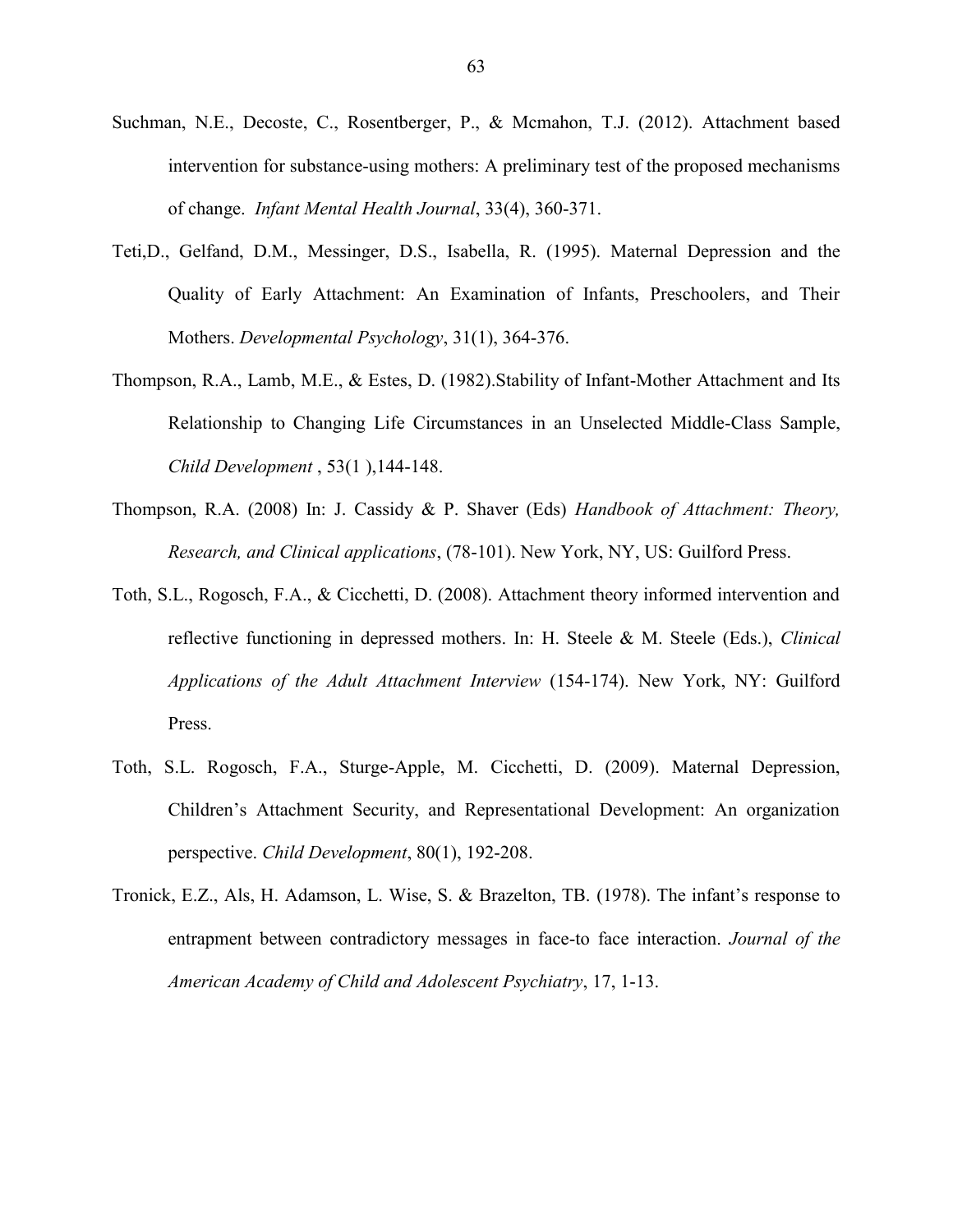- van IJzendoorn, M.H. (1995.) Adult Attachment Representations, Parental Responsiveness, and Infant Attachment: A Meta-Analysis on the Predictive Validity of the Adult Attachment Interview. *Psychological Bulletin*, 117(3), 387-403.
- Vrieze, D.M. (2011). *The Role of Parental Reflective Functioning in Promoting Attachment for Children of Depressed Mothers in a Toddler-Parent Psychotherapeutic Intervention* (Doctoral Dissertation). Retrieved from Digital Conservancy, University of Minnesota.
- Ward, M. & Carlson, E.A. (1995). Associations among Adult Attachment Representations, Maternal Sensitivity, and Infant-Mother Attachment in a Sample of Adolescent Mothers. *Child Development*, 66(1), 69-679. DOI: 10.1111/j.1467-8624.1995.tb00856.x
- Waters,E., Hamilton, C.E., & Weinfield, N.S. (2000). The Stability of Attachment Security from Infancy to Adolescence and Early Adulthood: General Introduction. *Child Development*, 71( 3) 678-683.
- Waters, E., Merrick, S. Treboux, D., Crowell, J., & Albersheim, L. (2000). Attachment Security in Infancy and Early Adulthood: A Twenty-Year Longitudinal Study, *Child Development* ,71(3 ), 684-689.
- Weinberg, M.K., Olson, K. L., Beeghly, M., & Tronick, E. Z. (2006). Making up is hard to do, especially for mothers with high levels of depressive symptoms and their infant sons. *Journal of Child Psychology and Psychiatry, 47*(7), 670-683. doi: 10.1111/j.1469- 7610.2005.01545.x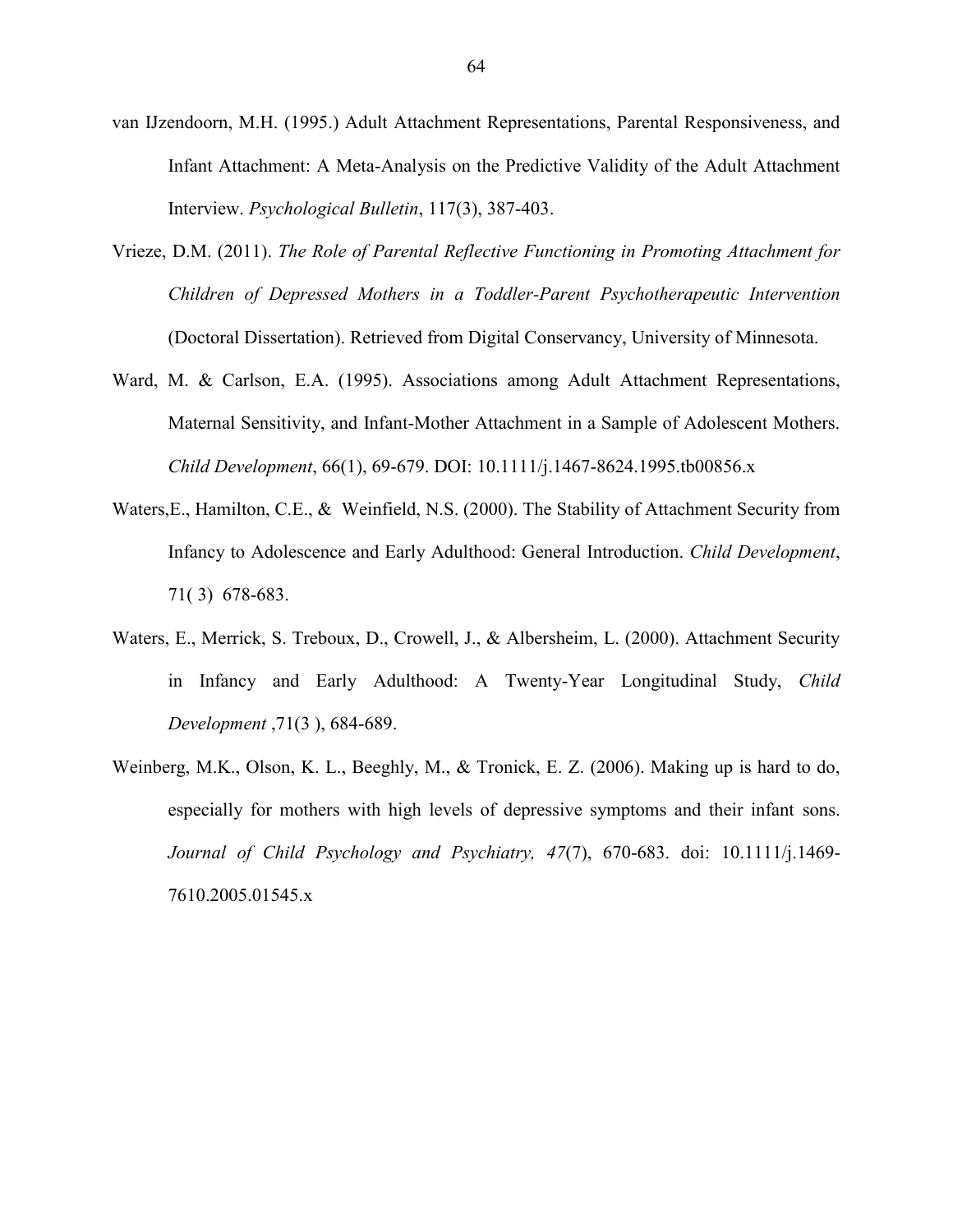#### **ABSTRACT**

# **A STUDY OF THE EFFECT OF MATERNAL DEPRESSIVE SYMPTOMS ON THE MOTHER-INFANT RELATIONSHIP AND PROTECTIVE ASPECTS OF MATERNAL REFLECTIVE FUNCTIONING**

by

## **KRISTYN WONG**

August 2012

**Advisor**: Dr. Ann Stacks

**Major**: Psychology (Cognitive, Developmental, Social)

**Degree**: Master of Arts

This study sought to replicate and extend findings on the effect of maternal depressive symptoms and their impact on the mother-infant relationship with regard to reflective functioning. The current sample included 101 mother-infant dyads who participated in a longitudinal study seeking to understand the effects of a traumatic childhood and how those experiences impact parenting. Measures included an assessment of depressive symptoms, an interview assessing reflective functioning capacity, and observation of mother-infant interaction. Previous findings were replicated with regard to significant correlations between parenting and reflective functioning. The current study did not find evidence for parenting mediating the relationship between reflective functioning and attachment. However, the present study did find evidence of reflective functioning being a moderator in the relationship between depression and parenting when controlling for risk. Findings of this study support the need for further research to understand how and why reflective functioning may be an important focus for future interventions.